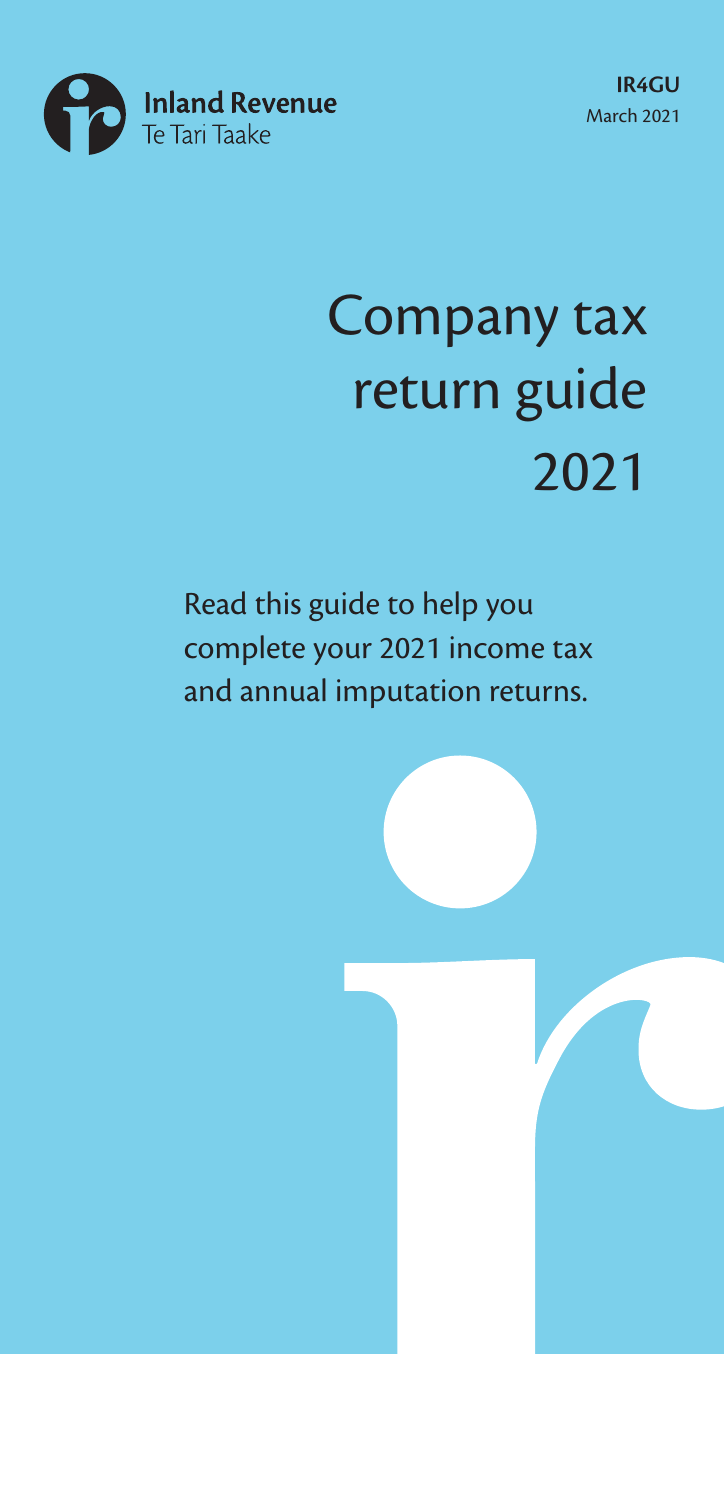### **ird.govt.nz**

Go to our website for information and to use our services and tools.

- **Log in or register for myIR**  manage your tax and entitlements online.
- **Calculators and tools** use our calculators, worksheets and tools. You can check your tax code, find filing and payment dates and calculate your student loan repayment.
- **Forms and guides**  download our forms and guides.

#### **Forgotten your user ID or password**

Request these from the myIR login screen and we'll send them to the email address we hold for you.

### **How to get our forms and guides**

You can get copies of our forms and guides at **ird.govt.nz/forms-guides**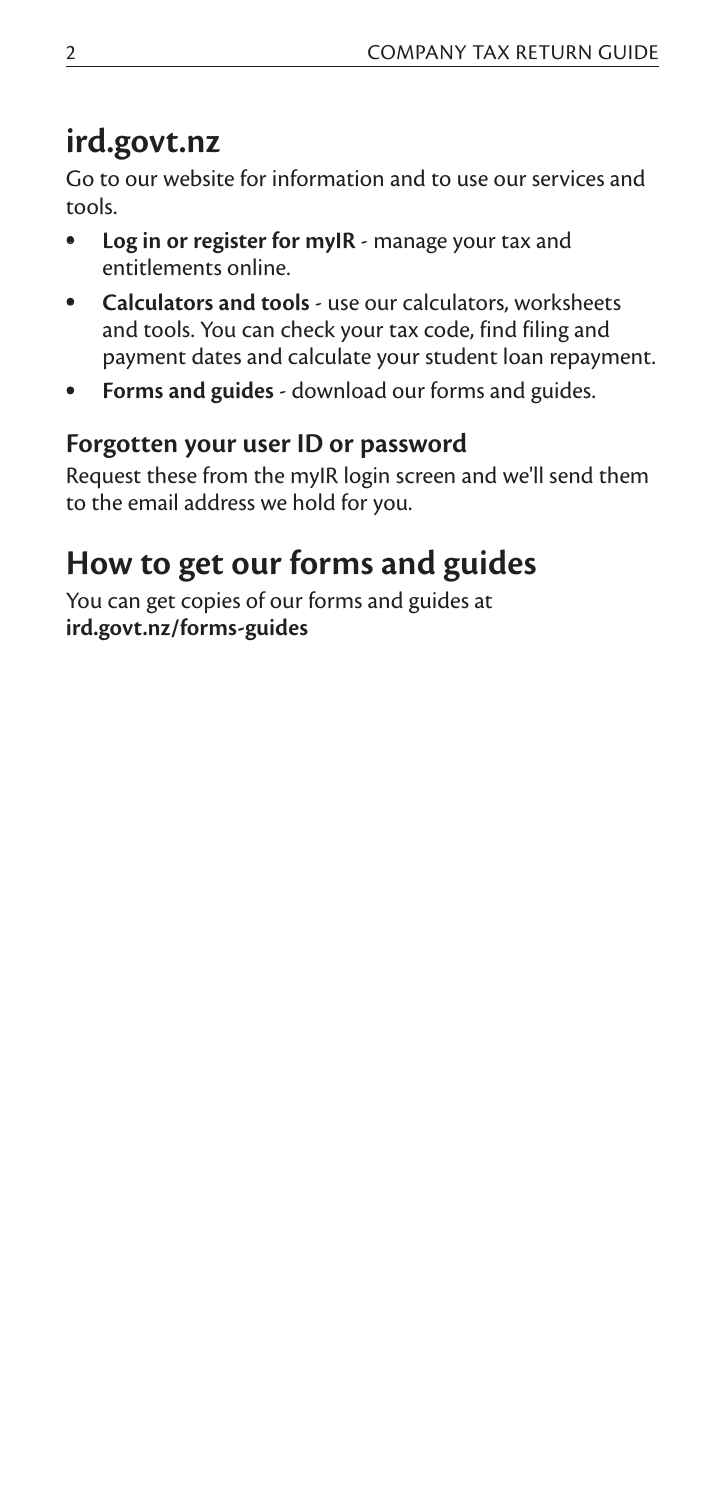# **Contents**

|                 |                                                  | Page |
|-----------------|--------------------------------------------------|------|
| ird.govt.nz     |                                                  | 2    |
|                 | How to get our forms and guides                  | 2    |
|                 | Company returns                                  | 5    |
|                 | Income tax return                                | 5    |
|                 | Imputation return                                | 8    |
| Questions       |                                                  |      |
| Q 1-8           | Company details                                  | 8    |
| Q <sub>9</sub>  | Non-resident                                     | 9    |
| Q10             | and 10A Imputation                               | 9    |
| Q 11            | Has the company ceased?                          | 10   |
| Questions       | Company tax return                               | 11   |
| Q 12            | Schedular payments                               | 11   |
| Q 13            | New Zealand interest                             | 12   |
| Q 14            | New Zealand dividends                            | 13   |
| Q 15            | Māori authority distributions                    | 16   |
| Q 16            | Partnership, estate or trust income              | 17   |
| Q 18            | Overseas income                                  | 17   |
| Q 19            | Income and expenditure from residential property | 20   |
| Q 20            | Business or other rental income                  | 25   |
| Q 21            | Income from taxable property sales/disposals     | 27   |
| Q 22            | Insurance premiums paid to an overseas insurer   | 28   |
| Q 23            | Other income                                     | 29   |
| Q 25            | Donations                                        | 31   |
| Q 27            | Net losses brought forward                       | 31   |
| Q 28            | Total income after net losses brought forward    | 32   |
| Q 29            | Net losses and subvention payments               | 33   |
| Q <sub>31</sub> | Loss carry-back                                  | 34   |
| Q 32E           | Foreign investor tax credit                      | 34   |
| Q 32G           | Imputation credits                               | 35   |
| Q 33            | Refunds and/or transfers                         | 35   |
| $Q$ 33 $B$      | Associated taxpayers                             | 36   |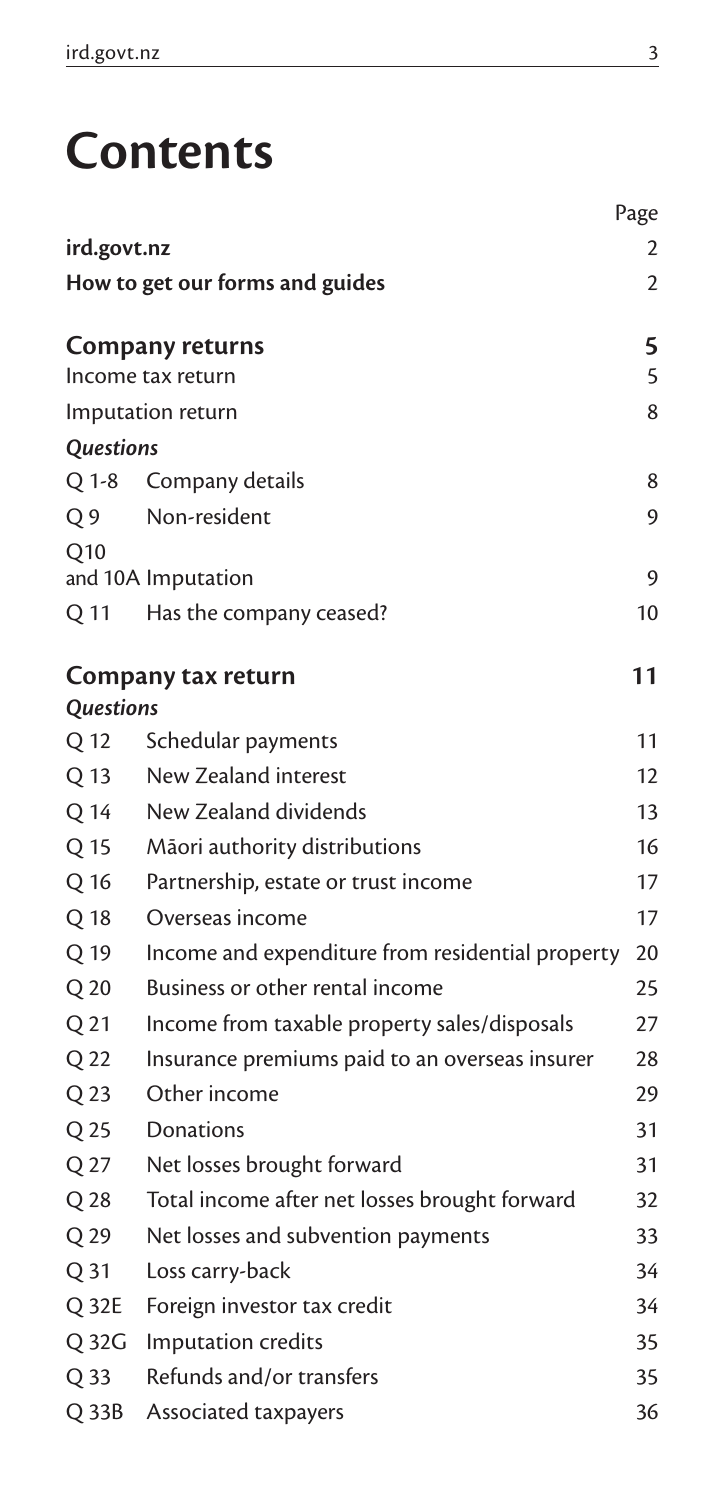| Q 34             | Initial provisional tax liability            | 37 |
|------------------|----------------------------------------------|----|
| Q 35             | 2022 provisional tax                         | 38 |
|                  | Not taking reasonable care penalty           | 39 |
|                  | Interest                                     | 39 |
|                  | Tax pooling                                  | 40 |
|                  | Payment dates                                | 40 |
|                  | How to make payments                         | 41 |
|                  | Late payment                                 | 41 |
| Q 37             | Foreign rights                               | 41 |
| Q 38             | Share repurchases                            | 42 |
| Q 39             | Foreign-sourced dividends                    | 42 |
| Q 40             | Company controlled or owned by non-residents | 43 |
| Q 41             | Lowest economic interests of shareholders    | 43 |
| Q 42             | Shareholder details - see also the IR4S      | 45 |
|                  | <b>Annual imputation return</b>              | 47 |
| <b>Questions</b> |                                              |    |
| Q 43             | Opening balance                              | 47 |
| Q 44             | Credits                                      | 47 |
| Q 45             | <b>Debits</b>                                | 49 |
|                  | Q 46A Adjustments to debit balance           | 49 |
| Q 47             | Imputation penalty tax                       | 50 |
|                  | Limitations on tax refunds                   | 50 |
|                  | Self-assessment by taxpayers                 | 51 |
|                  | <b>Accident Compensation Act 2001</b>        | 51 |
|                  | Services you may need                        | 52 |
|                  | Need to speak with us?                       | 52 |
|                  | 0800 self-service numbers                    | 52 |
|                  | Postal addresses                             | 52 |
| Privacy          |                                              | 53 |
|                  | If you have a complaint about our service    | 53 |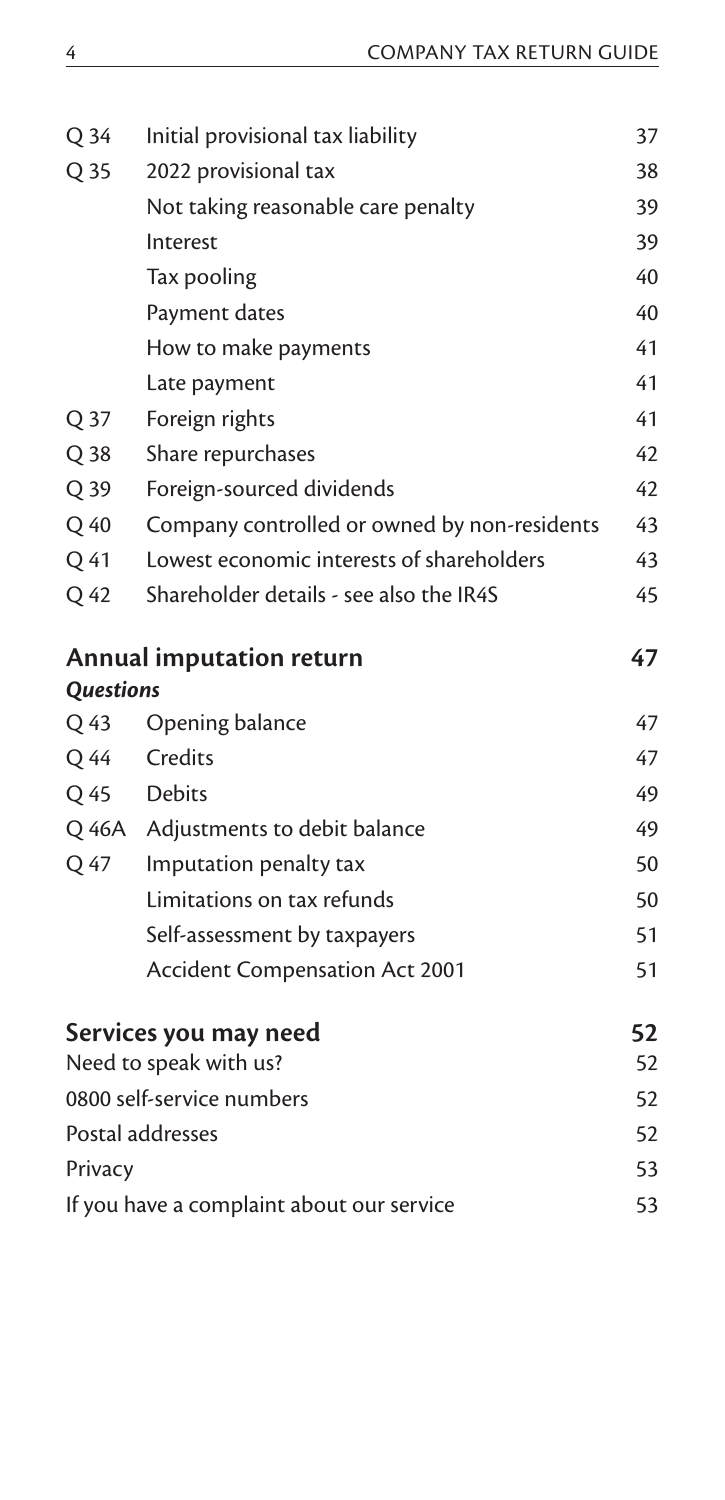# **Company returns**

### **Income tax return**

All companies that are active and New Zealand resident for tax purposes (except for look-through companies) must complete an IR4 income tax return each year, including bodies corporate and unit trusts.

Look-through companies (LTC) complete an IR7 income tax return each year they're an LTC. For more information about LTCs refer to our **Look-through companies - IR879** guide.

If yours is an Australian company or part of an imputation group, see page 7.

#### **Non-active companies**

A non-active company is a company that has:

- not received any gross income
- no deductions
- not disposed of any assets, and
- not been party to any transactions during the tax year that:
	- (i) gave rise to income for any person
	- (ii) gave rise to fringe benefits to any employee or any former employee, or
	- (iii) gave rise to a debit in the company's ICA (imputation credit account).

These companies may be excused from completing tax returns if they complete a **Non-active company declaration - IR433** form.

#### **Return due date**

If the company has a 31 March balance date, you have until 7 July 2021 to complete the return, unless you have been granted an extension of time. If you have a balance date other than 31 March, this date may be different. Contact us if you are not sure of the filing date.

If the company has a tax agent, you may have until 31 March 2022 to complete the return. If this applies, contact your agent.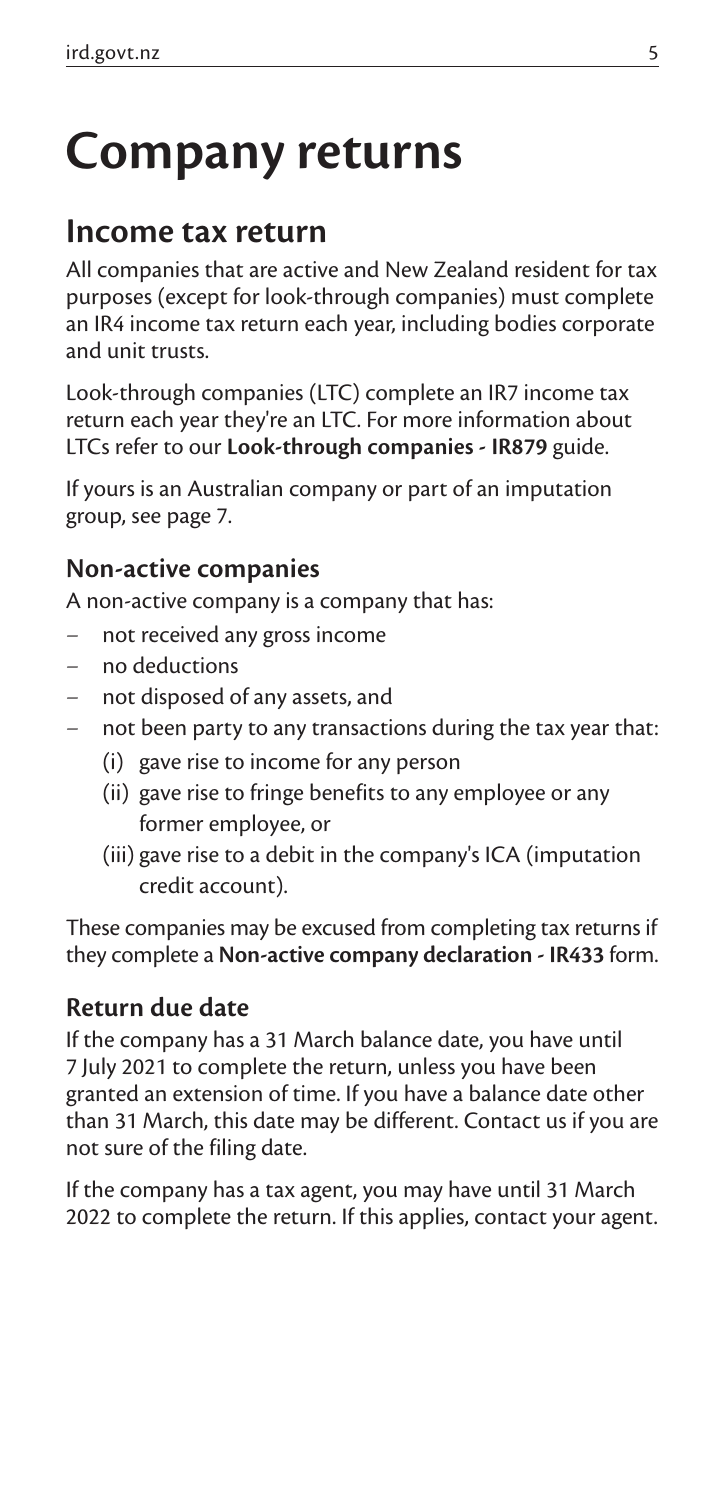#### **Late filing penalties**

If you have to complete a return and you do not send us one, you may be charged a late filing penalty. You should apply for an extension of time if you are unable to complete your return on time.

The penalty for filing your IR4 late depends on the company's net income. If your income is:

- below \$100,000, the penalty is \$50
- between \$100,000 and \$1 million (both figures inclusive), the penalty is \$250, or
- above \$1 million, the penalty is \$500.

If you need an extension to your tax return filing date, tell us your reasons before your return is due. If you get a late filing penalty before applying for an extension, the penalty will stand. If you use a tax agent who has an extension of time arrangement with us and the extension is withdrawn, we will notify you that you must now complete your return.

#### **Tax sparing**

Any company that has claimed a foreign tax credit for a tax sparing arrangement under a double tax agreement, must also complete a **Tax sparing disclosure return - IR486** and send it to:

International Revenue Strategy Inland Revenue Department PO Box 2198 Wellington 6140

#### **Group investment funds**

If the company's income is solely from Category A income, you must complete an IR4. If the income is solely from Category B income, you must complete an IR6. If the income is a combination of both Category A and Category B income, you must complete an IR4 and IR44E. Read the notes in the IR44E for more information.

#### **Research and development (R&D) tax losses**

You may be able to cash out any R&D losses if your company is a loss-making company that is a resident in New Zealand and your expenditure on R&D salary and wages is 20% or more of your total salary and wage expenditure. For more information go to **ird.govt.nz/research-development**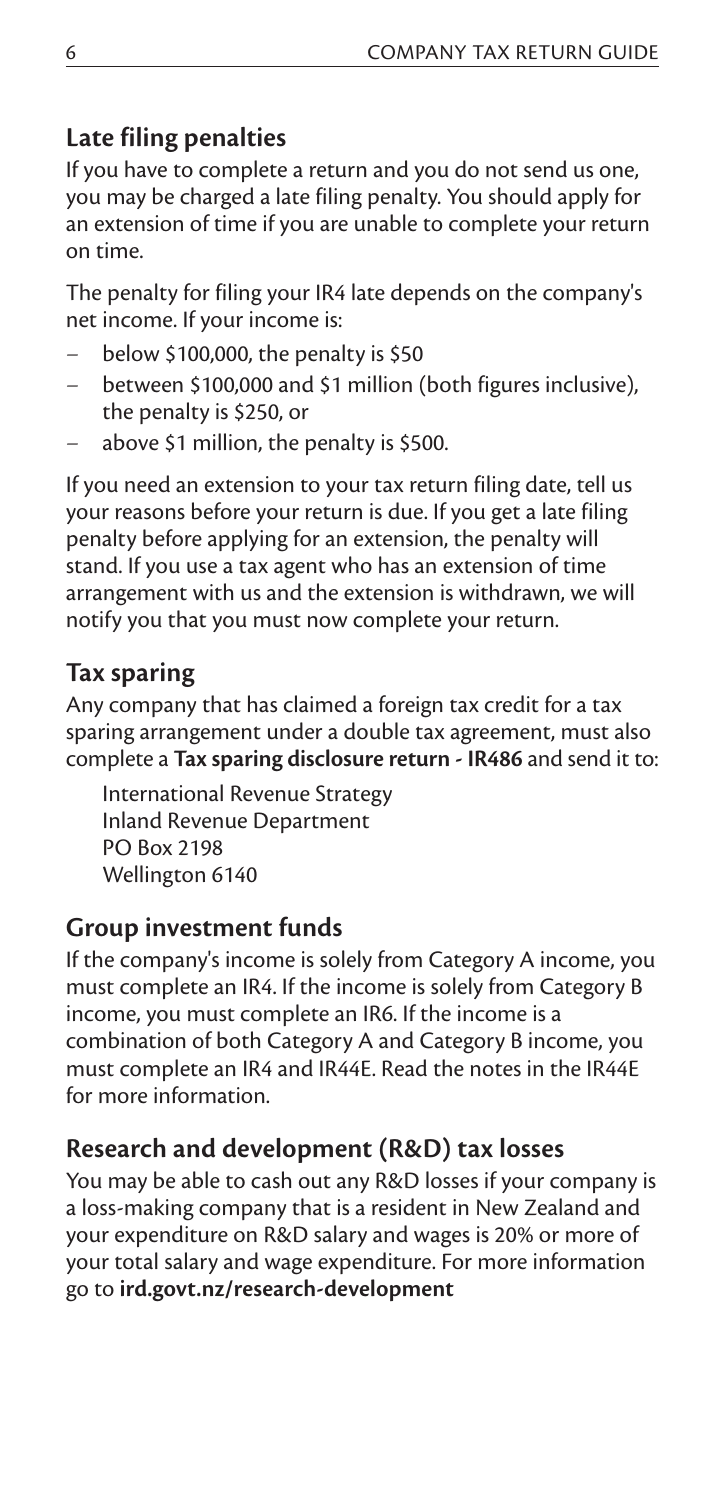#### **Superannuation schemes**

A superannuation scheme, not registered with the Financial Markets Authority (FMA), which lets beneficiaries contribute, will be treated as a company for tax purposes and must complete IR4 returns.

#### **Trans-Tasman imputation and imputation groups**

Australian companies can elect to maintain a New Zealand imputation account from the 2003-04 tax year. A form of grouping (for imputation purposes only) has also been introduced, which Australian companies may join.

#### **Return filing for trans-Tasman imputation**

Australian companies that make a trans-Tasman imputation election are required to complete an **Annual imputation return - IR4J** by 31 July, after the end of the tax year. A **Companies income tax return - IR4** is not required, unless the company has a permanent establishment (for example, maintains an office) in New Zealand.

#### **Return filing for imputation groups**

#### **Companies income tax return - IR4**

Company returns must be completed by:

- all New Zealand companies that elect to be a member of an imputation group, and
- Australian companies with New Zealand-sourced income.

#### **Annual imputation return - IR4J**

The imputation return for an imputation group should be completed by the group representative on a separate IR4J return.

Imputation group members should not include any imputation details on page 7 of the IR4. An exception applies for nominated companies of a resident imputation group where there is an ICA debit balance.

#### **Foreign dividend payments - FDP**

The FDP rules have been fully repealed from 1 April 2017. This means FDP can no longer be included in your annual income tax return. Please do not include FDP credits in Box 14A.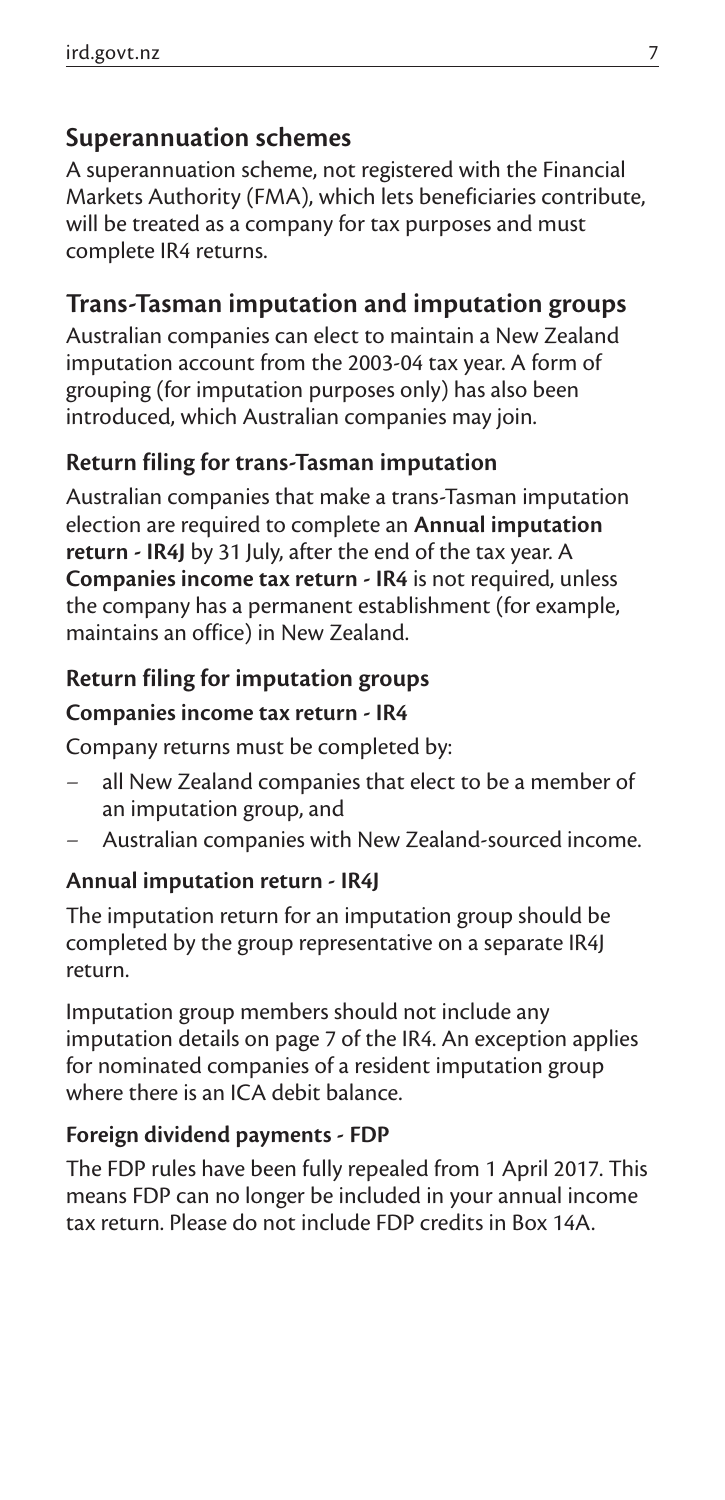### **Imputation return**

Most New Zealand resident companies, unit trusts, producer boards and cooperatives must complete an imputation return each year. If you're an Australian company or part of an imputation group, please read page 7. The following bodies do not have to complete imputation returns:

- non-resident companies
- look-through companies
- trustee companies (but not group investment funds with Category A income)
- any company with a constitution that prevents it distributing all its income or property to any proprietor, member or shareholder
- companies whose income is completely exempt from tax
- local authorities
- Crown research institutes
- non-active companies
- Māori authorities.

#### *Note*

If you need to complete the company's imputation return before the income tax return is due, to allow a refund to be released, complete an **Annual imputation return - IR4J**.

### **Questions 1 to 8 Company details**

Fill in Questions 1 to 8 only if the correct information is not printed on the return.

#### **Question 2 - Company name**

If the company has changed its name since the last time a return was completed, please attach a copy of the new certificate of incorporation with the name change details or contact us so we can update our records.

#### **Question 4 - Postal address**

If you have a new postal address, write the details at Question 4. If your new address is a PO Box number, show your box lobby if you have one. If you are unsure of your box lobby please contact New Zealand Post.

Leave this address panel blank if the company uses its tax preparer's postal address. The tax preparer will let us know if they change their address.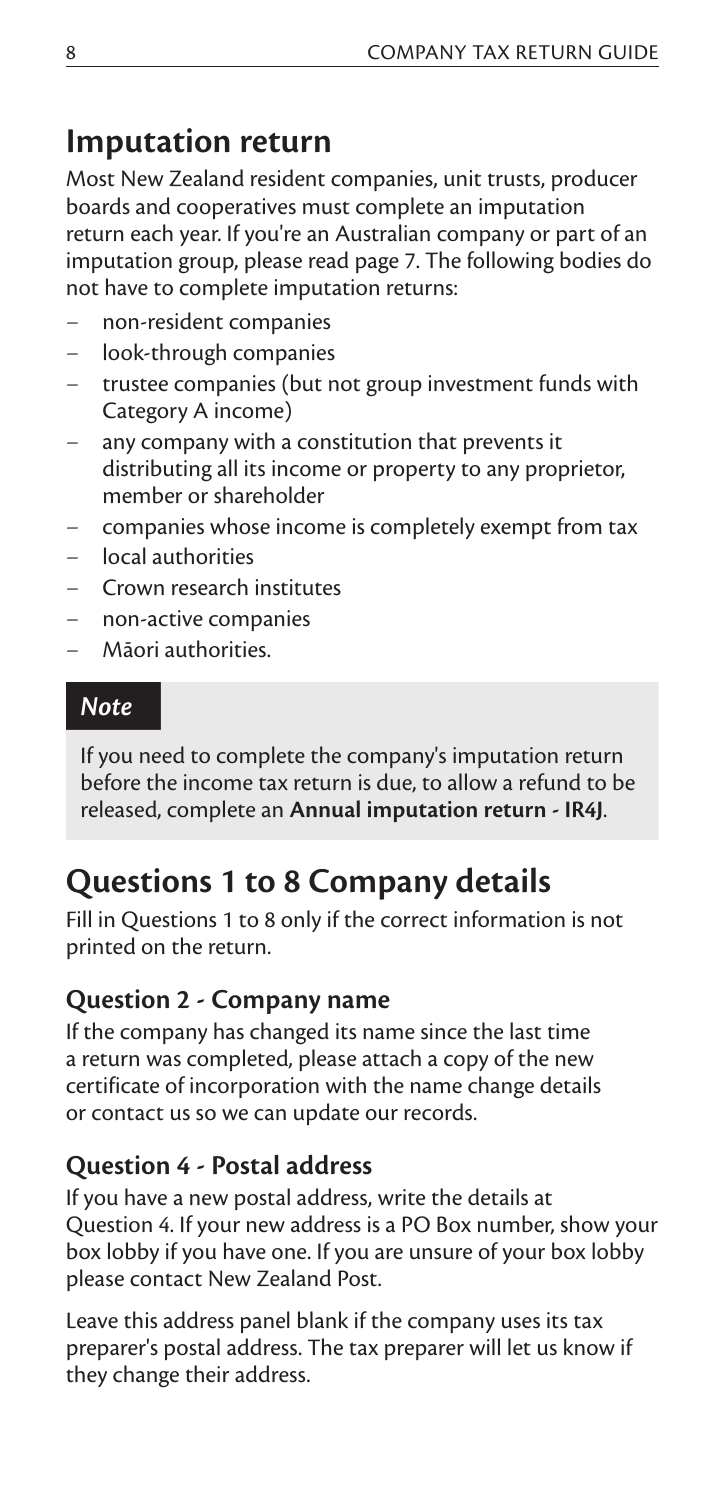#### **Question 6 - Business industry classification (BIC) code**

If you're involved in a business or a trading activity, please write the BIC **code only** in Box 6. You do not need to give a description.

We're required to supply the Accident Compensation Corporation (ACC) with a code for your business or trading activity, for levy classification and calculation.

To work out your main business or trading activity and its code, go to **businessdescription.co.nz** or call ACC on 0508 426 837.

It's important that you choose the code which most accurately reflects your main business or trading activity.

#### **Question 7 - Phone number**

We ask for your daytime phone number so we can contact you if we have any questions about your return.

#### **Question 8 - Bank account number**

The fastest and safest way to get any refund is to have it direct credited to your New Zealand bank account or other deposit account, for example, a building society account. If your bank account number is not preprinted on the return form, include it at Question 8.

If your suffix has only 2 digits, enter them in the first 2 squares of the suffix box.

### **Question 9 Non-resident**

A company is a tax resident of New Zealand if:

- it's incorporated in New Zealand
- its head office or centre of management is in New Zealand, or
- its directors control the company in New Zealand.

Otherwise, it's a non-resident for tax purposes.

### **Questions 10 and 10A Imputation**

Page 7 of the IR4 return is the annual imputation return. If you have made any monetary entries in the annual imputation return, tick "Yes" at Question 10A.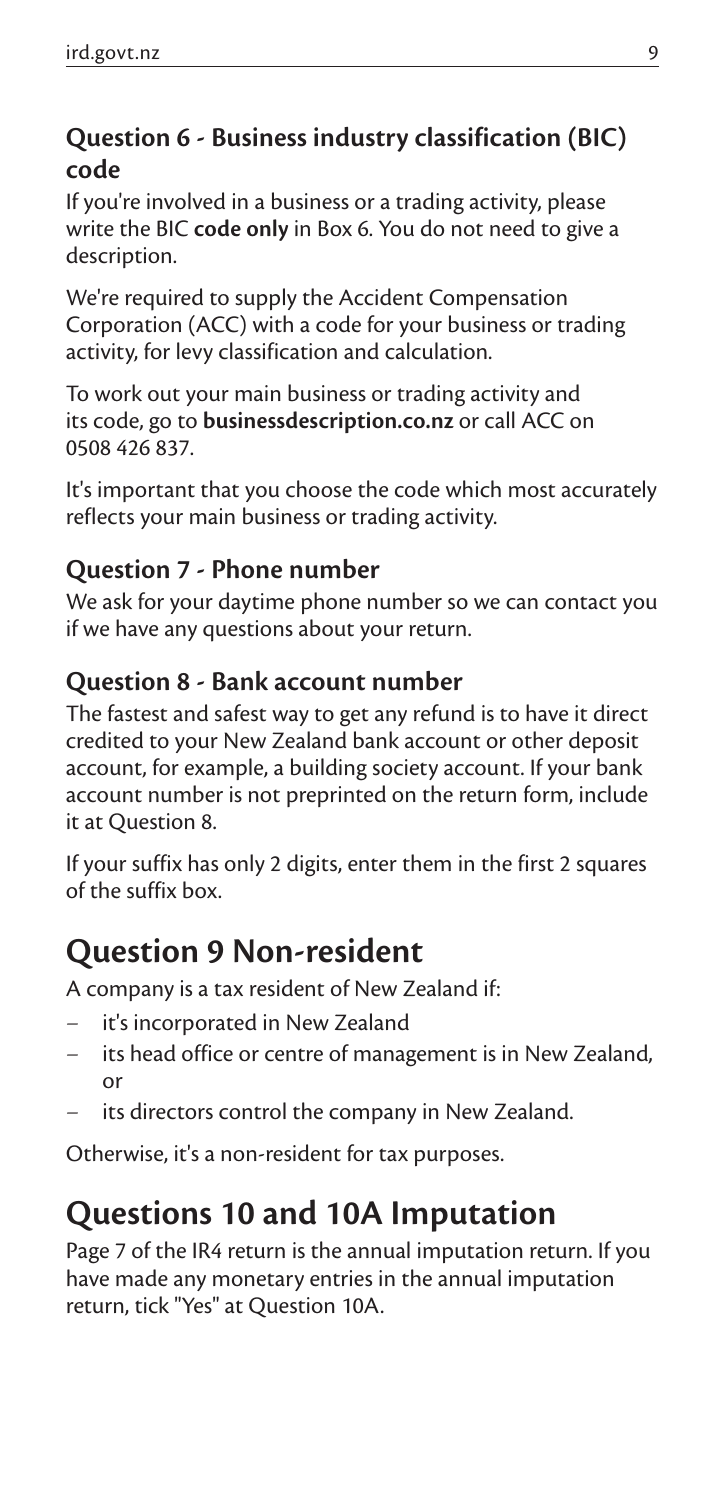#### *Note*

If you have completed, or will complete, a separate **Annual imputation return - IR4J**, tick "No" at Question 10.

### **Question 11 Has the company ceased?**

If this is a final return, include a set of accounts up to the date the company ceased trading and include details of any distribution of assets and liabilities.

If the company is registered for GST or as an employer, you will need to complete a **Business cessation - IR315** form to finalise your records.

Depending on the company's circumstances, a number of other issues may need to be finalised, for example:

- outstanding returns
- arrears
- FBT or ACC
- imputation account balances (for qualifying companies)
- specified superannuation contributions
- RWT on dividends, and
- 10-year bonus issues.

Find out how to finalise the company's tax accounts or deregister for GST at **ird.govt.nz**

#### *Note*

A company is still a legal entity until it is taken off the Companies Register. A company can stop trading (become non-active) but still have tax obligations such as completing returns. Non-active companies can be excused from completing returns - see page 5.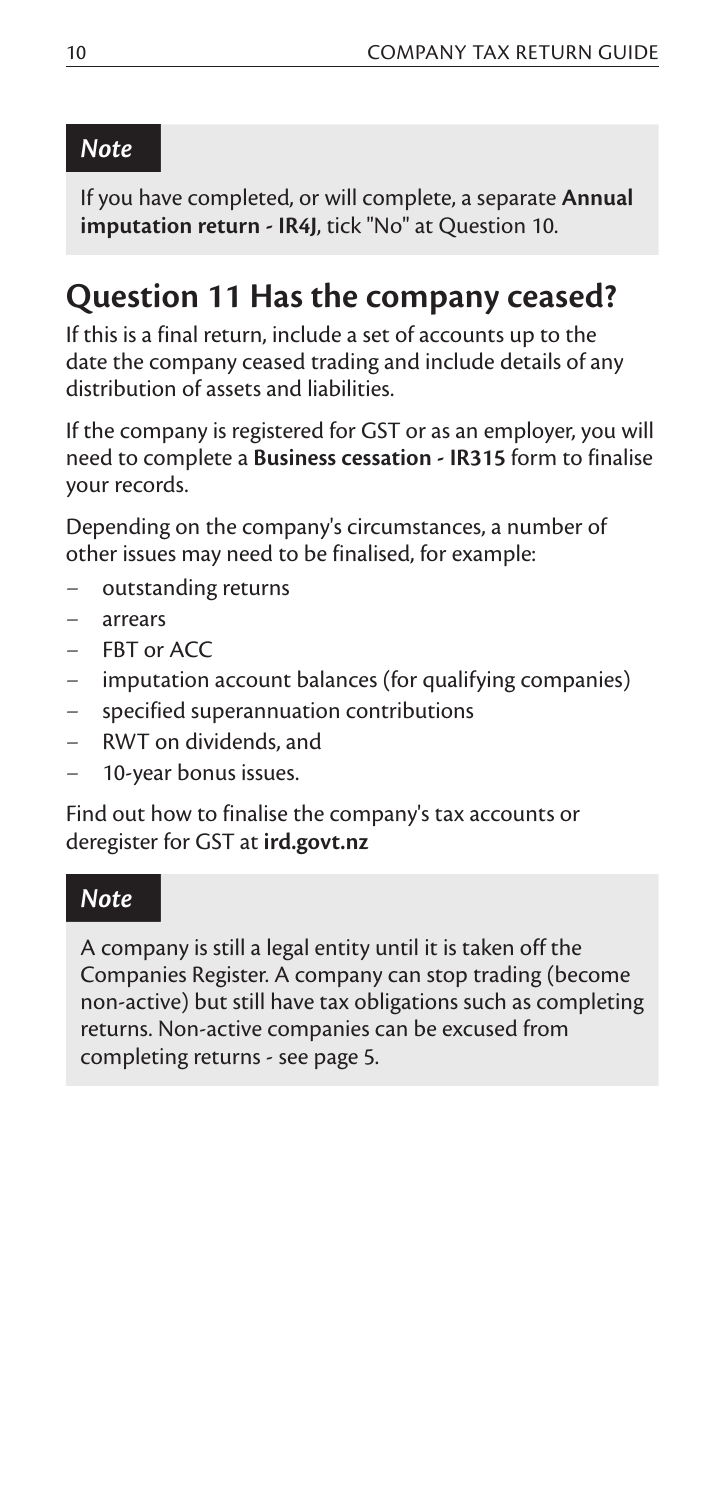# **Company tax return**

### **Question 12 Income from schedular payments**

If the company has received any schedular payments, we will send you a summary of income.

Add up the total tax withheld and all the gross payments shown on the summary of income and write the totals in Boxes 12A and 12B.

The summary of income form may not contain all the company's earnings information. If any details are missing, please include them at Question 12.

If the company received a payment with no tax deducted, include the gross amount in Box 12B.

#### **Mineral mining tax credit**

Include in Box 12A the amount of refundable tax credit being claimed where a tax loss is incurred on disposal of land or by claiming rehabilitation expenditure.

#### **Transferring tax deductions**

Tax deducted from schedular payments made to close companies can be transferred directly to the company's shareholder-employee(s) in some circumstances.

You'll need to reduce the amount claimed in Box 12A by the amount of tax deducted from schedular payments which has been transferred direct to a shareholder-employee of the company. You will still need to include the total schedular payments made to the company in Box 12B.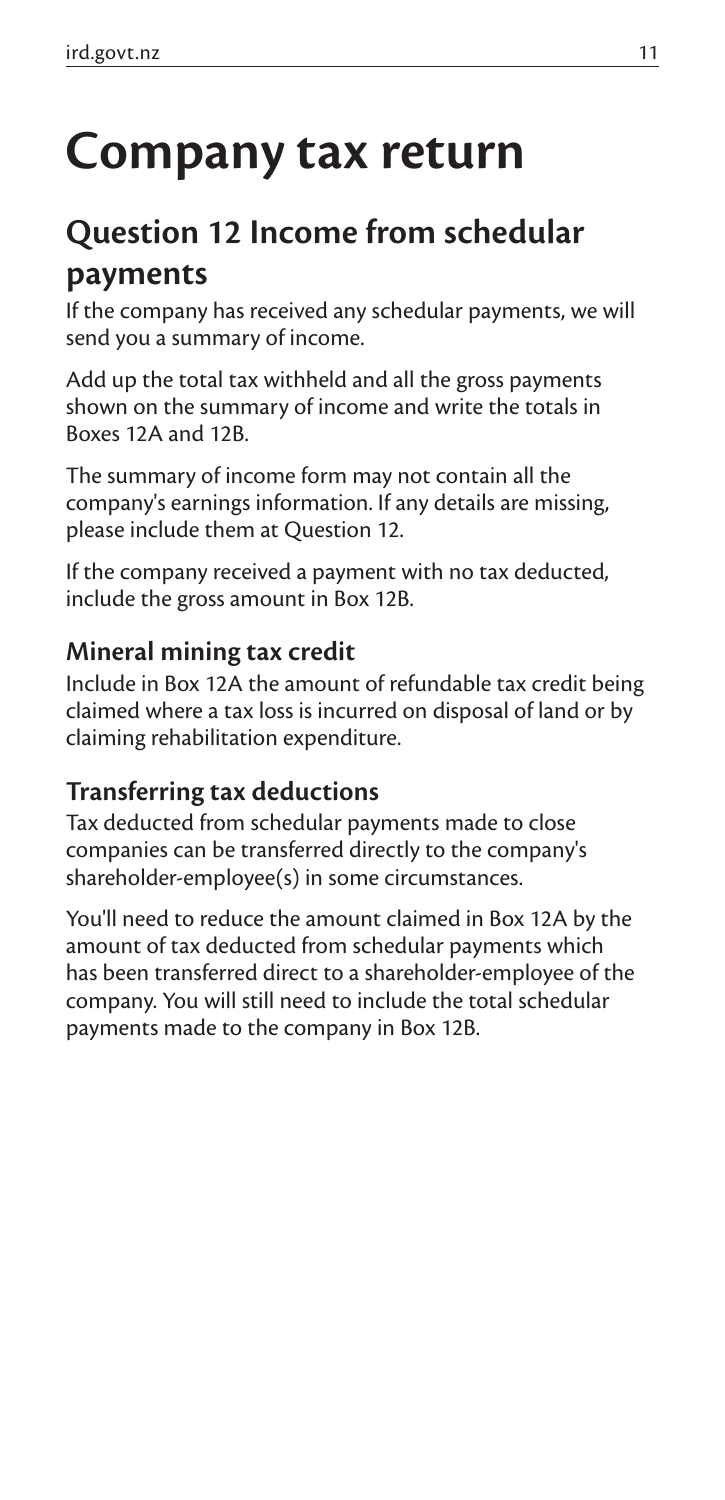#### *Example*

LLC received schedular payments of \$10,000 with total tax deducted of \$2,000 during the year.

The \$10,000 is attributable to the company's shareholderemployee through the attribution rule.

LLC can transfer up to \$2,000 of the tax deducted from the schedular payments it received to the company's shareholder-employee(s).

LLC transfers the full \$2,000 of tax to the company's sole shareholder-employee.

As the full amount of tax has been transferred from LLC the amount in Box 12A should be \$0.

If the company is transferring tax deducted to shareholderemployee(s) it should attach details of the transfer to the return.

The amount of tax transferred from the company to its shareholder-employee(s) will also need to be recorded as a debit entry in the company's imputation credit account - see Question 45C on page 49.

# **Question 13 New Zealand interest**

Interest from all New Zealand sources must be shown in the return. Write the total of all RWT deducted in Box 13A. If the company has had NRWT deducted from New Zealand interest, include this in Box 13A. Add up all the gross interest amounts (before the deduction of any tax) and write the total in Box 13B.

#### **Interest on broken term deposits**

If you have broken a term deposit during the year, you may have to account for "negative interest". This is interest repaid on the term deposit and may reduce the amount of interest to declare on the tax return.

If the term deposit was broken in full, or it was businessrelated, deduct the negative interest from the gross interest amount shown on the RWT withholding certificate.

Deduct the allowable negative interest part, using the worksheet below, before entering the gross amount at Question 13 of the tax return. In all other cases, the negative interest is deductible in a later tax return when the term deposit matures.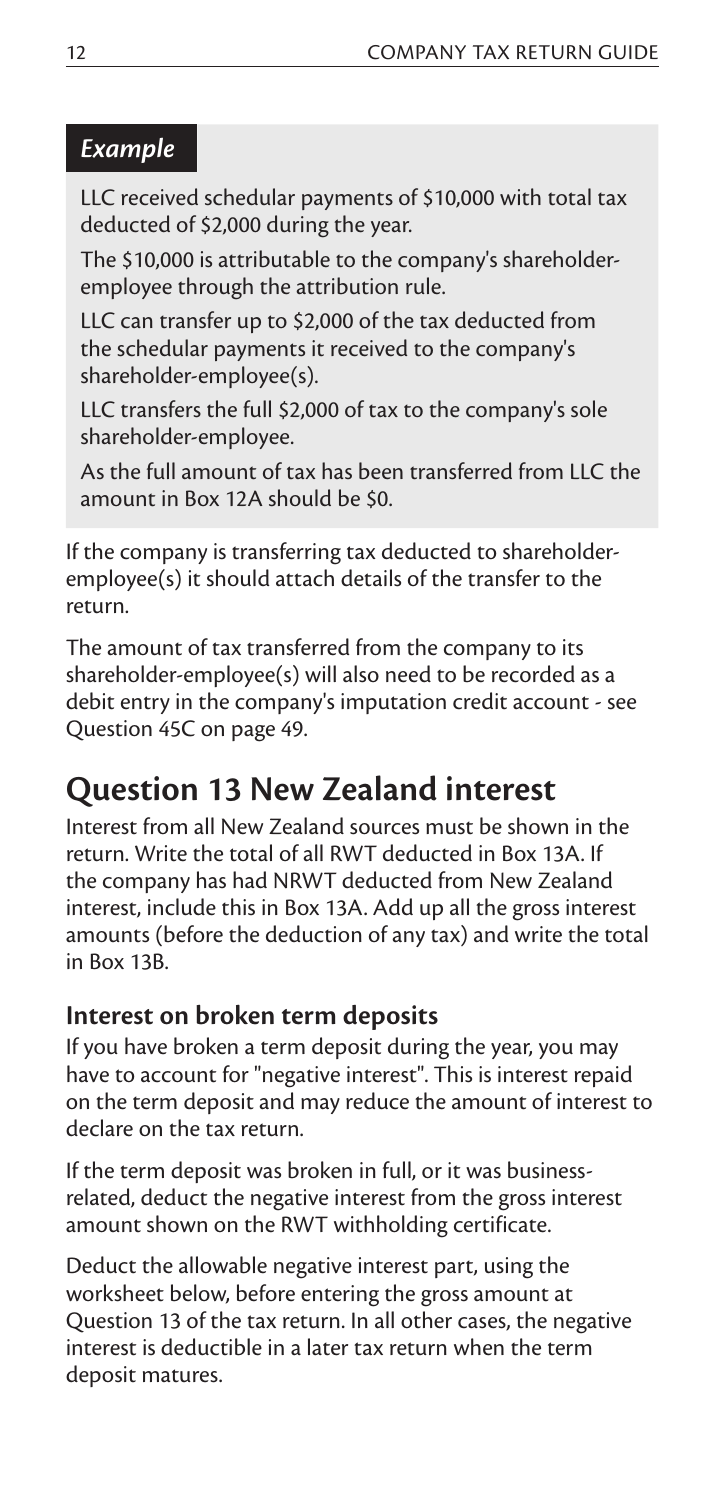#### *Worksheet*

Copy your gross interest from your RWT withholding certificate to Box 1.

Print any negative interest you have paid in Box 2.

Subtract Box 2 from Box 1 and print the answer in Box 3. Copy this amount to Box 13B of your tax return.



#### **Interest paid or charged by Inland Revenue**

If we paid you interest, include it in Box 13B for the income year the company received the interest.

If the company paid us interest, include it as a deduction in the return for the income year the interest is paid.

#### *Note*

If expenses are deductible against the interest income, claim them at Box 20B.

**Do not send us interest statements with the return. Keep these in case we ask for them later.**

#### **Income from financial arrangements**

If the company was a party to a financial arrangement, such as government stock, local authority stock, mortgage bonds, futures contracts or deferred property settlements, the income or expenditure from the financial arrangement may have to be calculated using a spreading method, rather than on a cash basis. If the financial arrangement matures or is sold, remitted or transferred, a "wash-up" calculation known as a base price adjustment must be made.

Any RWT will be deducted on a cash basis. Show the RWT deducted and any income from the financial arrangement in Boxes 13A and 13B.

### **Question 14 New Zealand dividends**

Generally, dividends are taxable. However, there is an exemption for dividends paid between members of a wholly owned group.

To work out the total gross dividends, add up all net dividends received, any imputation credits, and any RWT deductions. Write the total of all dividends in Box 14B.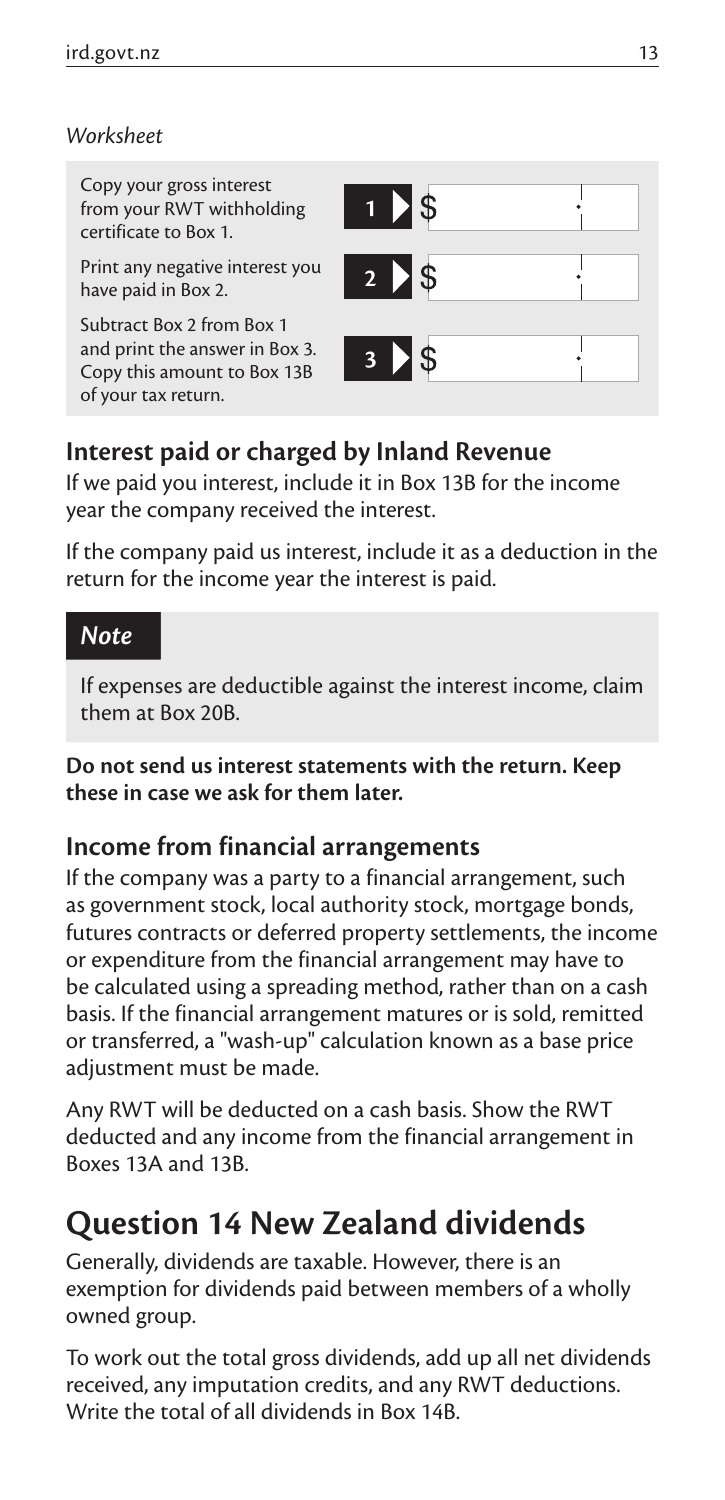#### *Note*

The FDP rules have been fully repealed from 1 April 2017. Do not include any FDP credits in Box 14A.

#### **Dividend tax credits**

The total tax credits for dividends (for example imputation credits) you can claim is limited to the income tax payable (28%) on each dividend the company receives. This is to ensure that surplus tax credits are not used to shelter tax on other income.

Work out whether you need to apply this limitation to the dividend tax credits you will claim.

Copy your total gross dividends (calculated for each dividend that had an imputation credit) from Box 14B to Box 1.

Multiply Box 1 by 0.28 (28%), and write the result in Box 2. **2**

Write your total dividend tax credits (calculated for that dividend) in Box 3.

| <b>D</b> \$               |  |
|---------------------------|--|
| $2 \times$                |  |
| $\triangleright$ \$<br>r. |  |

For each dividend, claim a dividend tax credit for the lower amount shown in Box 2 or Box 3.

Write the total dividend imputation credits you are allowed to claim in Box 14.

In Box 14A write the sum of your total dividend RWT credits you are allowed to claim.

#### *Note*

If expenses are deductible against the dividend income, claim them at Box 20B.

#### **Unit trusts**

Distributions from unit trusts will generally be taxable. The statement you receive from the unit trust should show the amounts to include in the return.

For unit trusts that are also portfolio investment entities (PIEs) see page 19.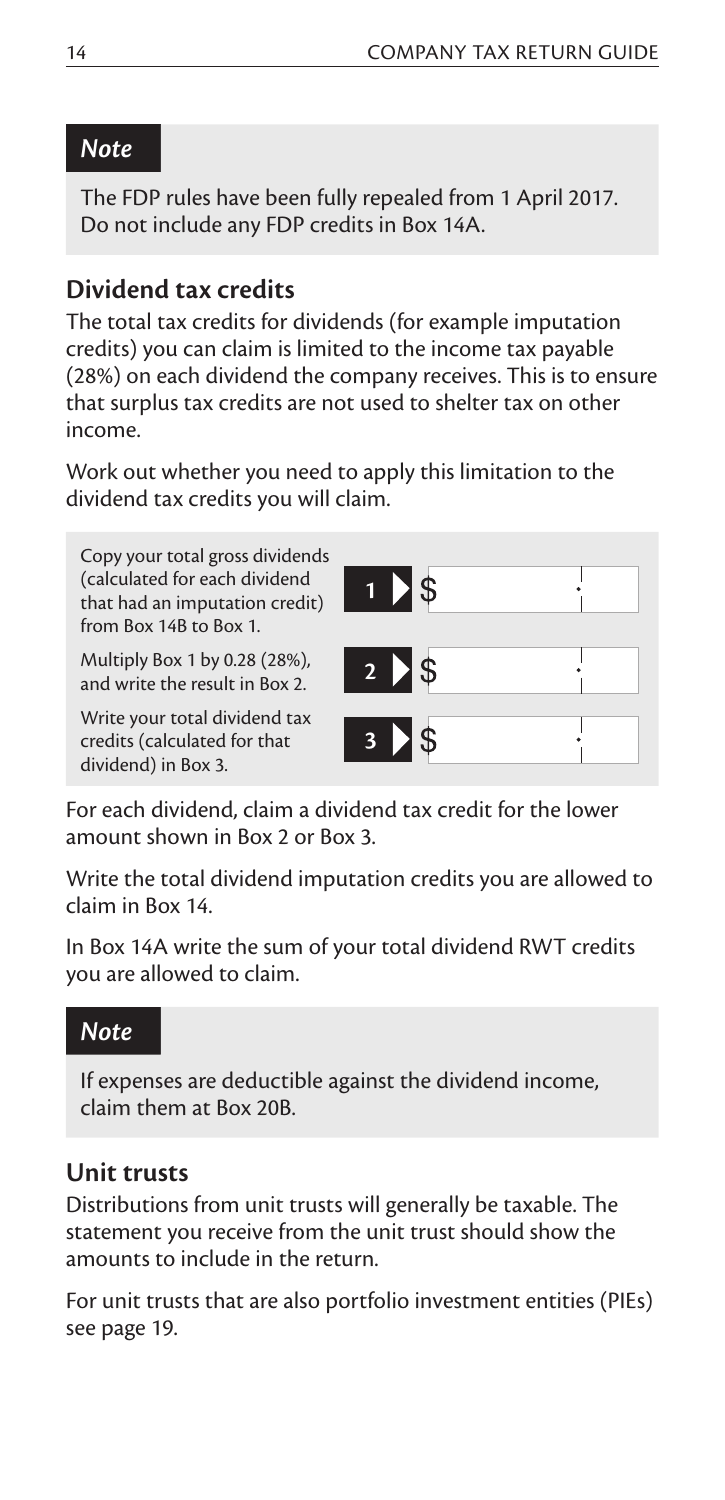#### **Transfer of deductible expenses between member and master funds**

From the 2002-03 income year a member fund may, in certain circumstances, elect to transfer deductible expenses to a master fund. The master fund must invest, in whole or in part, in the member fund. The master fund can then deduct the transferred expenses.

A member fund can include a group investment fund that derives Category A income, a public unit trust or a superannuation fund. A master fund can include a group investment fund that derives Category A income or a public unit trust.

A public unit trust includes:

- retail unit trusts, whose units are offered to the public and which have 100 or more unit holders
- wholesale unit trusts, whose units are held by widely held investment vehicles such as other unit trusts or superannuation funds.

Member or master funds wanting to take advantage of this provision should include details of the adjustment in a tax reconciliation statement accompanying the return. The information should accompany the returns of both funds involved in the transfer.

For more information see our **Tax Information Bulletin (TIB) Vol 13, No 11 (November 2001)**.

#### **Qualifying companies**

Generally, if a qualifying company is a shareholder in a company that is not a qualifying company, all dividends the qualifying company derives from the other company are taxable.

Dividends derived by a company (that has been a qualifying company at any time before deriving the dividends) are taxable.

If a qualifying company is a shareholder in another qualifying company, only dividends with imputation credits attached and a return of a 10-year bonus issue before the 10-year period expires, are taxable. Dividends with no imputation credits attached, or a return of a 10-year bonus issue 10 years from the payment date, are exempt income.

A distribution of a 10-year bonus issue before the 10-year period has expired, made when the company winds up, is not taxable.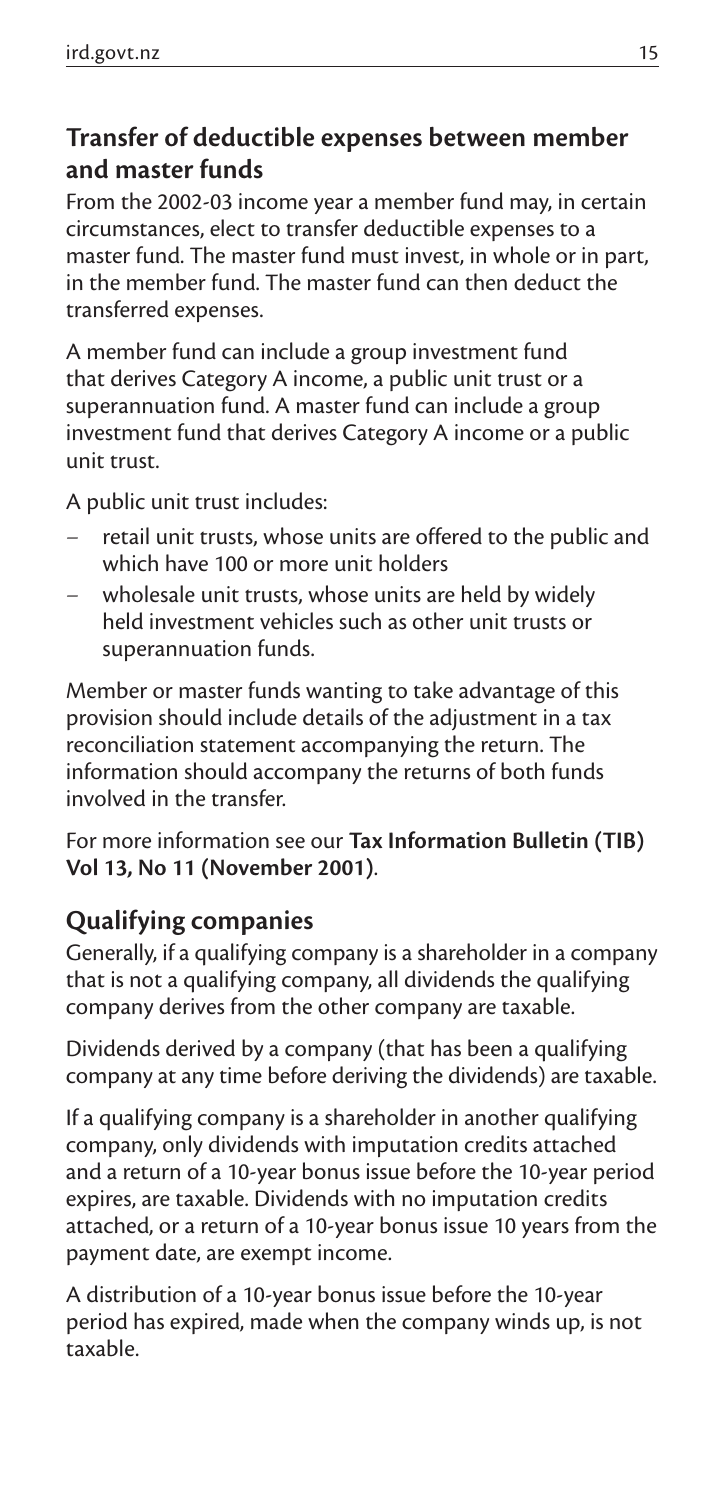If you need more help, read our guide **Qualifying companies - IR435***.*

**Do not send us dividend statements with the return, keep them in case we ask for them later.**

# **Question 15 Maori authority distributions**

Māori authorities can make various types of distributions.

Fill in Question 15 if you received any taxable Māori authority distributions between 1 April 2020 and 31 March 2021. The Māori authority that paid you the distribution will send you a Māori authority distribution statement.

#### **Credits attached to distributions**

The Māori authority may attach a credit to the distribution it makes to members. This credit will be classified as a Māori authority credit and is part of the tax the Māori authority has already paid on its profits, so the distributions are not taxed twice.

#### **What to show in your return**

Your Māori authority distribution statement shows the amount of:

- the distribution made to you, including the taxable portion and the non-taxable portion, and
- Māori authority credit.

These amounts, not including any non-taxable distribution, will need to be transferred to the relevant boxes at Question 15.

#### *Example*

A Māori authority makes a pre-tax profit of \$10,000. It pays tax on this profit of \$1,750 (Māori authority tax rate of 17.5%) and distributes the entire profit to its 10 members. Each member will receive \$825 as a cash distribution and \$175 of Māori authority credits.

Each member of the authority liable to file an IR4 return would show the following information at Question 15:

- Box 15B  $\sim$  \$1,000 (made up of \$825 + \$175)
- Box 15A \$175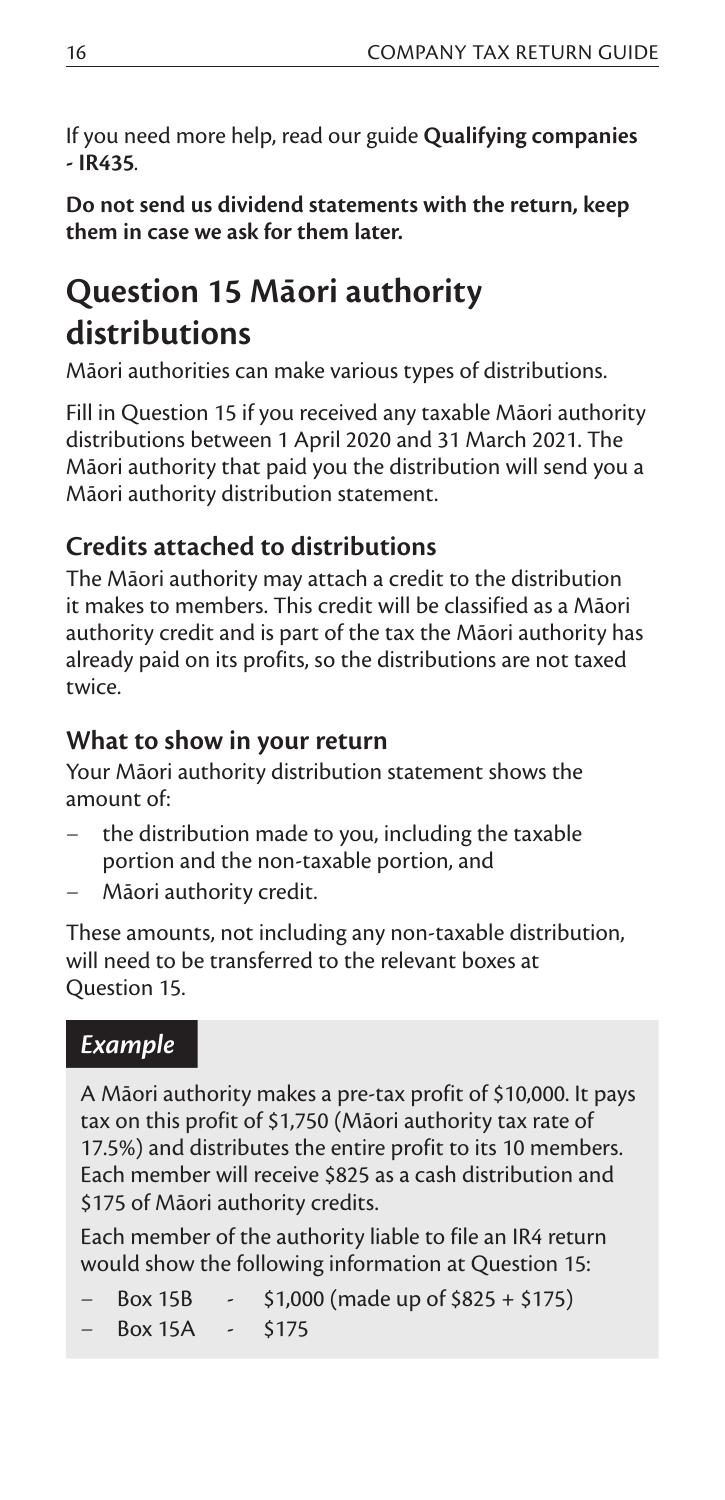# **Question 16 Partnership, estate or trust income**

If the company received any income from a partnership, estate or trust, write any tax credits in Box 16A and the income totals in Box 16B.

Do not include any:

- overseas income show this at Question 18 along with any credits attached, or
- dividend imputation credits attached to dividends (include these in Box 14, RWT withheld in Box 14A and the gross dividend in Box 14B).

Add up any other tax credits from partnerships, estates or trusts and write the total in Box 16A.

Add up all the other income from partnerships, estates or trusts and write the total in Box 16B.

#### **Losses from limited partnerships**

If the company is claiming a loss from a limited partnership and you need help working out the amount you can claim, go to **ird.govt.nz**

#### **Estate or trust income**

If you received a taxable distribution from a non-complying trust, please attach a note with your return giving details of the amount and any associated tax credits.

We separate taxable distributions from a non-complying trust because they are taxed at a different rate. We need these details to work out your tax liability correctly.

### **Question 18 Overseas income**

If your company received income from or while based overseas, between 1 April 2020 and 31 March 2021, show it in New Zealand dollars at Box 18B. If the company is a New Zealand resident for tax purposes, you must include any foreign contract or service income in Box 18B.

#### **Foreign investment fund (FIF)**

If the company held rights, such as shares, units or an entitlement to benefit in any foreign company, unit trust, superannuation scheme or life insurance policy, at any time during the 2021 income year, you may be required to calculate FIF income or loss.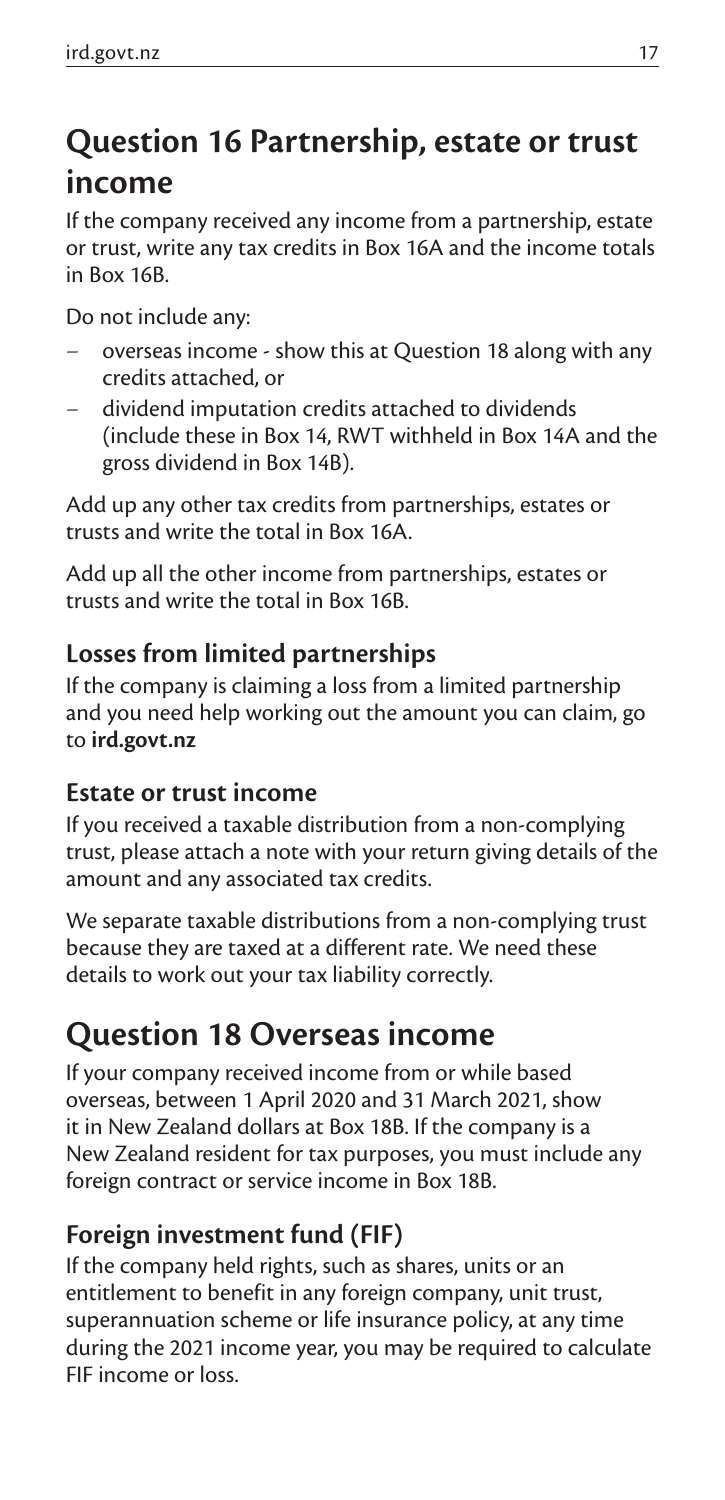If the company has an interest in a controlled foreign company (CFC), they must calculate any attributed income or loss from that interest.

Generally, the company will use the fair dividend rate to calculate FIF income.

The main exclusions from an interest in an FIF are:

- investments in certain Australian resident companies listed on approved indices on the Australian stock exchange, that maintain franking accounts
- interest in certain Australian unit trusts
- limited exemptions for interests in certain venture capital interests that move offshore (for 10 income years from the income year in which the company migrates from New Zealand), and
- a 10% or greater interest in a CFC.

#### **CFC income and losses**

New rules were introduced in 2009 for calculating income or losses from a CFC.

If the company has an interest in a CFC, they must calculate any attributed income or loss from that interest.

Losses from a CFC cannot be used to offset domestic income or be included in domestic losses carried forward to the next tax year. Generally, these losses can only offset income or future income from CFCs resident in the same country as the CFC that incurred the loss.

When CFC income or losses are calculated under the new rules, transitional rules apply to the use of carried forward losses incurred under the old rules.

You can find more information on the rules at **ird.govt.nz** and in our **Tax Information Bulletin (TIB) Vol 21, No 8 (October/ November 2009)**.

#### **What to show in your return**

You can convert all overseas income and tax credits to New Zealand dollars by:

- using the rates table available from **ird.govt.nz/tools-calculators**
- contacting the overseas section of a trading bank and asking for the exchange rate for the day you received your overseas income.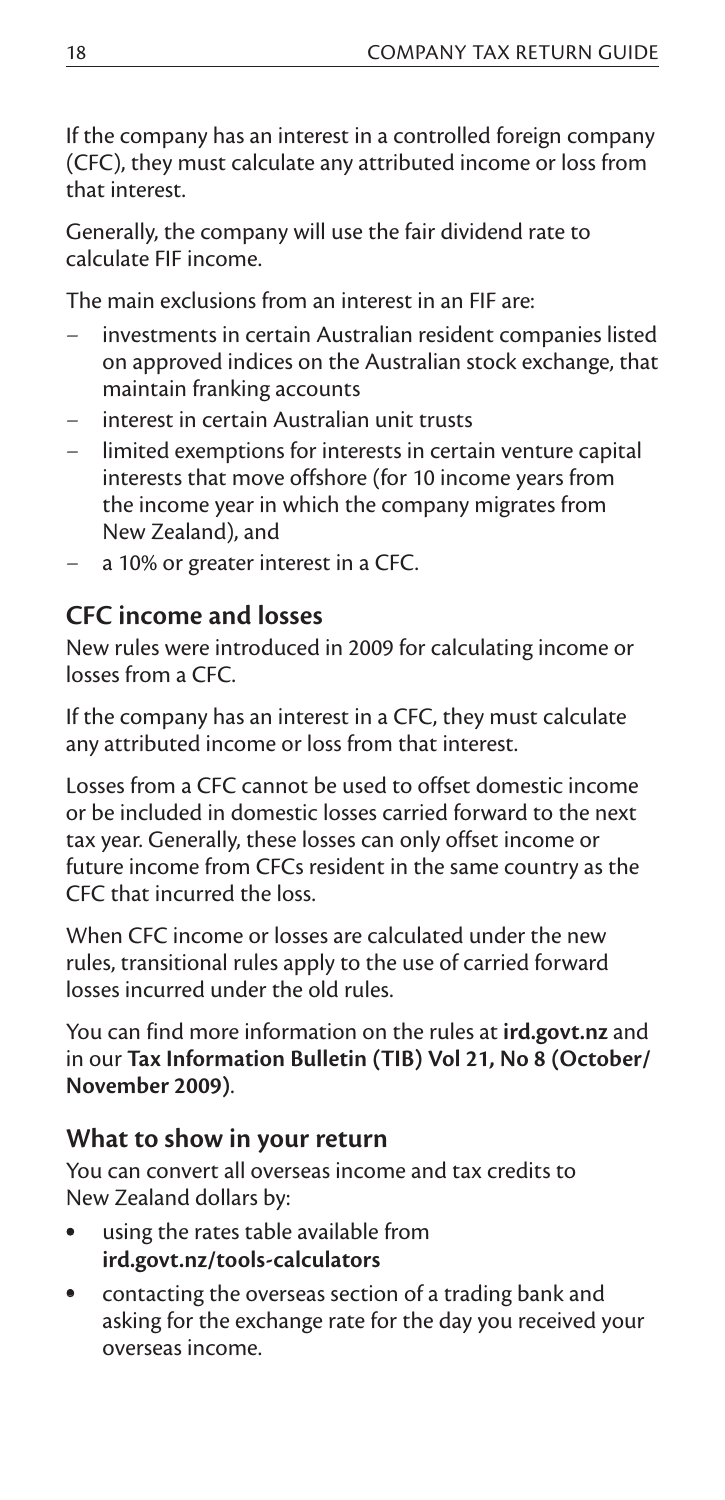If the income was received from a financial arrangement, refer to Determination G9A or G9C under section 90 of the Tax Administration Act 1994.

Write the total of the allowable overseas tax paid in Box 18A. Include in Box 18B income before the deduction of any tax. Credit for tax paid overseas will be limited to the amount of New Zealand tax payable on that income. Please note that Australian franking credits or tax credits on dividends from the United Kingdom cannot be claimed.

Staple proof of tax paid overseas to the top of page 3 of the return.

Foreign tax credits attached to dividends that are not required to be returned under the FIF rules can be claimed up to the amount of New Zealand tax payable on the FIF interest.

Some foreign dividends have New Zealand imputation credits attached or New Zealand RWT deducted. These credits are not subject to the foreign tax credit limitation rule.

#### **Investments in portfolio investment entities (PIEs)**

Certain PIEs attribute their net income/loss and tax credits to the investors. Companies that are investors include the attributed income or loss in their tax return.

Each year, the PIE is required to provide an investor statement setting out the details of the income/loss attributed to the investor for the year. The statement also shows the various types of tax credits associated with the income that has been attributed. These tax credits are subject to the tax credit limits calculated in relation to the tax on the attributed PIE income.

The attributed PIE income/loss is included in the company's return for the period that includes the end of the PIE's income year. Generally, PIEs have a 31 March balance date.

The amount of income the company derives as a distribution by a PIE is excluded income unless it is fully imputed dividends from a listed PIE. Dividends from these PIEs are not liable for RWT.

For more information, go to **ird.govt.nz** or read our guides, **Information for companies that invest in PIEs - IR857** and **Portfolio investment entity: a guide for PIEs - IR860**.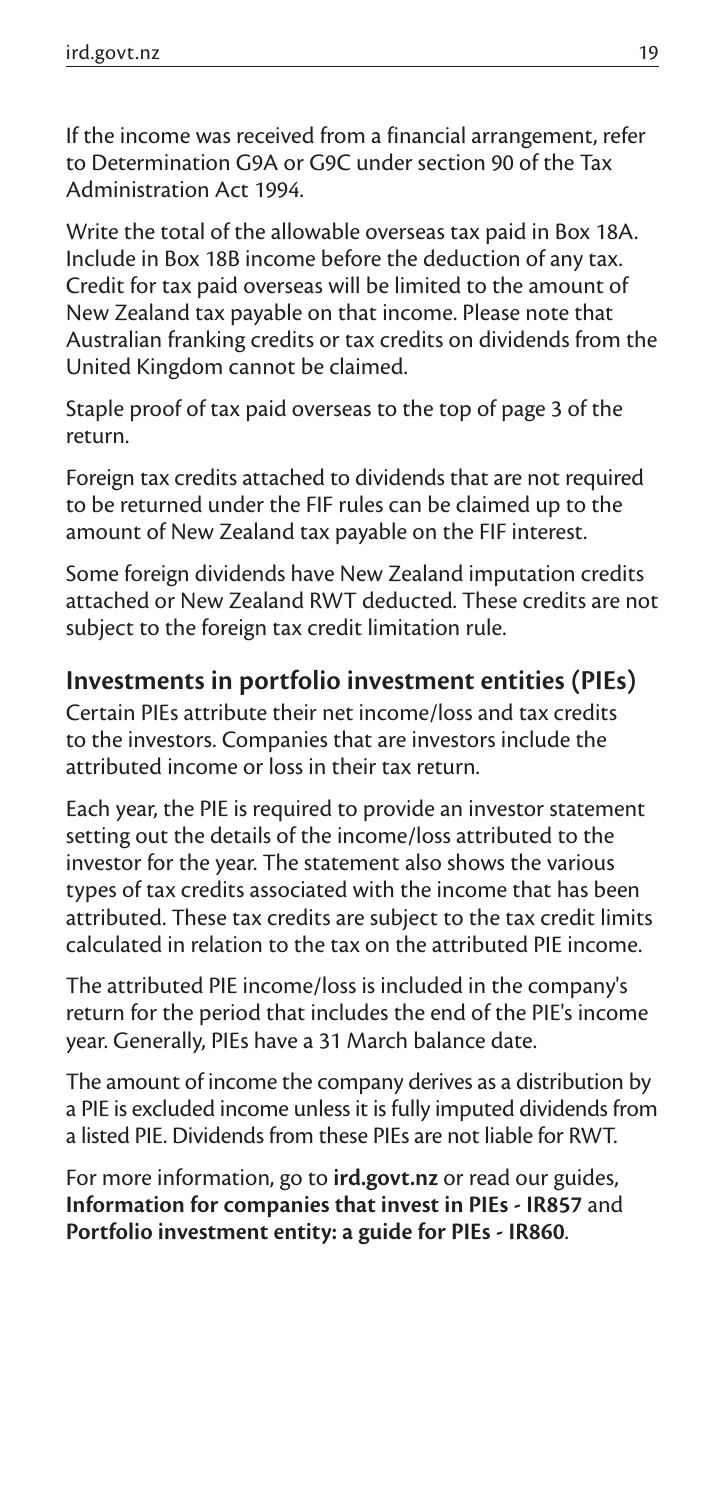## **Question 19 Income and expenditure from residential property**

This question applies to close companies that own residential property, including overseas property that come within the residential property deduction rules in subpart EL of the Income Tax Act 2007.

The residential property deduction rules, and Question 19, do not apply to residential land that is owned by companies other than close companies.

**Close company** - generally a company with 5 or fewer natural persons whose total voting interests are more than 50%. Associated persons are treated as 1 person.

Most residential rental properties are subject to the residential property deduction rules (also known as the ring-fencing rules). The rules generally limit the amount of residential deductions you can claim in the year to the total amount of residential income earned in that year. If the residential property makes a loss it must be carried forward to the next year in which residential income, including income from properties held on revenue account, is earned.

There are 2 levels of exclusions from the residential rules.

Any rental income or loss and net income or loss from a taxable disposal is fully excluded from the new rules if the property is:

- property subject to the mixed-use asset rules (for example, a holiday home rented out part-time and not used for at least 62 days in the income year, or 62 working days in the income year if it's usually only used on working days)
- property owned by companies other than close companies
- property owned by government enterprises, or
- certain employee accommodation.

For these types of property, the existing rules apply with the rental income or loss shown at Box 20 and net income or net loss from a taxable disposal shown in Box 21.

Any rental net loss and net loss from a taxable disposal is partially excluded from the new rules if it is for:

- property that will always be taxed on sale, being revenue account property of a person in the business of building, developing or dealing in land, or
- other revenue account property the person has notified us they want the exclusion to apply to.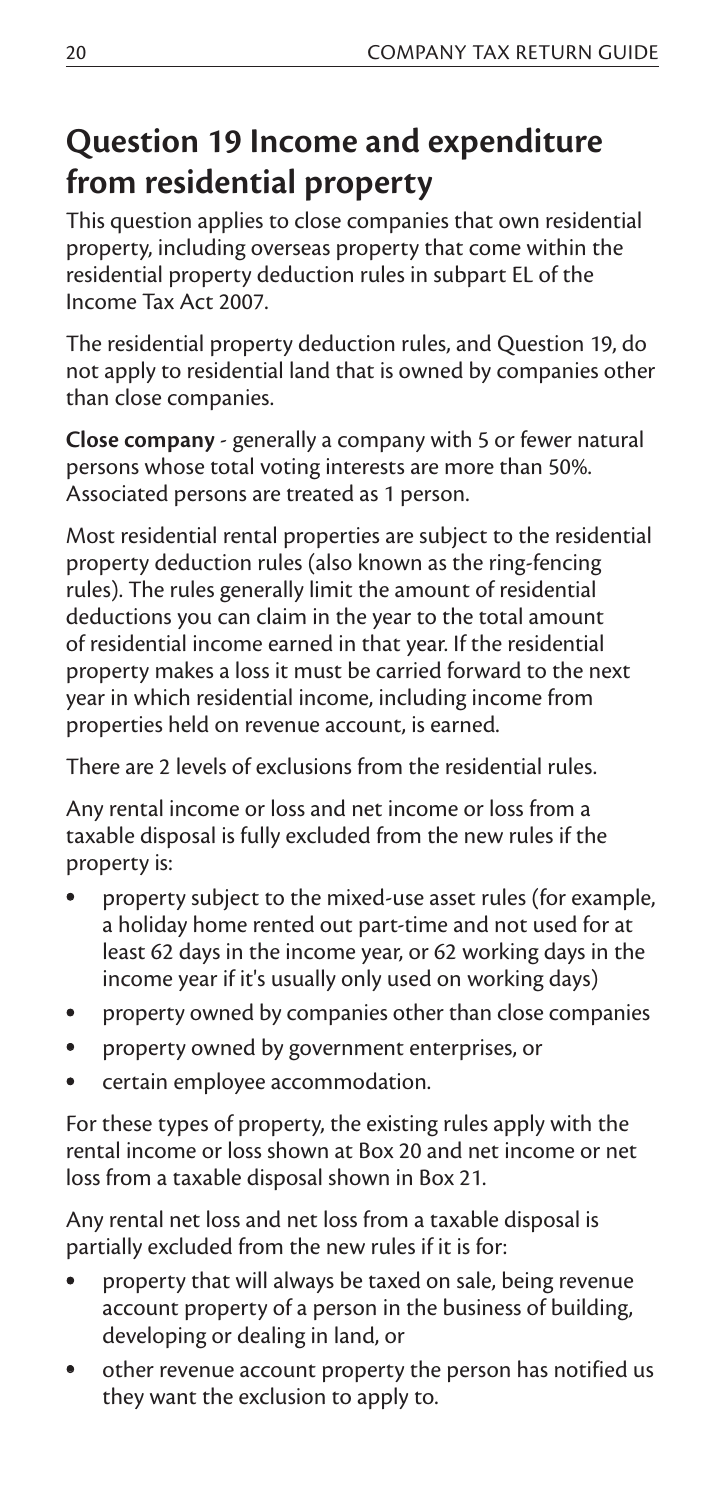For these types of property any rental net loss is shown at Box 20 and taxable disposal net loss is shown at Box 21. Net rental income and net income from a taxable disposal plus any depreciation recovered is shown as residential income at Box 19A.

Refer to the **Rental income – IR264** guide for information on when the rules apply, how to calculate your income, the amount of deductions you can claim for this year, and the amount of any excess deductions that must be carried forward.

The residential property deduction rules also apply to any company who has borrowed money to acquire an interest in certain entities with significant rental property holdings - a residential land-rich entity - and has interest expenditure on the borrowed money.

**Residential land-rich entity** - a close company, partnership or look-through company that holds more than 50% of its assets by value in residential land directly or indirectly. They come under the interposed entities rules as part of the residential property deduction rules.

For more information about the interposed entity rules, see page 60 of the **Tax Information Bulletin Vol 31 No.8 September 2019.**

#### **Completing Question 19 in your return**

Tick the method you used to calculate your residential property income and deductions.

You can use 1 of the following:

- **Portfolio** basis combine the income and deductions for all rental properties in a portfolio.
- **Individual**, property-by-property basis income and deductions of individual property calculated separately to other property. You need to maintain separate records for each property to choose this option.
- **Combination** of the property-by-property basis and portfolio basis – choose to apply different methods to different property.

The **Residential property deductions worksheets – IR1226** can be used to calculate the information required to be shown in your return.

Calculate and identify the amounts for Boxes 19A to 19F using your chosen method/s.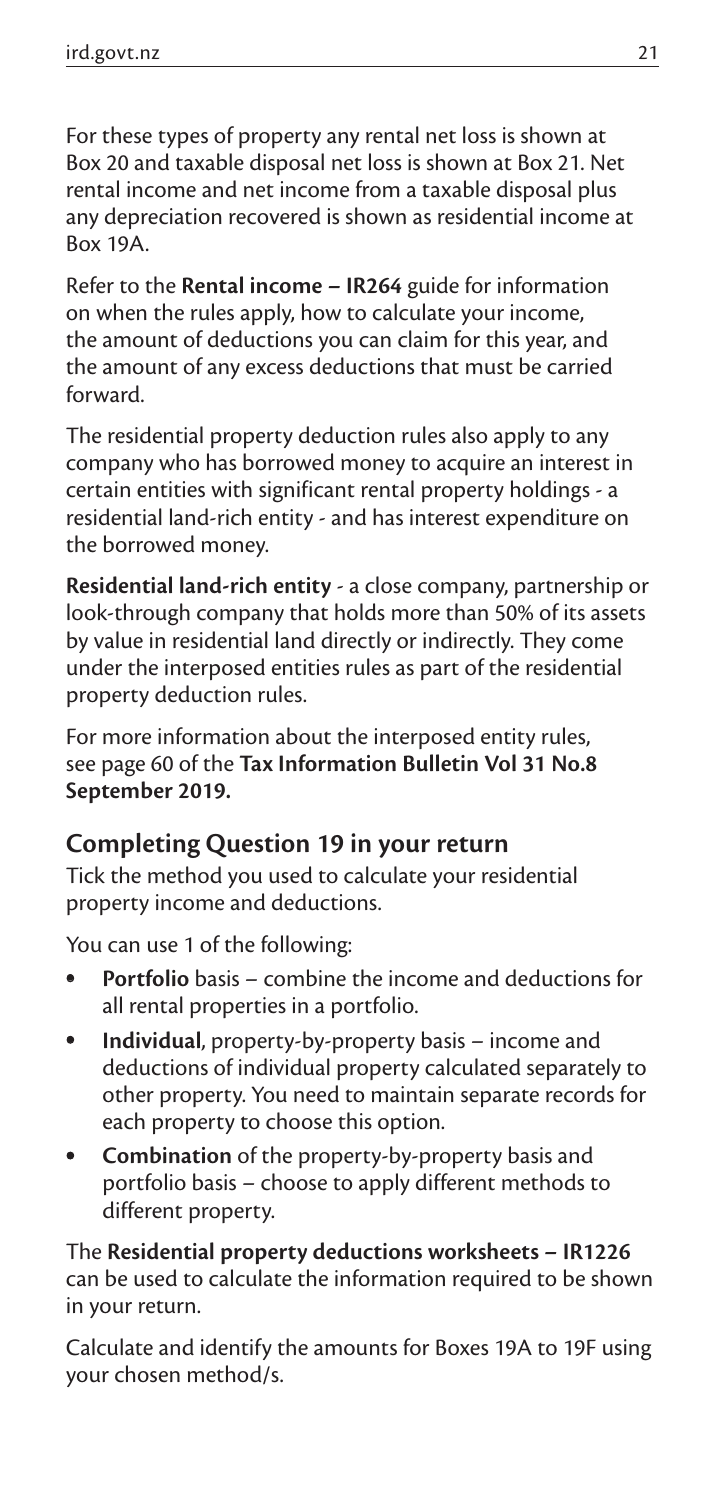Write the total residential income in Box 19A. This is the total of:

- a. all residential rental income from a portfolio and/or individual property
- b. all depreciation recovery income for assets disposed of from a portfolio and/or individual property
- c. net income from the taxable sale/disposal of a property in a portfolio and/or individual property, and
- d. all net residential rental income, depreciation recovery income and net income from the taxable disposal of property from residential property excluded because it is held on revenue account.

Only include the net income from a disposal once.

Do not include in Question 19 rental losses from properties that are not covered by the residential property deduction rules, as outlined on page 20. Enter those amounts in Question 20 instead. Write any net tax losses from disposals of rental properties that are excluded in Box 21B.

If you are a partner in a partnership or owner of a look-through company and have been attributed residential income shown in Box 26G on the IR7P or IR7L include that here.

Write the total residential rental deductions for residential rental properties in Box 19B. This is the total deductions for the current year – Box 14 on the **Rental income – IR3R** if completed.

If you are a partner in a partnership or owner of a lookthrough company and have been attributed residential rental deductions shown in Box 26M on the IR7P or IR7L include that in Box 19B.

If the company has breached the continuity rules, or the company is transferring excess deductions to a wholly owned group member, you'll need to reduce the current year deductions in Box 19B to reflect the adjustment. If the company is receiving excess deductions from a wholly owned group member, you'll need to increase the current year deductions in Box 19B. The transfer of excess deductions is not a loss offset nor a subvention payment.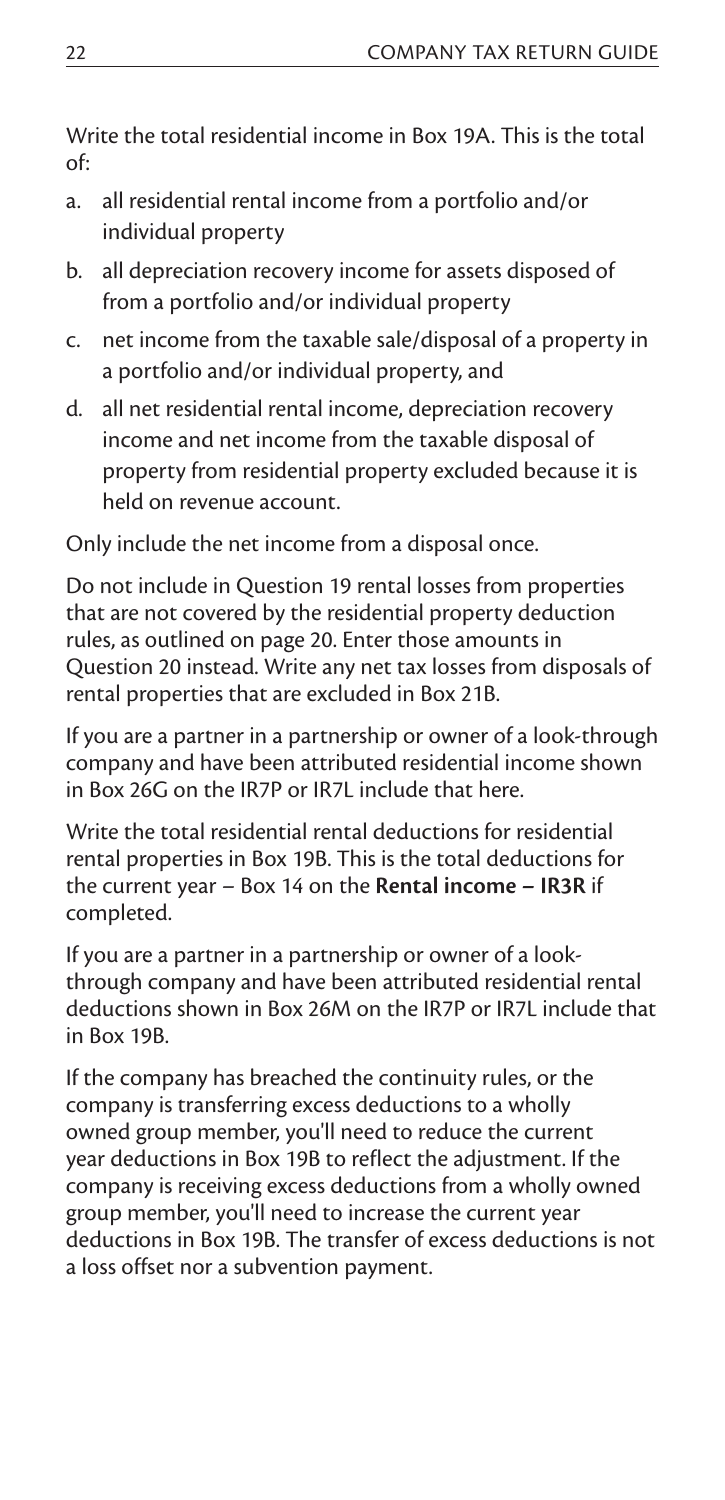The brought forward and carry forward boxes are calculated by our system when your return is processed. If the deductions are too low, you'll need to contact us so we can change it when we process your return. Keep good records for the adjustment and include a note with your return. See Question 27 for details on the continuity rules.

Include the amount of any interest paid on an investment in a residential land rich entity that relates to the rental activity in Box 19B. Include the amount of interest paid that does not relate to the rental property in Box 20.

Write the total excess residential rental deductions brought forward from last year in Box 19C.

Add Boxes 19B and 19C for total rental deductions.

Calculate the amount of allowable deductions you can claim this year adjusting for excess deductions. Write the total Residential rental deductions claimed this year in Box 19D. This should equal Box 19B plus Box 19C less the amount of excess deductions for each property and/or property portfolio shown in Box 19F.

The amount cannot exceed total residential income at Box 19A, unless there was a taxable sale/disposal of a rental property.

Combine the net income results (after adjusting for any excess deductions) for all properties and write the total in Box 19E. Your total Net residential income in Box 19E cannot be a loss, unless there has been either a taxable disposal of a property held on the property-by-property basis, or a taxable disposal of all properties or the last property held in a portfolio.

Any losses are counted as zero unless the loss is the result of either:

- excess deductions released from either a taxable disposal of a property held on the property-by-property basis, or a taxable disposal of all properties or the last property held in a portfolio, or
- claimable interest paid on your investment in a residential land-rich entity. Refer to the **Rental income – IR264** guide.

Write the total excess deductions for the year to be carried forward to next year in Box 19F. This is calculated as Residential rental deductions Box 19B minus Residential rental deductions claimed this year Box 19D. This includes the amount of any excess deductions to be carried forward for interest paid on an investment in a land rich entity in Box 19F.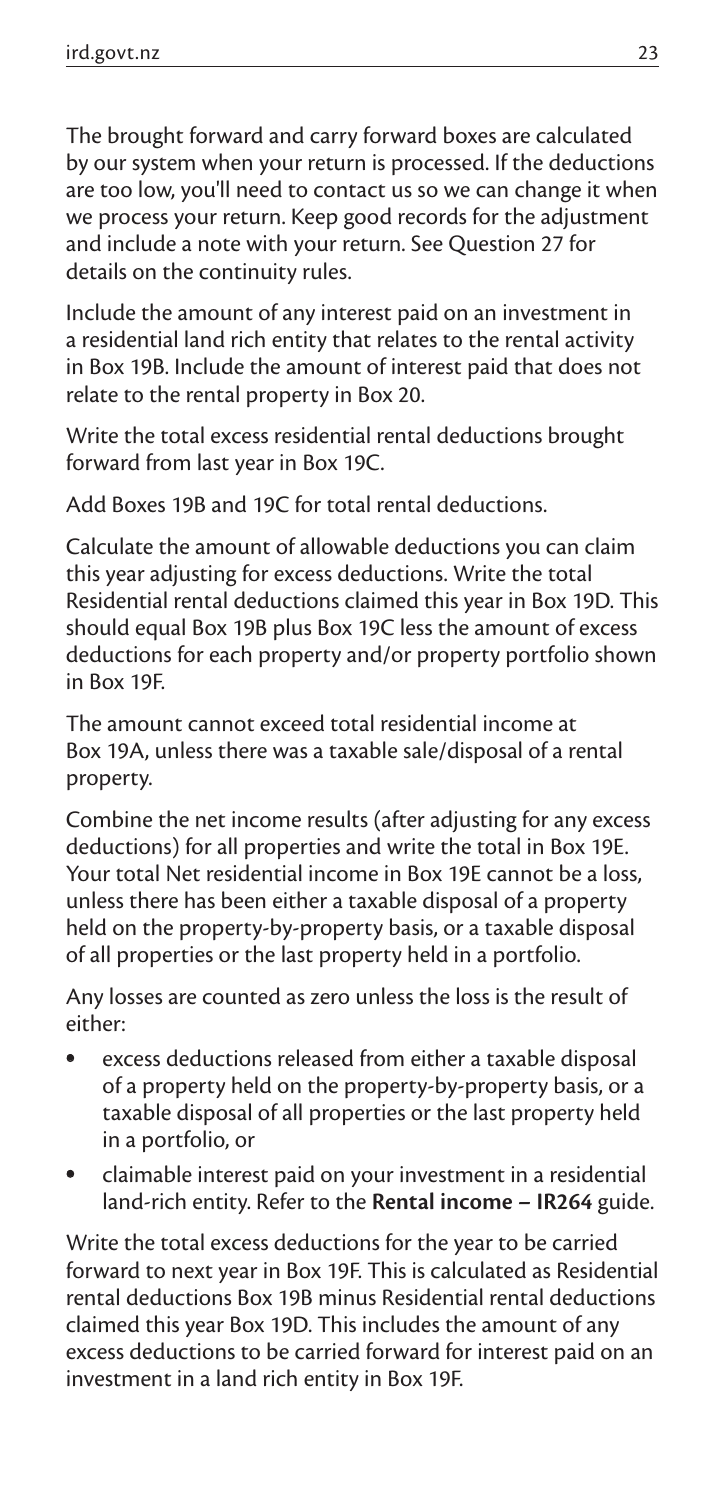#### **NOTES**

#### *Note 1*

If you sell/dispose of an individual property and the sale is not taxable; or you sell/dispose of the last property in a portfolio and at least 1 of the sales in the portfolio was not taxable, any excess deductions will transfer to another property or portfolio and carried forward to a future year in which you earn income from a residential rental property (including properties on revenue account).

#### *Note 2*

If you sell/dispose of an individual property and the sale is taxable, or you sell/dispose of the last rental property in a portfolio, and the sale of all your rental properties in a portfolio were taxable, any remaining loss/excess deductions are released and can be offset against other income. However, this does not include any excess deductions transferred to the portfolio/property.

#### *Note 3*

If you want to claim that a property is held on revenue account where the sale may be taxable, you need to tell us the property details of the property. You will be stating the sale will be a taxable sale when the property is disposed of. You must be able to separately identify the deductions relating to the property.

For more information read the **Rental income – IR264** guide.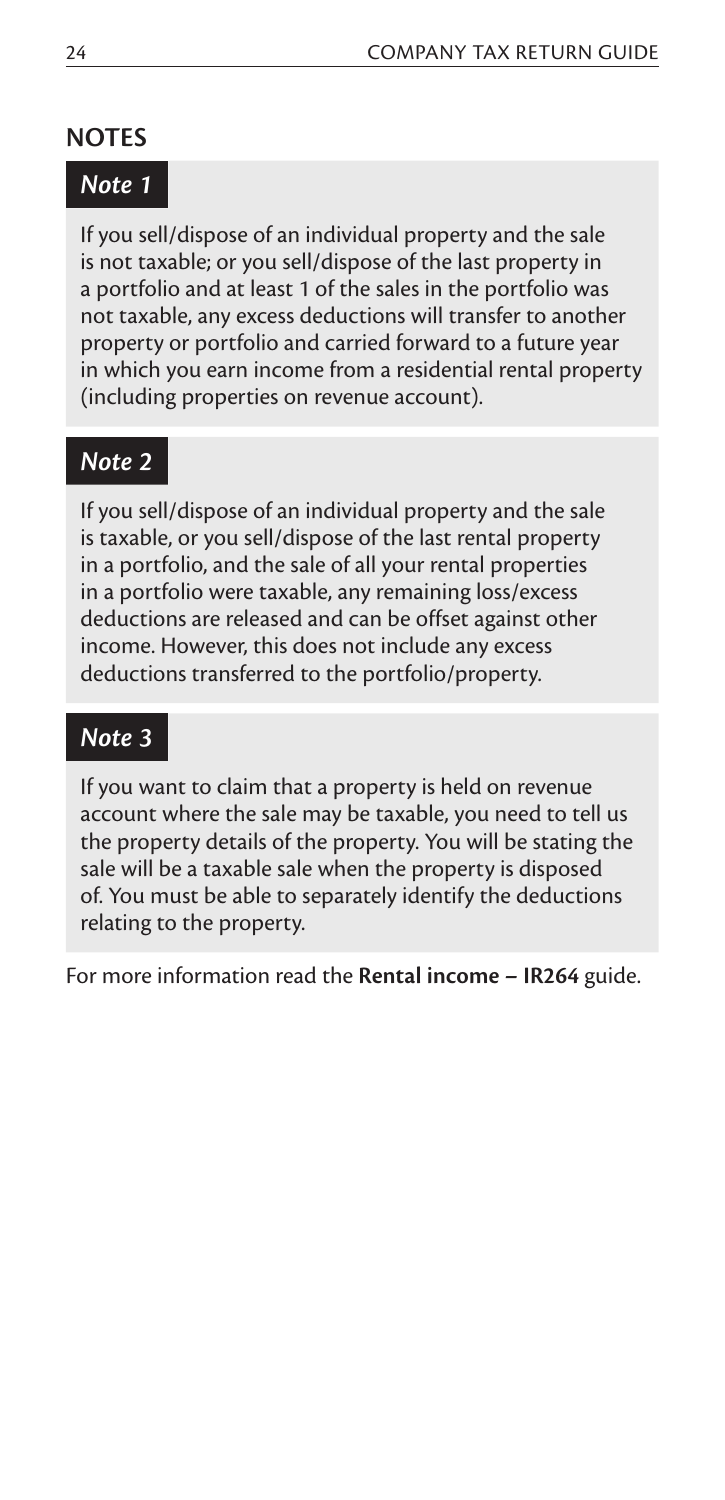# **Question 20 Business or other rental income**

Write the net profit or loss in Box 20B. This is the amount of income or loss after the deduction of all allowable business expenditure, including shareholders' salaries paid or credited.

Only include net residential rental income or losses not included at Question 19 and rents from a commercial property in Box 20B.

Do not include any income already shown at Questions 12 to 16 and 19, losses from CFCs (see the notes to Question 37 on page 41) or claim donations here (see the notes to Question 25 on page 31).

#### *Note*

If expenses are deductible against income declared in Questions 12 to 14, claim them here.

Attach either:

- a fully completed **Financial statements summary IR10** form, or
- the company's financial accounts.

The IR10 is a statistics form that sets out a general summary of information from the financial accounts.

If you complete an IR10 you do not need to send the financial accounts as well. You still need to complete them (unless the company is very small) and keep them in case we ask for them.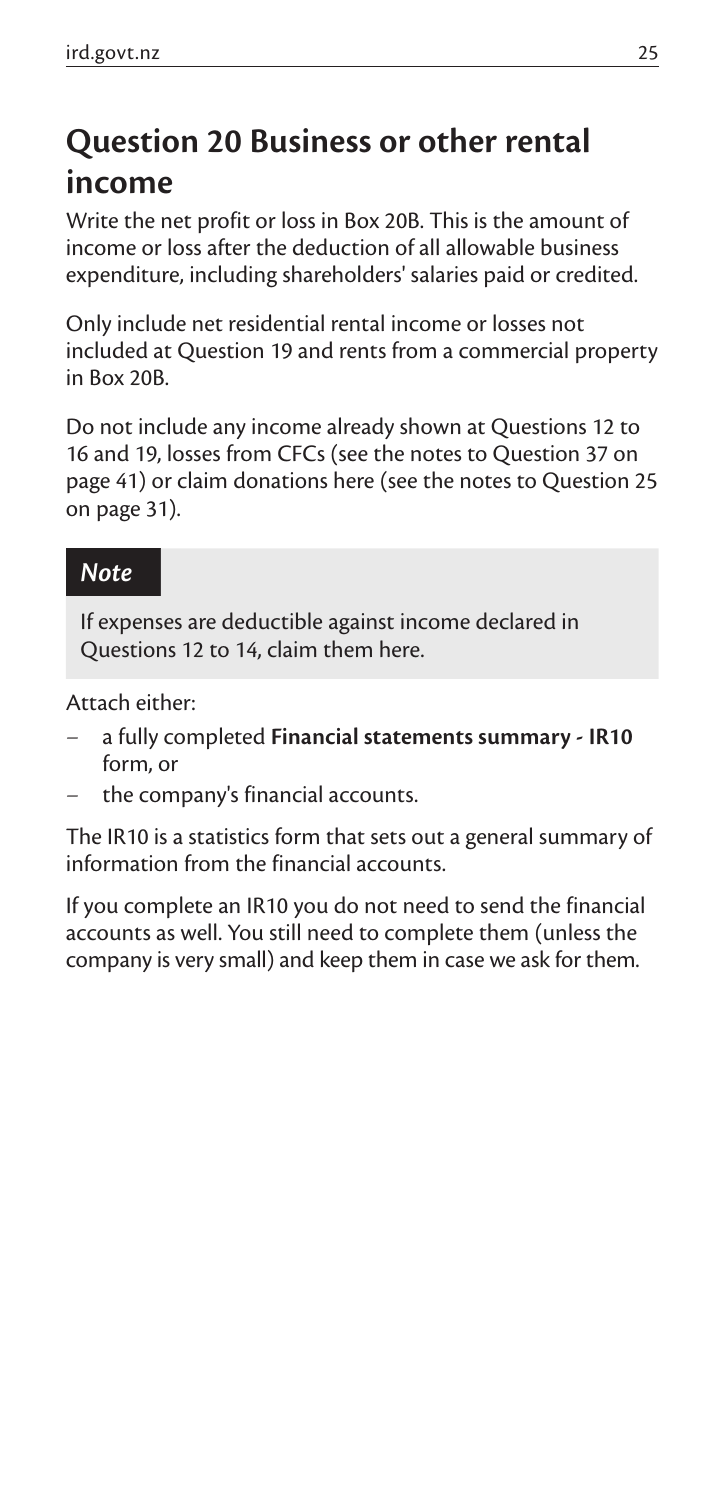Very small companies are not required to prepare financial accounts if these conditions apply during the income year. The company:

- is not part of a group
- has not derived income over \$30,000, or
- has not incurred expenditure over \$30,000.

Companies that do not prepare financial accounts must fill in an IR10 using information from their trial balance or financial records.

For more information about who has to prepare financial accounts and minimum financial reporting requirements, go to our website at **ird.govt.nz/records**

#### **The attribution rule**

Under the attribution rule, anyone whose actions cause an "associated person" (company, trust or partnership) to earn income, can be personally liable for tax on that income.

If this rule applies to persons associated to your organisation, it will affect the amount of taxable income in this return.

To find out how to apply this rule, refer to our **Tax Information Bulletin (TIB), Vol 12, No 12 (December 2000)** and **Vol 13, No 11 (November 2001)**.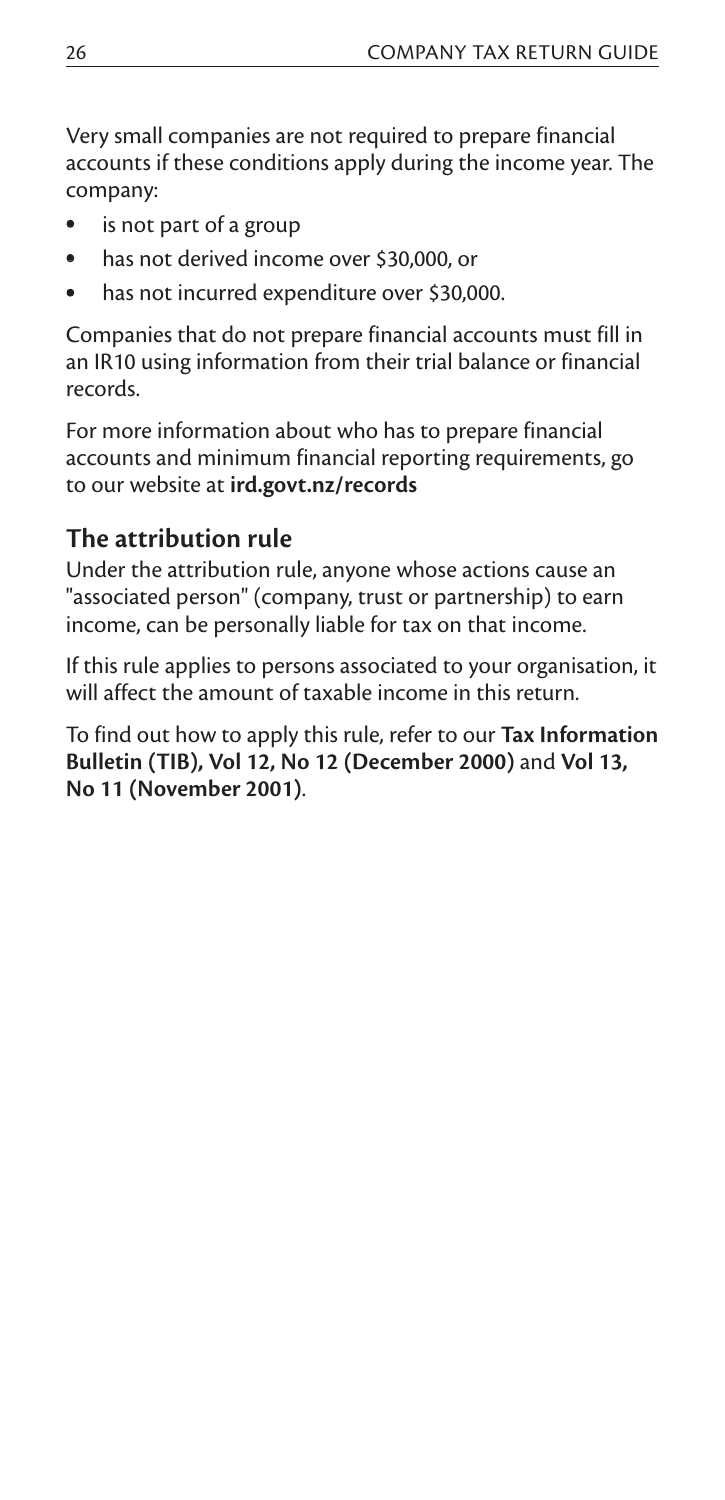# **Question 21 Income from taxable property sales/disposals**

Include all income from land sales that are excluded from the residential property deduction rules.

Tax losses (except bright-line losses) from disposals of residential property are also included under this question.

Net income from a bright-line sale is generally included under Residential income at Question 19.

Profits are taxable if the company bought a property for the purpose of reselling it, or if the company is in the business of buying and selling land and/or buildings.

The profits may also be taxable if the company:

- Is a builder and improved a property before selling it,
- developed or subdivided land and sold sections, or
- had a change of zoning on the company property and sold it within ten years of buying it.

If the company purchased a residential property on or after 1 October 2015 and sold/disposed of it within a certain period, any profit will be taxable, whether the intention at the time of purchase was for resale or not. This is called the bright-line test.

The bright-line test applies to:

- properties purchased/acquired on or after 1 October 2015 through to 28 March 2018 inclusive and sold/disposed of within 2 years, and
- properties purchased/acquired on or after 29 March 2018 and sold within 5 years.

The bright-line test needs to be considered when none of the other land sale rules apply to the disposal of the property.

Income and losses for property captured by the bright-line test are treated differently in the tax return:

- After a bright line sale, when net income (a profit) is made, the profit is included in the residential rental income Box (19A). Unless the property is included in a portfolio expenses from other properties cannot be offset against the net income from the disposal,
- After a bright-line sale, when a net loss is made, any excess deductions must be carried forward to a later income year when they can be used to offset net income from the land sale provisions, or future disposals captured by the bright-line rules. A bright-line loss is not recorded in the tax return. Please keep your own record of any bright-line losses you have made.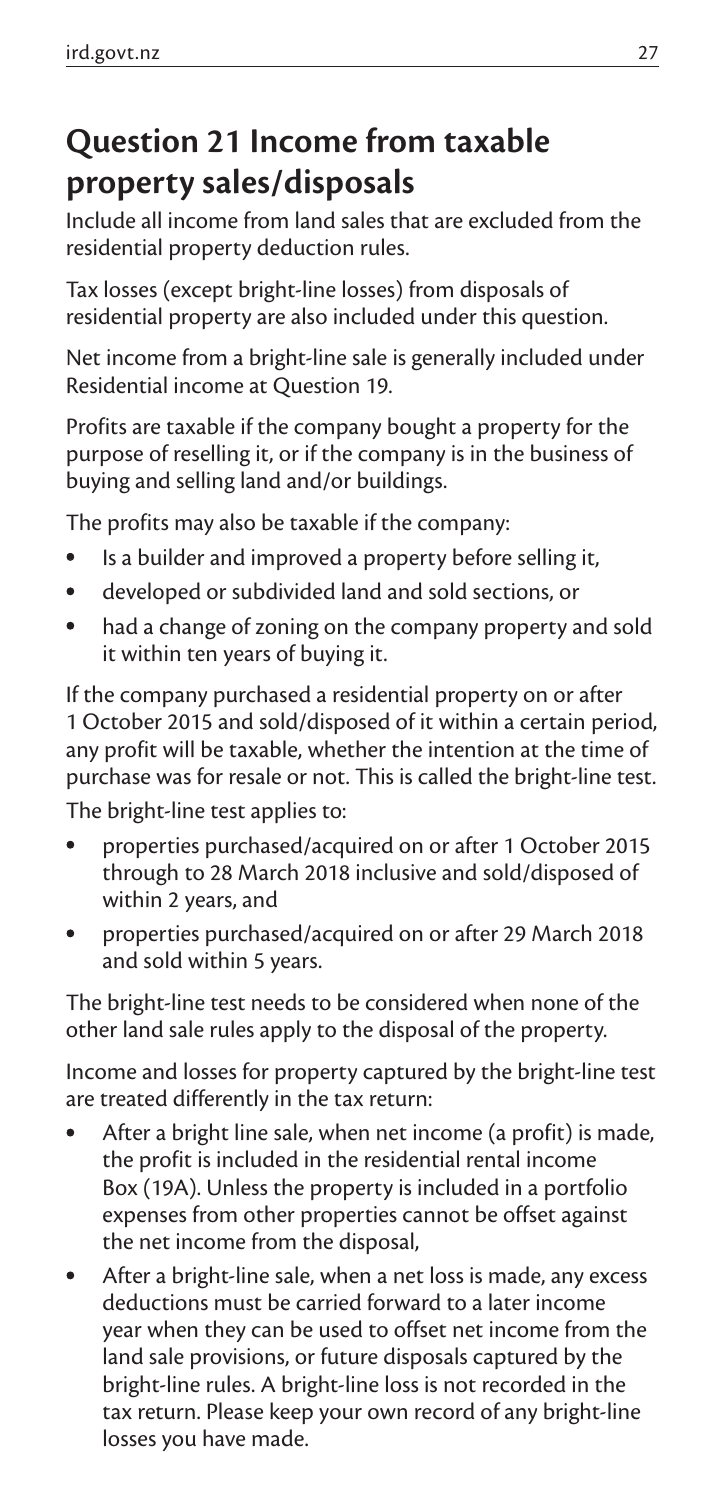If the company is a New Zealand tax resident it will need to pay tax on its worldwide income under the New Zealand tax law. This includes any property sales worldwide whether caught under the bright-line test or other property rules.

For more information on property sales see our guide **Buying and selling residential property - IR313**.

Complete a **Bright-line property sale information - IR833** form for each property sold/disposed of and include it with your return. The form explains how to calculate and correctly return the resulting profit or loss.

You can download the form at **ird.govt.nz/forms-guides** Complete the form even if the details have been included in a **Financial statements summary - IR10** or set of accounts, unless the income will be included in the company return as part of the business income as a property speculator, property dealer, developer or builder.

Write the income or loss (other than a bright-line income or loss) at Box 21B.

# **Question 21A Residential land withholding tax (RLWT) credit**

If the company is an "offshore RLWT person" and has sold or transferred residential property located in New Zealand, RLWT may have been deducted from the sale price. The company should have received a statement on the completion of the sale process showing the amount of RLWT deducted. The company can claim a credit for any RLWT deducted. Show the amount of RLWT deducted, less any RLWT paid back to the company and/or transferred to outstanding amounts during the income year.

If there was more than 1 amount of RLWT deducted, show the combined amount, less any RLWT paid back to the company and/or transferred to outstanding amounts during the income year.

## **Question 22 Insurance premiums paid to an overseas insurer**

Special rules apply to any company paying a premium, including a reinsurance premium, to a non-resident insurer.

If you're paying a premium to a non-resident insurer you need to get a separate IRD number to account for the tax on the premium income. This is because you're considered to be the insurer's agent.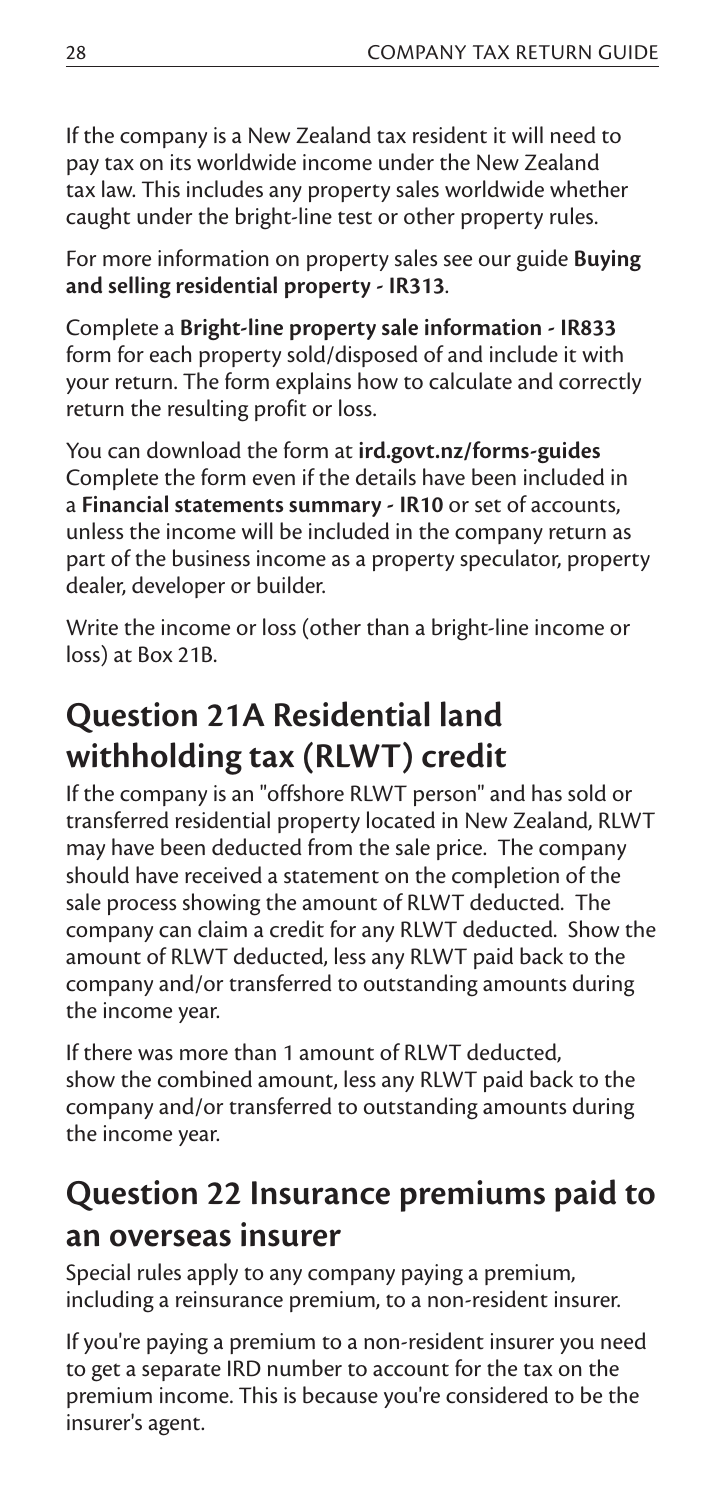You will need to complete an IR4 return under this separate IRD number and declare premiums paid as the only income received.

Only 10% of the total gross premiums paid to overseas insurers is subject to the company tax rate of 28%. This equals 2.8% of the total premiums paid. Any premiums paid to insurers in Switzerland are not subject to tax in New Zealand and should be deducted from the total gross premiums paid.

Agency obligations also extend to other New Zealand residents, for example, brokers, who may initially collect premiums for payment to the non-resident insurer. If there is any default, the insured person is responsible for the tax.

Print the gross amount of premiums paid to a non-resident insurer in Box 22. Print the gross amount of premiums paid to Switzerland in Box 22A. Deduct the figure in Box 22A from Box 22 and multiply the net amount by 0.1 (10%). Print your answer in Box 22B and copy this amount to Box 30.

#### **No other income should be returned as an agent for an overseas insurer.**

The company still needs to declare other income under its original IRD number.

If you have any enquiries, contact:

Large Enterprises Services Investigations and Advice Private Bag 39984 Wellington Mail Centre Lower Hutt 5045 Phone 0800 443 773

### **Question 23 Other income**

Show any other income received by the company at Question 23. For example, the sale of:

- shares or other property
- securities
- income from an undertaking or scheme.

**Income from sale of non-FIF shares or other property** Profits from the sale of shares and other property are taxable if the company:

- buys and sells shares or other property as a business, or
- buys shares or other property for the purpose of resale.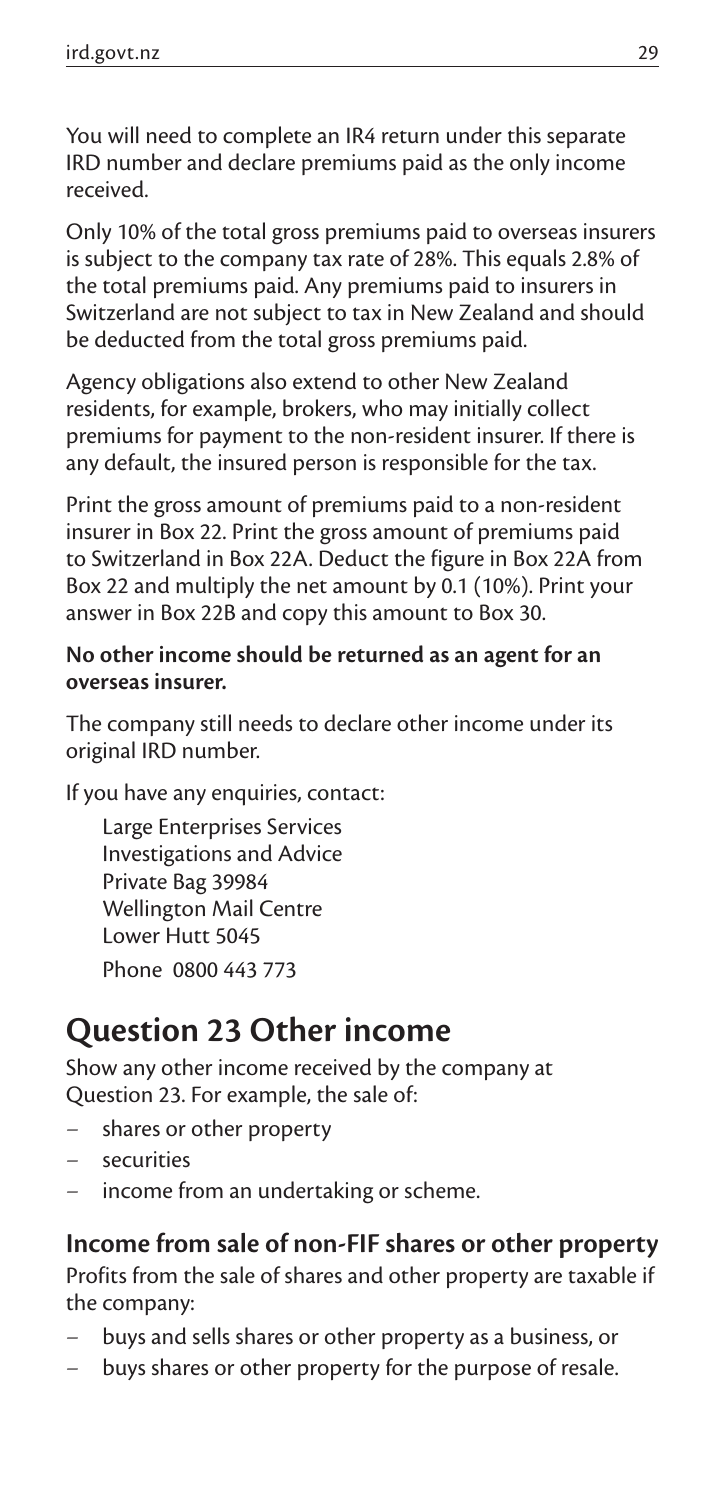This does not apply if shares are FIFs. List the details of income and expenses from these sales on a sheet of paper and staple it to the top of page 3 of the return. Include the total profit in Box 23B.

#### **Losses from shares or other property that are not a foreign investment fund (FIF)**

If the company has made a loss from the sale of an asset that was not a FIF and you can show that any profit made would have been taxable, you may be able to claim the loss as a deduction.

#### **Financial arrangements**

A company must account for income from financial arrangements on an accrual basis. Financial arrangements include government stock, futures contracts and deferred property settlements, excluding short-term agreements for sale and purchase of property. Changes to the rules for the treatment of financial arrangements have split the rules into 2 sets. Generally, the first set applies to financial arrangements entered into before 20 May 1999 and the second applies to financial arrangements entered into on or after that date.

Both sets of rules require the income or expenditure to be spread over the term of the financial arrangement.

This applies in every case - the company does not have to be in the business of buying or selling financial arrangements, or be intending to sell, as it would with shares. The company may, in certain cases, deduct any losses.

#### **Sale or maturity of financial arrangements**

When a financial arrangement matures or is sold, remitted or transferred, a "wash-up" calculation, known as a base price adjustment, must be made. The calculation ensures that the total gains or losses from the financial arrangement are accounted for.

If you need any information on when losses can be deducted or how to calculate a base price adjustment, please contact us.

#### **Income from an undertaking or scheme**

Profits from any undertaking or scheme entered into for the purpose of making a profit are taxable. Describe the undertaking or scheme and list the details of income and expenses from them. Staple this information to the top of page 3 of the return and include the total profit in Box 23B.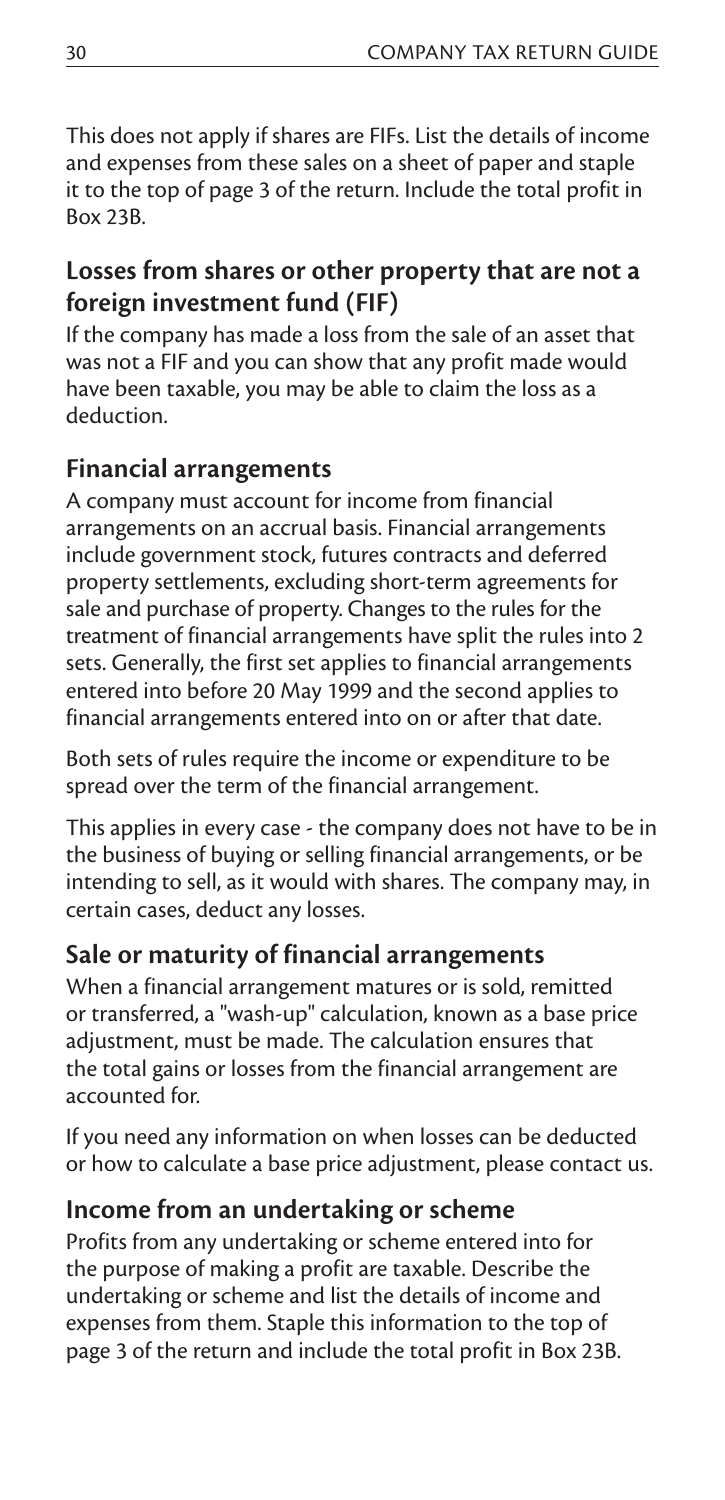# **Question 25 Donations**

A company (including an unlisted company with 5 or fewer shareholders) can claim a deduction for donations it makes to any society, institution, association, organisation, trust or fund that has donee organisation status. You can view the list of these organisation at **ird.govt.nz/donee**

#### *Note*

State-funded tertiary education institutions, state schools and state-integrated schools do not have to be approved to have donee organisation status.

The deduction for donations cannot be more than the company's net income after expenses (before the donation deduction is taken into account). Use the following steps to calculate the company's donation deduction.

- If the amount in Box 24 is a **loss**, print nil in Box 25B.
- If the donations made by the company **exceed** the amount in Box 24, copy the amount in Box 24 to Box 25B.
- If the donations made by the company **do not exceed** the amount in Box 24, print the amount of the donations in Box 25B.

# **Question 27 Net losses brought forward**

Losses from CFCs are not included in Question 27 - see Question 39 on page 42.

Before a company is allowed to carry forward net losses it must satisfy one of two tests.

#### **1. Shareholder continuity**

49% continuity of minimum voting interest or market value interest must be maintained by a group of persons at all times, from the beginning of the year of net loss to the end of the year of carrying it forward (the continuity period).

To check whether the shareholder continuity requirements have been met, use the lowest percentage of economic interest held by each shareholder during the continuity period. To calculate the total lowest economic interest see Question 41 on page 43.

#### **2. Business continuity test**

This is a business continuity test which allows losses to be carried forward after a change in ownership so long as the underlying business continues i.e. there is no "major change" in the business for 5 years after a change in ownership.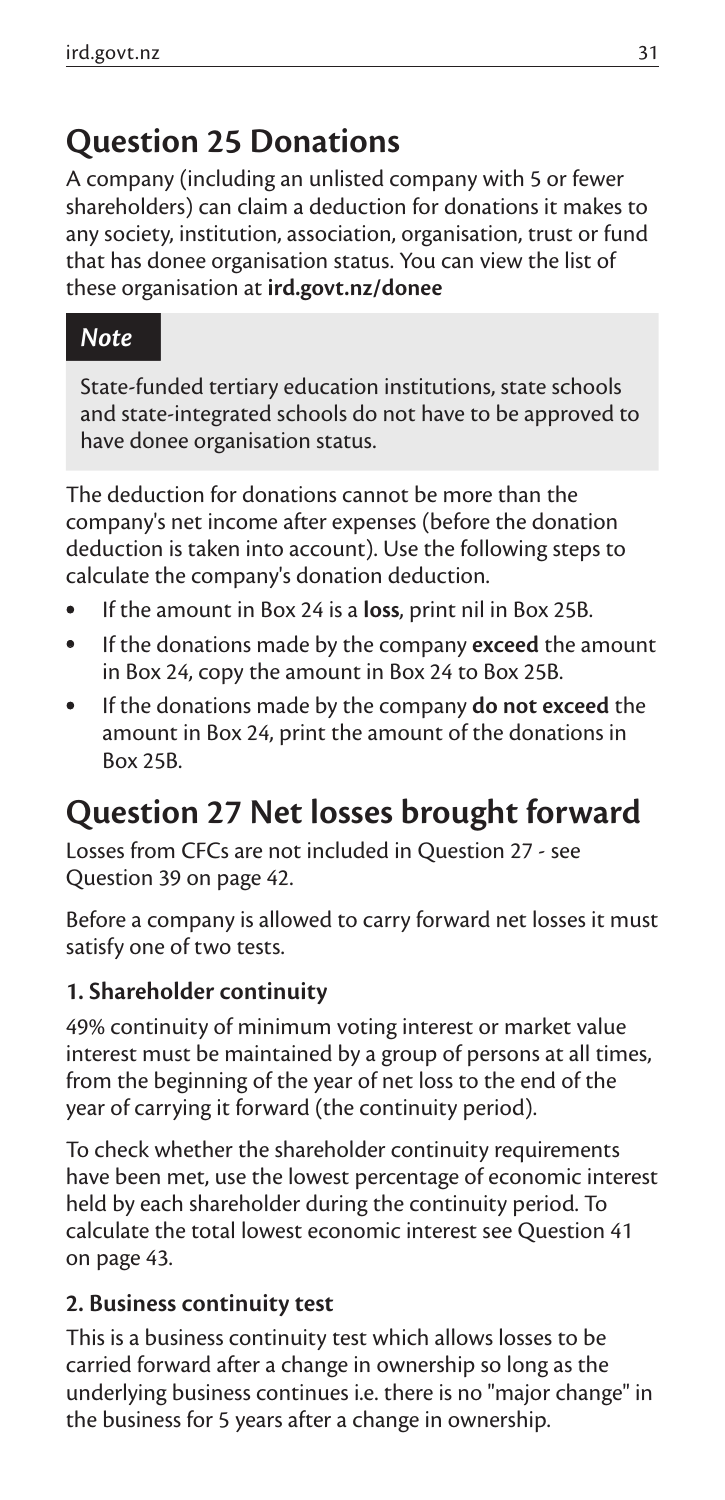"Major change" refers to the extent the same assets, activities and operations are used to generate income for the company. Only losses incurred in the 2013-14 and later income years can be carried forward under this test.

Further information is available at **taxpolicy.ird.govt.nz**

There are 2 types of net losses - specified activity net losses and other net losses.

#### **Specified activity net losses**

These are net losses from specified activities incurred before the 1991 income year. Any loss balance in relation to a specified activity that remained at the end of the 2020 income year must be offset against net income for the 2021 income year before taking into account other losses. The amount of this offset cannot exceed the net income.

If the loss balance from specified activities incurred before the 1991 income year exceeds the net income for the 2021 income year, that excess amount is added to the tax loss for the year. The tax loss may be grouped with another company, subject to satisfying the commonality and continuity rules (see Question 29 on page 33).

#### **Other net losses**

Other net losses are all those incurred from the 1991 income year onwards, including any net loss arising from excess imputation credits, and any net losses that were not limited before 1991.

Write the total of all specified activity net losses and other net losses the company can bring forward to 2021 in Box 27A, and the amount the company has offset against 2021 income in Box 27B.

If the company cannot offset any net losses in the 2021 income year write "0.00" in Box 27B.

#### *Note*

You should be able to find the amount of net loss the company has to bring forward on the loss notice sent to you with the company's 2020 income tax assessment. If you do not have a loss notice, enter the details from your own records.

## **Question 28 Total income after net losses brought forward**

Subtract Box 27B from Box 26. Print your answer in Box 28.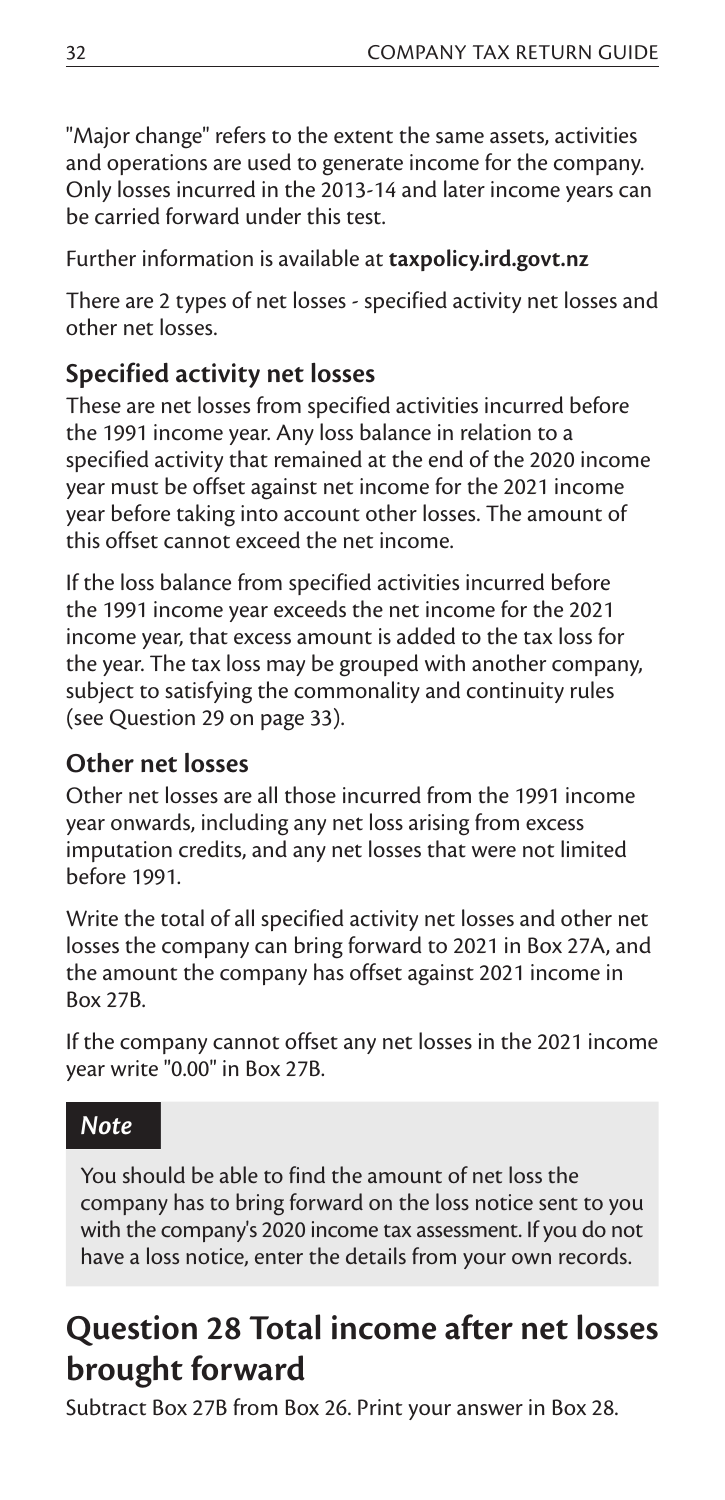# **Question 29 Net losses and subvention payments**

To offset net losses there must be a common shareholding of at least 66%, and 66% continuity of minimum voting interest must also be maintained (or 66% market value interest if a market value circumstance exists). To calculate voting or market value interest see Question 41 on page 43.

To offset a net loss incurred during a current income year, the loss company and the profit company must be members of the same group at all times for that income year.

To offset a net loss brought forward, the loss company and the profit company must be members of the same group of companies for the entire period, beginning with the income year the net loss is incurred in and ending with the year of offset.

The amount of loss offset cannot exceed the taxable income of the profit company and neither may the amount of loss to be offset exceed the net loss of the loss company.

Record individual details of the losses claimed or transferred and subvention payments received or made at Questions 42F or 42G. The total of these must equal Boxes 29 or 29A respectively.

#### **Part-year grouping**

The general part-year grouping rule is that only the part of the net loss incurred in the same period as the profit is derived may be offset, if, during the period:

- the loss company maintains continuity of shareholding, and
- commonality of shareholding between loss and profit companies has been maintained.

Net loss and profit amounts allowed to be offset are based on periods where continuity and commonality requirements are met for all companies taking part in a part-year grouping arrangement.

If the company received net losses from another company or made a subvention payment to another company, put a minus sign in the relevant last box. Attach a schedule setting out the names and IRD numbers of the companies and the amount of the payment or loss.

If the company is transferring excess residential rental deductions to a wholly owned group member, the transfer is recorded as a reduction of the current year residential rental deductions in Box 19B. Similarly, if the company is receiving excess residential rental deductions from a wholly owned group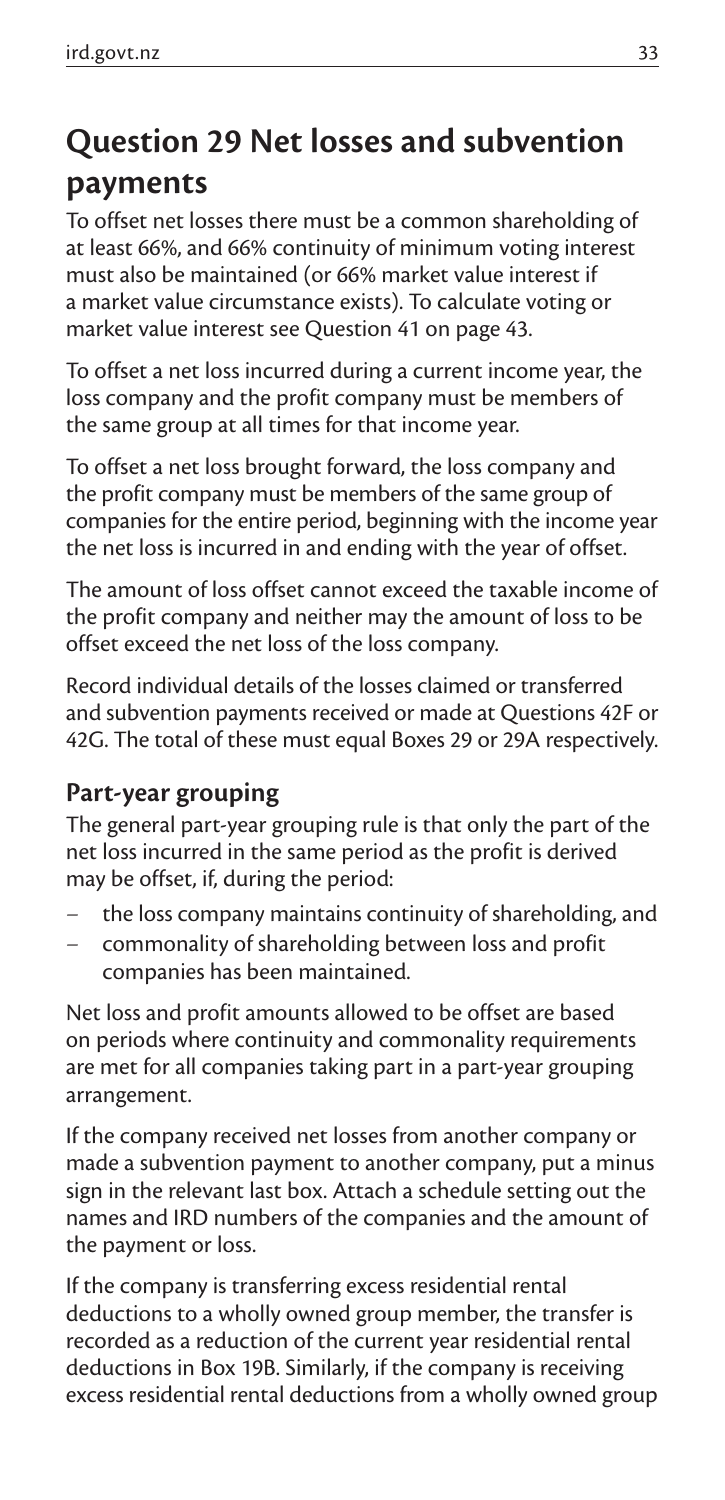member, the transfer is recorded as an increase of the current year residential rental deductions in Box 19B. Do not record these amounts in Question 29. Refer to Question 19 for details.

#### **Qualifying companies**

Net losses are restricted for grouping and subvention payment purposes. A qualifying company loss can be offset against any group company profit (including non-qualifying company profits).

### **Question 31 Loss carry back**

Enter the amount of any 2021 loss to carry back to 2020 in Box 31.

You will need to amend your 2020 income tax return to include the amount of loss you carry back if you have not already. In your myIR income tax account, select the 2020 income tax period. Go to **I want to…> File or amend return**. Choose the amendment reason 'Loss carry back'. Select the income type 'You are claiming net loss brought forward' and enter the amount in 'Net losses claimed this year'.

## **Question 32E Foreign investor tax credit**

The foreign investor tax credit rules reduce the combined income tax and NRWT imposed on foreign investors with interests in a New Zealand company. See **Tax Information Bulletin (TIB) Vol 20, No 3 (April 2008)** for details about the change of company tax rate. A company is entitled to a foreign investor tax credit when it pays a supplementary dividend of the same amount to its non-resident shareholders. The foreign investor tax credit can then be offset against the company's income tax liability.

The foreign investor tax credit arises in the income year the supplementary dividend is paid and is to be offset in the following order:

- 1. Against the company's income tax payable for the year the supplementary dividend is paid. Enter this amount in Box 32E.
- 2. At the company's election, either:
	- against the company's income tax liability for any of the previous four income years, or
	- against the income tax liability for another company in the same wholly owned group of companies for the year the supplementary dividend is paid in or any of the previous four income years.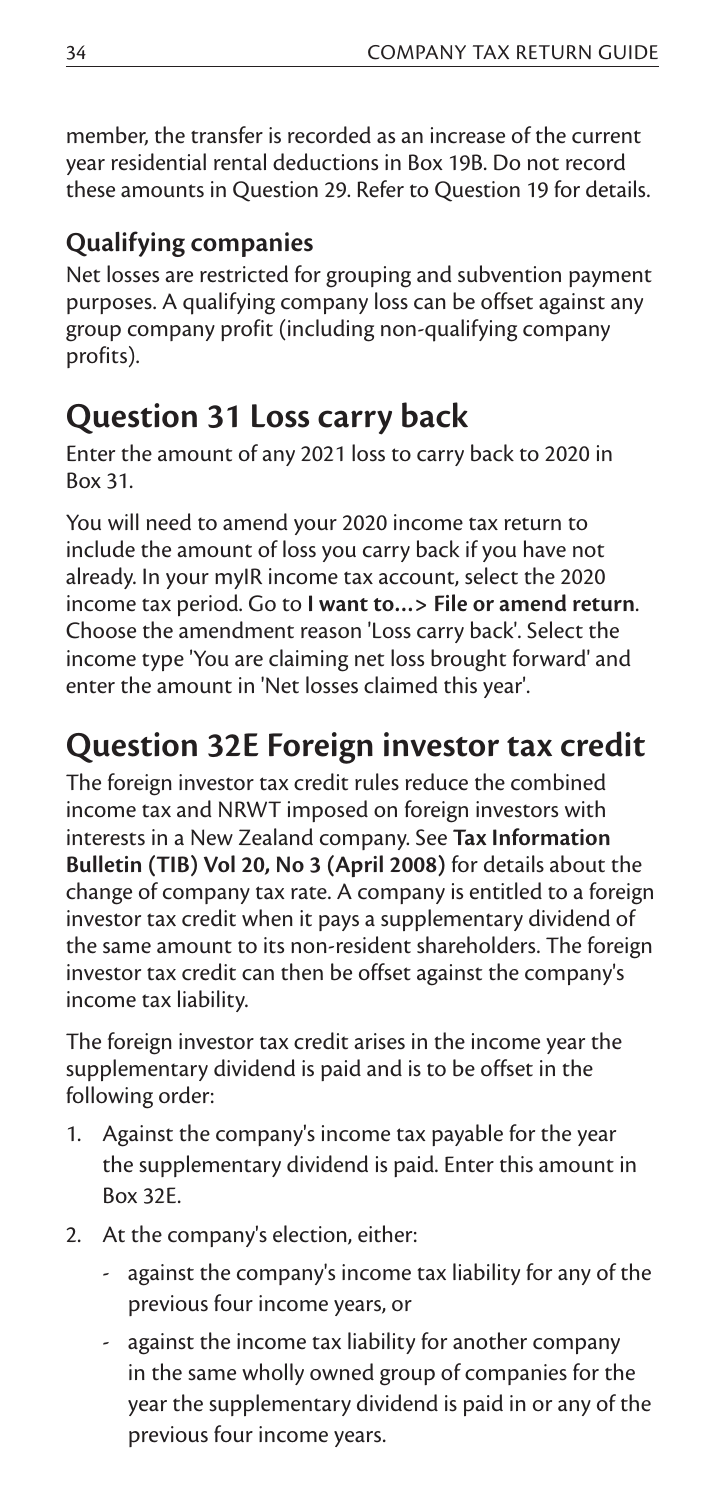3. Carried forward to subsequent years for offset against the tax liability of the company or another company in the same wholly owned group of companies.

If the company has a foreign investor tax credit that cannot be fully offset against its own income tax liability in the income year the supplementary dividend is paid, attach a note to the front of the return giving details of how to treat any excess credit.

# **Question 32G Imputation credits**

If the company has imputation credits, it may have a net loss to carry forward. This will happen if the company's total imputation credits are greater than the tax payable at Box 32F.

To calculate the net loss to carry forward, subtract the amount at Box 32F from the total imputation credits (Box 32G) and divide the answer by 0.28 (28%).

If the deemed net loss is to be offset to other companies within the same group (rather than carried forward), reduce the amount of net loss shown at Box 29 by the amount offset.

# **Question 33 Refunds and/or transfers**

If you want your refund transferred to another account or to arrears being paid off by an instalment arrangement, tell us the date you would like this done.

The date you can choose depends on what tax has been overpaid and whose account you want the credit transferred to.

#### *Note*

If the transfer is to arrears being paid off by an instalment arrangement, you'll need to include a note with your return authorising the transfer and giving the following information:

- that the transfer is to arrears currently under an instalment arrangement
- the name and IRD number of the taxpayer the transfer should be made to
- whether the taxpayer is an "associated taxpayer"
- the tax type and period, and
- the date you want the transfer to take place.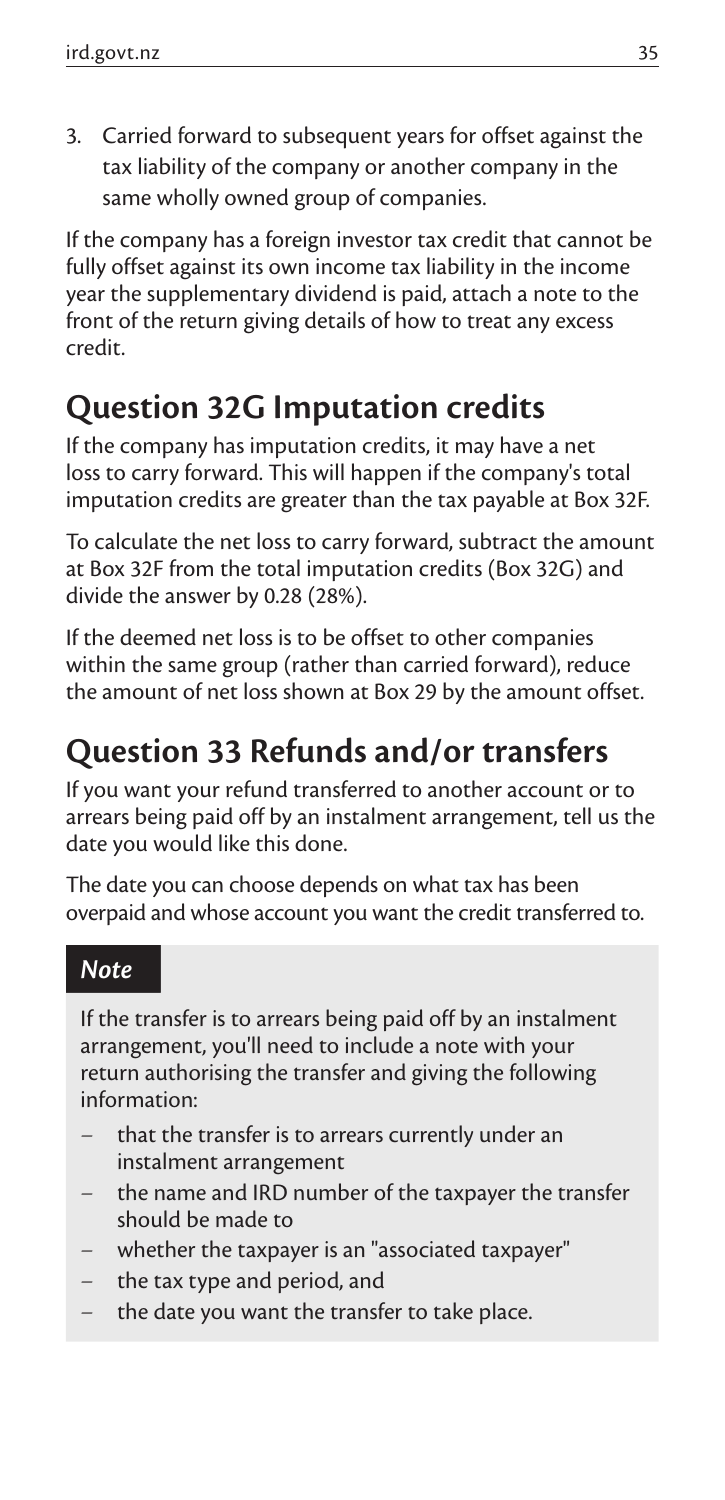# **Question 33B Associated taxpayers**

For companies, the following persons are associated taxpayers for the purposes of transferring overpaid tax:

- another company in the same group of companies
- a shareholder-employee of the company
- a partner in the same partnership.

If you want your refund transferred to another person, you will need to show if they are an associated taxpayer.

#### **Transfer date**

You can ask for your credit to be transferred at any date as long as it is not before the relevant dates set out as follows.

For credit transferred:

to your account/an associated taxpayer's account

If the credit is from excess tax deducted (for example RWT deducted on interest) it's the day after your balance date (or 1 April if your balance date is before 31 March). If the credit is from overpaid provisional tax it's the day you overpaid it. Please note that special rules apply if tax pooling funds have been transferred in.

to a non-associated taxpayer's account

It's the later of the day you requested the transfer, or the day after you file your return.

#### **Future transfer dates**

If you want your credit transferred at a future date, attach a note to the front of your return with the details of the amount you want transferred, the account you want it transferred to (if it's to another person and they are associated) and the date you want it transferred.

If you do not tell us the date you want your credit transferred, we will transfer it at a date we think gives you the greatest advantage. If you want the credit transferred at a different date, you can ask us to change it (even if we have transferred your credit to cover a debt).

#### **Requesting transfers on your return**

You can ask us to transfer a refund to another account by filling out page 4 of the return. If you ask us to, we will transfer the refund to: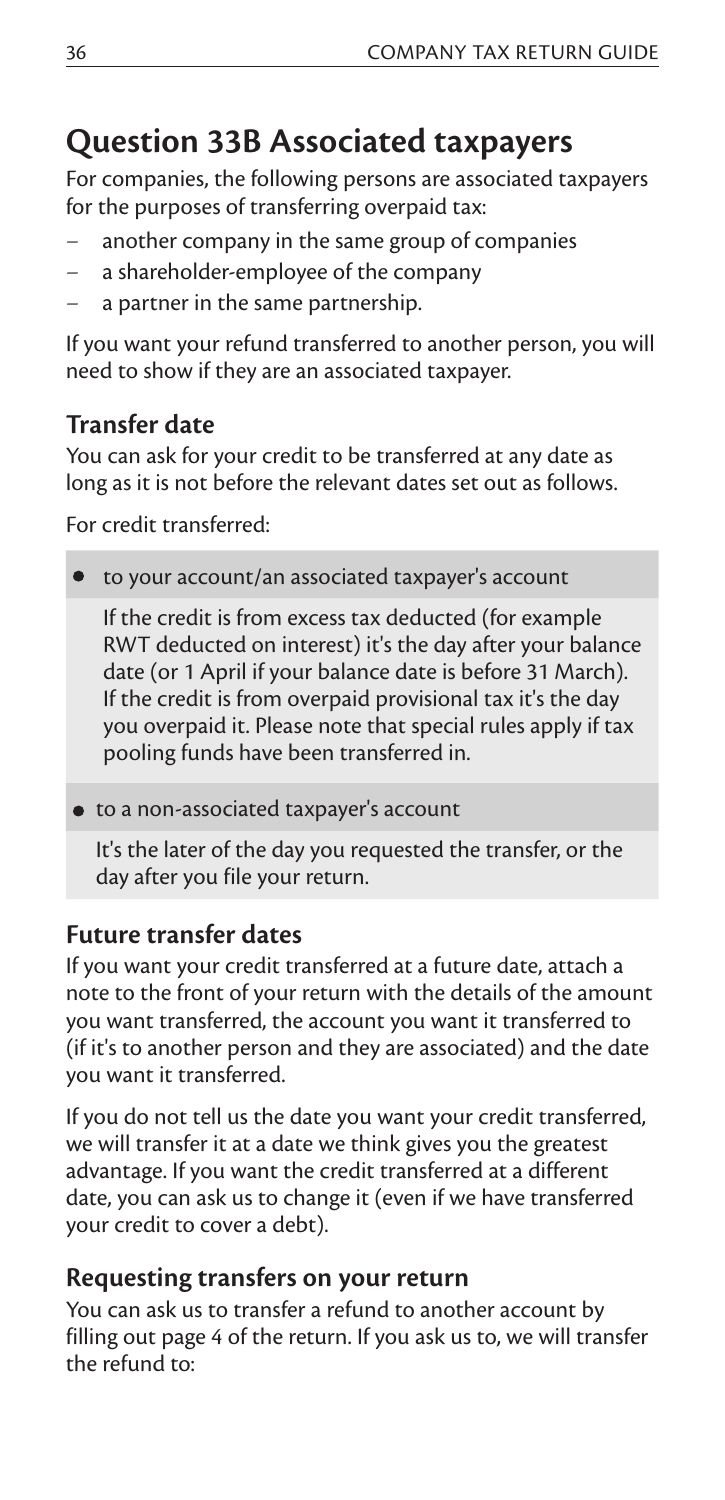- **•** the company's own account or an account of someone associated to the company on the later of:
	- the day after the balance date (or 1 April if your balance date is before 31 March)
	- the due date in the destination account.
- **•** an account of someone not associated to the company on the day after the return was completed.

If you want the company's refund transferred at a different date from those listed earlier, you can attach a note to the return, including the details of the account you want the refund transferred to and the transfer date you want. If the transfer is going to another person, tell us if they are associated to the company.

## **Question 34 Initial provisional tax liability**

A company has an initial provisional tax liability if it:

- starts to derive income from a taxable activity in the tax year
- had not derived gross income from a taxable activity within the preceding four years, and
- has residual income tax (RIT) of \$60,000 or more in the current year.

New businesses do not pay provisional tax in their first year of operation because there is no RIT from the previous year to base the calculation on.

However, companies that have an initial provisional tax liability may be charged interest from the first, second or third instalment date. The instalment date interest applies from is determined by the business start date. Some new businesses make voluntary payments to reduce liability for interest.

More information about the dates interest applies from is available in our guide **Provisional tax - IR289**.

There are special rules about how interest is calculated when a company has an initial provisional tax liability **and** has changed its balance date. For further information, see our **Provisional tax - IR289** guide.

Print the date the company started to derive income from the taxable activity in Box 34.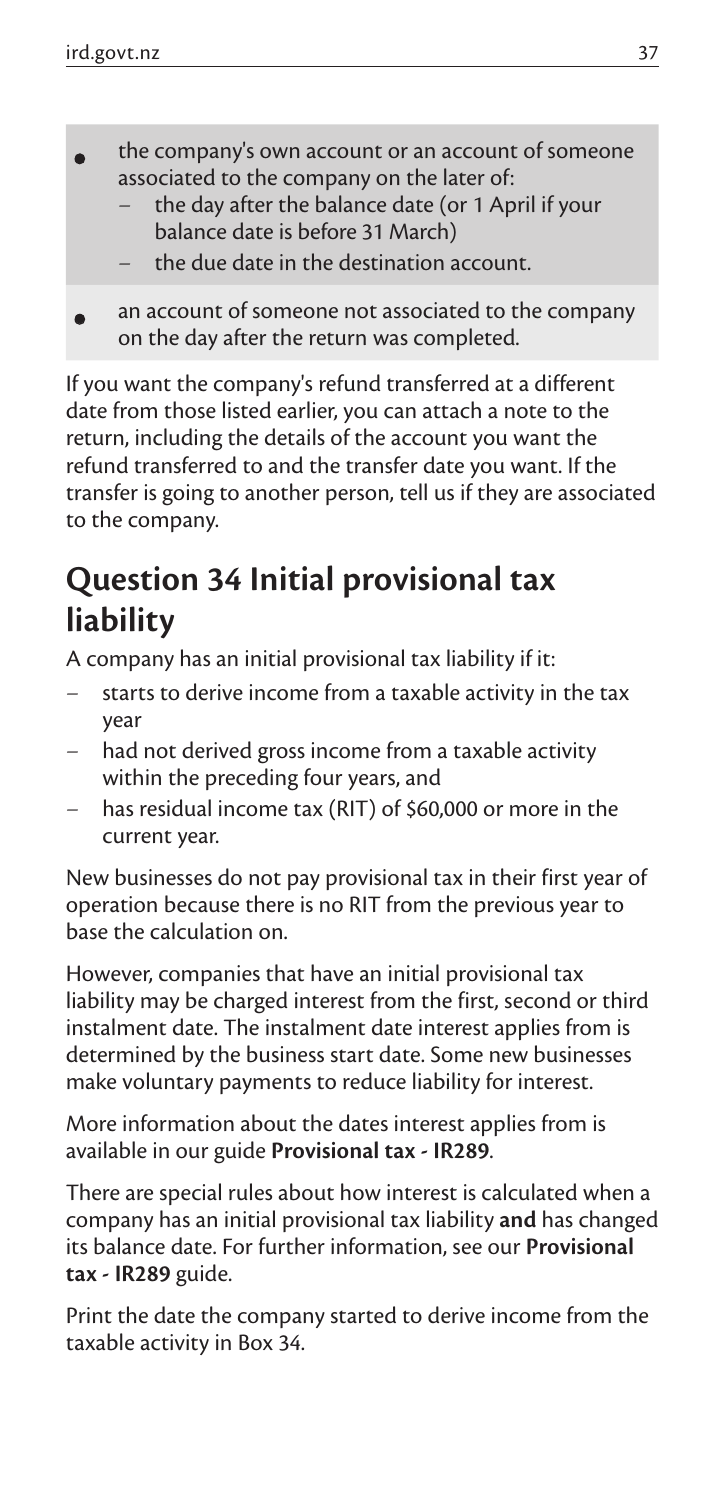### **Question 35 2022 provisional tax**

2022 provisional tax is charged for income the company will earn in the 2022 income year. It is payable in 2, 3 or 6 instalments. There are 3 options for calculating your provisional tax - standard, estimation and ratio.

If the company's 2021 RIT is:

- **\$5,000 or less** it does not have to pay provisional tax, but it can make voluntary payments
- **more than \$5,000 but expected to be \$5,000 or less for 2022** it may estimate 2022 provisional tax at nil
- **more than \$5,000 and expected to be more than \$5,000 for 2022** it must pay 2022 provisional tax using 1 of the payment options.

#### **Standard option (S)**

Under this option, your 2022 provisional tax is your 2021 RIT (where it is more than \$5,000) plus 5%.

#### *Note*

If you think your income for 2022 will be more than your 2021 income, you can make voluntary payments over and above the amount you have to pay under the standard option.

#### **Estimation option (E)**

Companies can estimate their 2022 provisional tax. They can re-estimate any number of times up to and including their final instalment due date. If the company's 2022 RIT is expected to be less than its 2021 RIT, estimating may prevent the company from paying more than it has to.

#### *Note*

An estimate must be fair and reasonable at each instalment it applies to. If you use the estimation option, see "Not taking reasonable care penalty" and "Interest" on page 39.

If the company estimates its provisional tax, write **E** in Box 35A and the amount of 2022 provisional tax in Box 35B.

If you estimate your provisional tax your instalments should be one-third of your estimation.

If you're using the ratio option and select **E** at Box 35A this will mean you are electing to stop using the ratio option.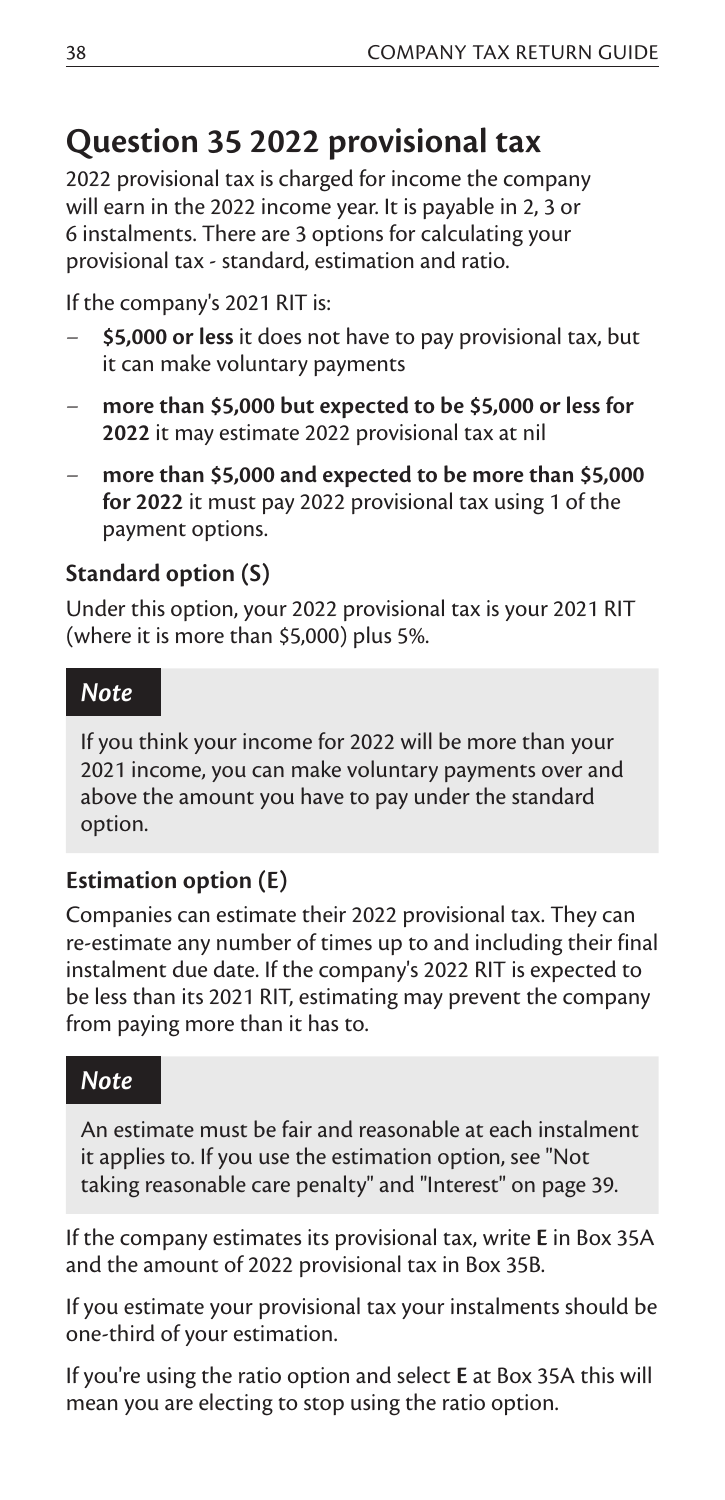#### **Ratio option (R)**

If you're GST registered, you may qualify to use the ratio option to calculate your provisional tax.

Only enter **R** at Box 35A if you have already elected to use the ratio option. Your application to use the ratio option must be made by phone or in writing before the beginning of the income year you want to use it.

If you've already elected to use the ratio option and want to continue using it, enter **R** at Box 35A.

There is more information about the ratio option in our guide **Provisional tax - IR289**.

### **Not taking reasonable care penalty**

When you estimate the company's 2022 provisional tax, your estimate must be fair and reasonable. If the 2022 RIT is greater than the provisional tax paid, you may be liable for a not taking reasonable care penalty of 20% of the underpaid provisional tax.

### **Interest**

If the company has paid too much provisional tax, we may pay interest. If it has not paid enough provisional tax, we may charge interest.

Interest the company pays is tax deductible, while interest we pay is taxable income.

#### **Election to be a provisional tax payer**

A company is a provisional tax payer for the 2021 year if its RIT for that year is more than \$5,000. If the 2021 RIT is \$5,000 or less but the company paid provisional tax for the year, the company may elect to be a provisional tax payer for that year. This may affect the interest the company may be entitled to for that year.

To elect to be a provisional tax payer for the 2021 year, attach a note to the front of the 2021 return.

#### **Change in balance date**

There are special rules about when provisional tax is due and how interest is calculated if there has been a change in the balance date.

For more information, read our guides **Penalties and interest - IR240** and **Provisional tax - IR289***.*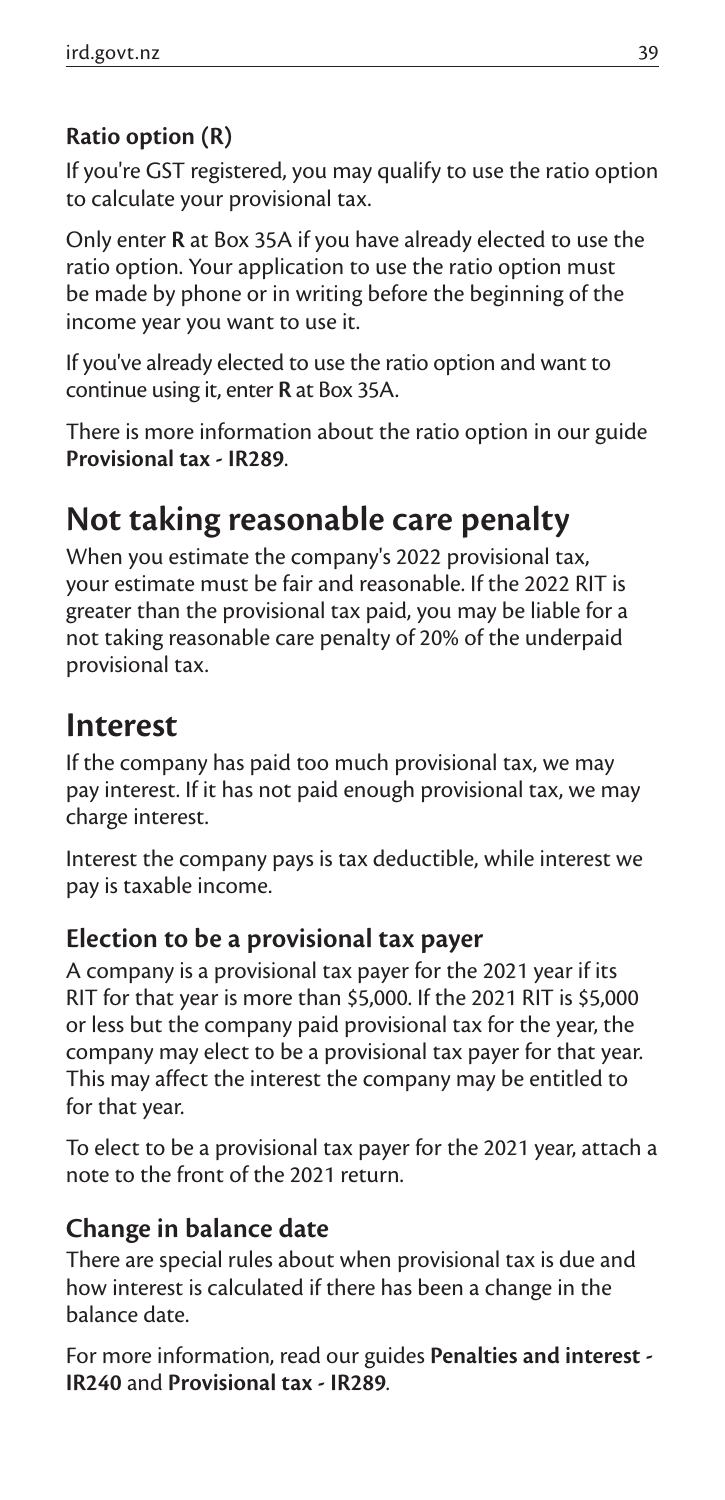# **Tax pooling**

Tax pooling allows taxpayers to pool provisional tax payments, offsetting underpayments by overpayments within the same pool. This reduces their possible exposure to late payment penalties and interest. For more information about tax pooling, including a list of intermediaries, go to **ird.govt.nz/tax-pooling**

## **Payment dates**

#### **2022 provisional tax**

Generally, a company with a 31 March balance date pays provisional tax by the following due dates:

| First instalment  | 28 August 2021  |
|-------------------|-----------------|
| Second instalment | 15 January 2022 |
| Third instalment  | 7 May 2022      |

A company with a balance date other than 31 March generally pays provisional tax on the 28th day of the 5th, 9th and 13th months after the balance date.

There are 2 exceptions:

- If it would be due on 28 December it is due on 15 January, and
- If it would be due on 28 April it is due on 7 May.

These dates will alter if the company is registered for GST and:

- the GST filing frequency is six-monthly, or
- provisional tax is paid through the ratio option.

If either of these situations apply to you, read our guide **Provisional tax - IR289**.

#### **2021 end-of-year income tax**

Companies that have an agent and an extension of time may have until 7 April 2022 to pay their tax. If you think this applies to your company, contact your agent.

A company with a balance date between 1 March and 30 September must pay its end-of-year income tax (Box 32L) and any interest by 7 February 2022.

A company with a balance date between 1 October and 28 February must pay its end-of-year income tax by the 7th day of the month before the following year's balance date.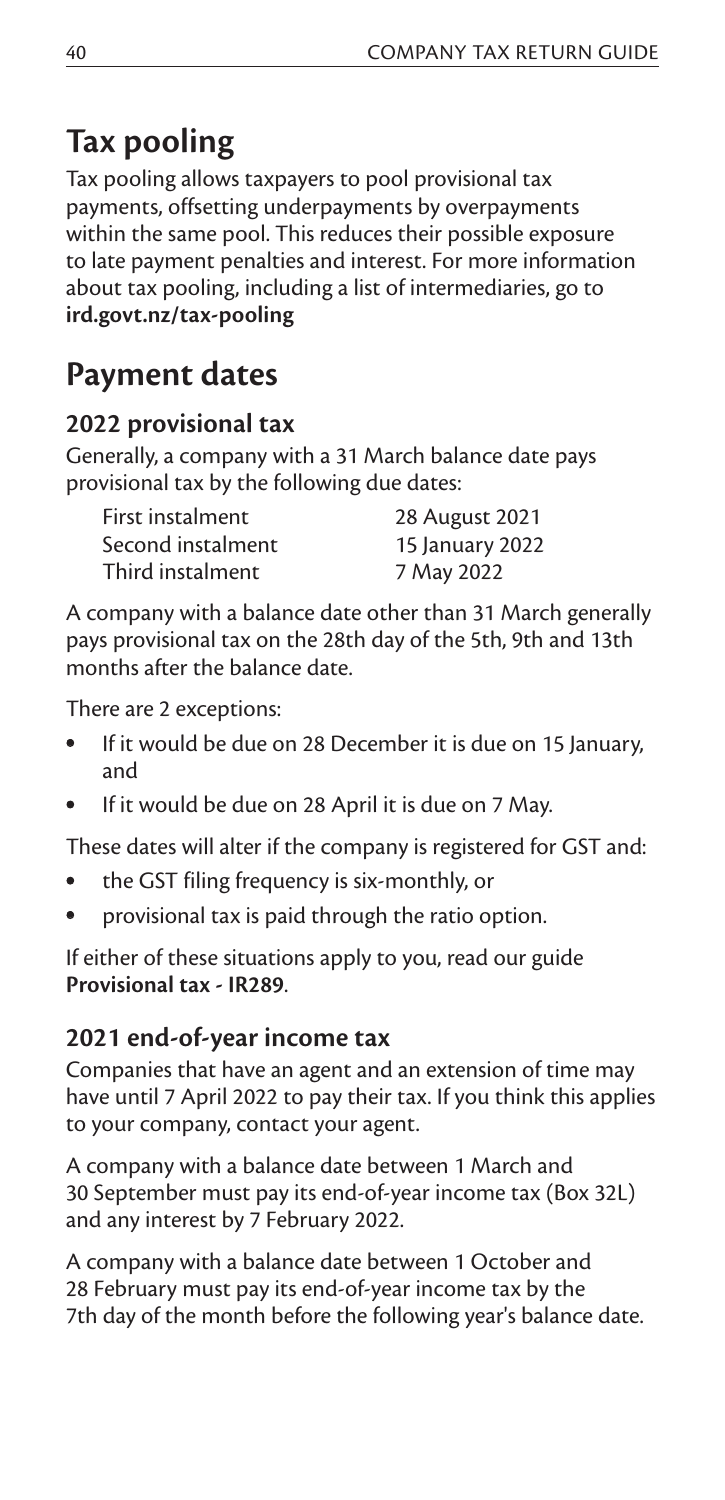### **How to make payments**

You can make payments by:

- direct debit in myIR
- credit or debit card at **ird.govt.nz/pay**
- internet banking most New Zealand banks have a pay tax option.

When making a payment, include:

- your IRD number
- the account type you are paying, and
- the period the payment relates to.

Find all the details of our payment options at **ird.govt.nz/pay**

### **Late payment**

If you do not pay a bill on time, you may have to pay penalties and interest.

Contact us if you are not able to pay on time. We'll look at your payment options, which may include an instalment arrangement.

Find out more at **ird.govt.nz/penalties**

# **Question 37 Foreign rights**

If you calculated CFC or FIF income at Question 18 you may be required to complete an additional disclosure form for that investment.

For all interests of 10% or more in a foreign company, the additional disclosure is required.

For other investments, the requirement for an additional disclosure depends on the company you are preparing the **Companies income tax return - IR4** for.

- If the company is not widely held or a PIE, additional disclosure is not required if the investments are in countries New Zealand holds a double tax agreement with (as at 31 March 2021) and the fair dividend rate or comparative value has been used.
- If the company is widely held or a PIE you are required to file an additional disclosure.

The disclosure forms are available at **ird.govt.nz/forms-guides** Contact us if you need help to find the appropriate disclosure form.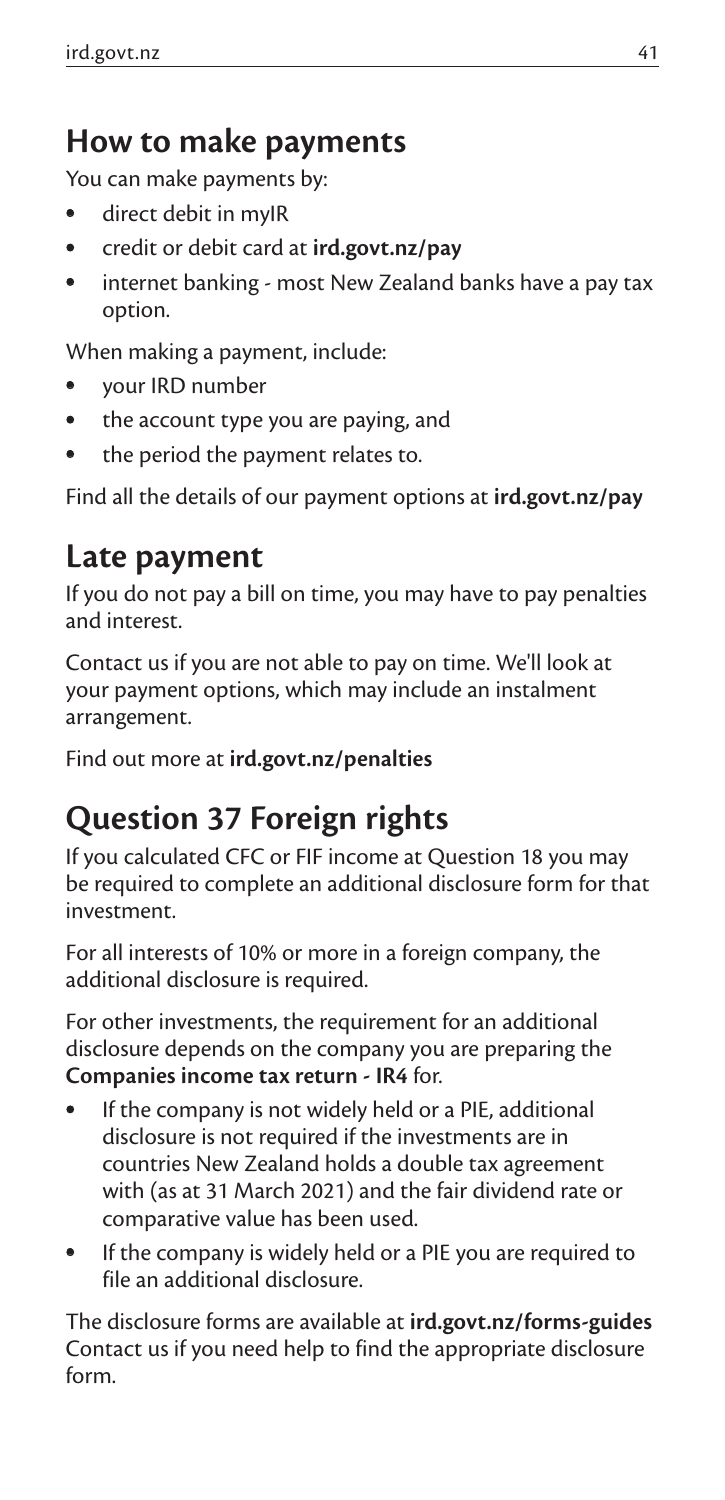#### For information on foreign exchange rates, go to **ird.govt.nz/tools-calculators**

Find out more about the base erosion profit shifting (BEPS) hybrid mismatch rules at **ird.govt.nz/beps**

## **Question 38 Share repurchases**

When amounts distributed to shareholders on cancellation or repurchase of shares fall below specified thresholds, the amounts are taxable in full to shareholders as dividends. When distributions on repurchases exceed those thresholds, or occur through the stock exchange, the distributions will be deducted from available subscribed capital of the company and will be tax-free to the shareholders. However, this is only to the extent that the distributions are not in lieu of dividends. If the subscribed capital of the company has been depleted, the distributions will be taxable.

Specific rules also govern the repurchase and subsequent sale of Treasury stock.

The total value entered on the return should be the aggregate value of all distributions made by the company during the year for company shares repurchased, redeemed, cancelled or purchased as Treasury stock.

# **Question 39 Foreign-sourced dividends**

Generally, funds would use the default FIF income calculation method (the fair dividend rate) which does not tax dividends separately. However, the foreign tax deducted from the dividend can be claimed as a credit against the tax payable on the calculated FIF income.

A credit for any tax paid by the foreign company (on its earnings) may be allowed in calculating the amount payable by the New Zealand company. Any NRWT deducted from the foreign dividend paid to the New Zealand company may also be allowed as a credit.

#### **Information about exempt foreign dividends**

Although most foreign dividends received by companies are exempt from tax, you should still answer ''Yes'' to this question if the company receives an exempt foreign dividend.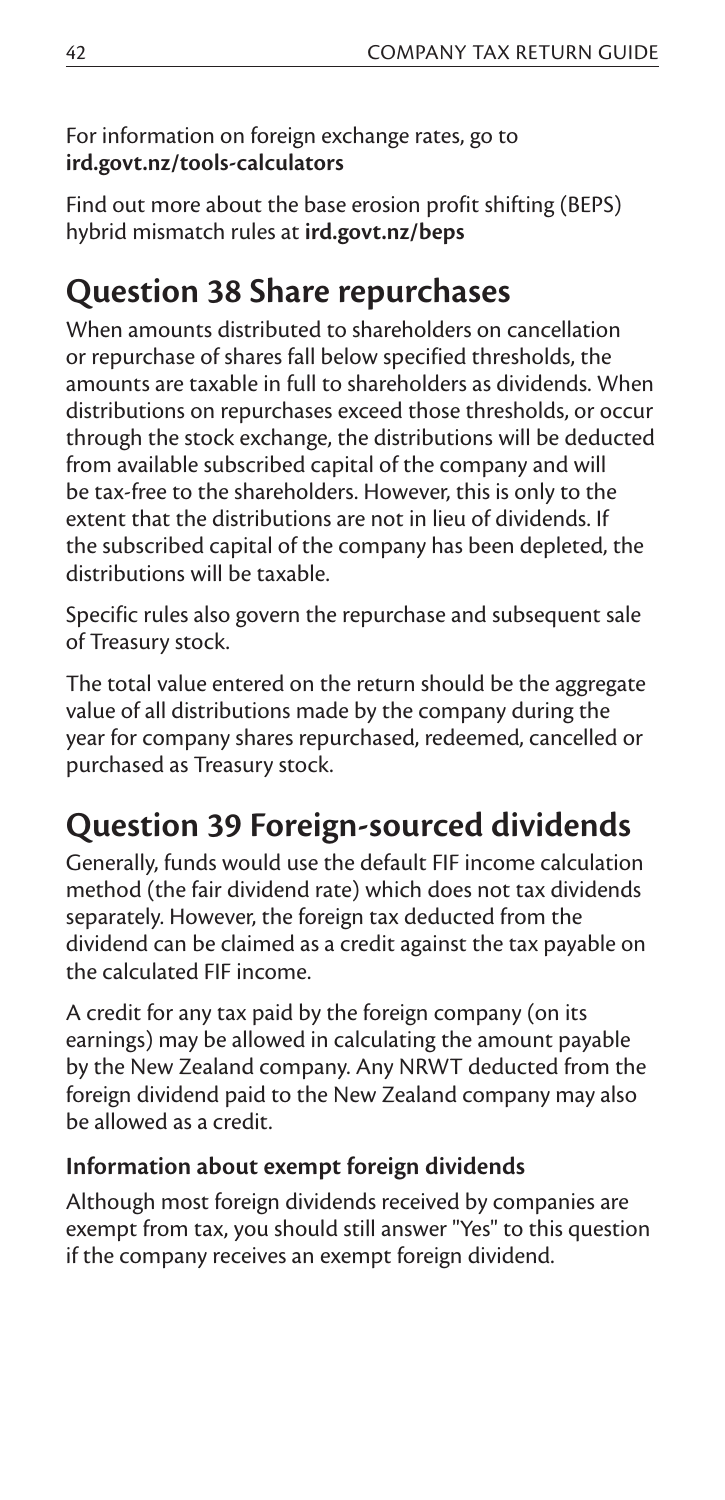Foreign dividends from some investments are taxable. These should be included in the tax return as income from overseas. Dividends on foreign investments are taxable in 3 situations:

- When the investment gives the company a direct income interest of less than 10% in a foreign company, but the investment is 1 of certain investments that are excluded from the normal FIF rules (see Question 18 on page 17 for the most common exclusions).
- When the dividend relates to an investment in fixed-rate shares ("fixed-rate foreign equity").
- When the dividend paid is tax-deductible in a foreign country by a foreign company (a "deductible foreign equity distribution").

# **Question 40 Company controlled or owned by non-residents**

We need to know whether the company is owned or controlled by non-residents because we may need to apply subpart FE or sections CH 9, GC 6-14 and GB 2 of the Income Tax Act 2007.

# **Question 41 Total lowest economic interest of shareholders**

Calculating the economic interest is necessary for a number of reasons, such as making sure you can carry any net loss forward, the grouping provisions and the imputation credit carry forward provisions.

Where there were no changes in shareholdings (including voting rights) throughout the entire year then the lowest economic interest will be 100%. Enter 100.00 at Box 41.

Where there has been a change in shareholding including a change to voting rights or market value interests then you will need to calculate the total lowest economic interest.

A shareholder's economic interest in a company will generally be measured by referring to the percentage of voting power they hold in that company, to vote on:

- 1. the dividends or other distributions to be made by the company
- 2. the constitution of the company
- 3. any variation in the capital of the company, and
- 4. the appointment or election of directors.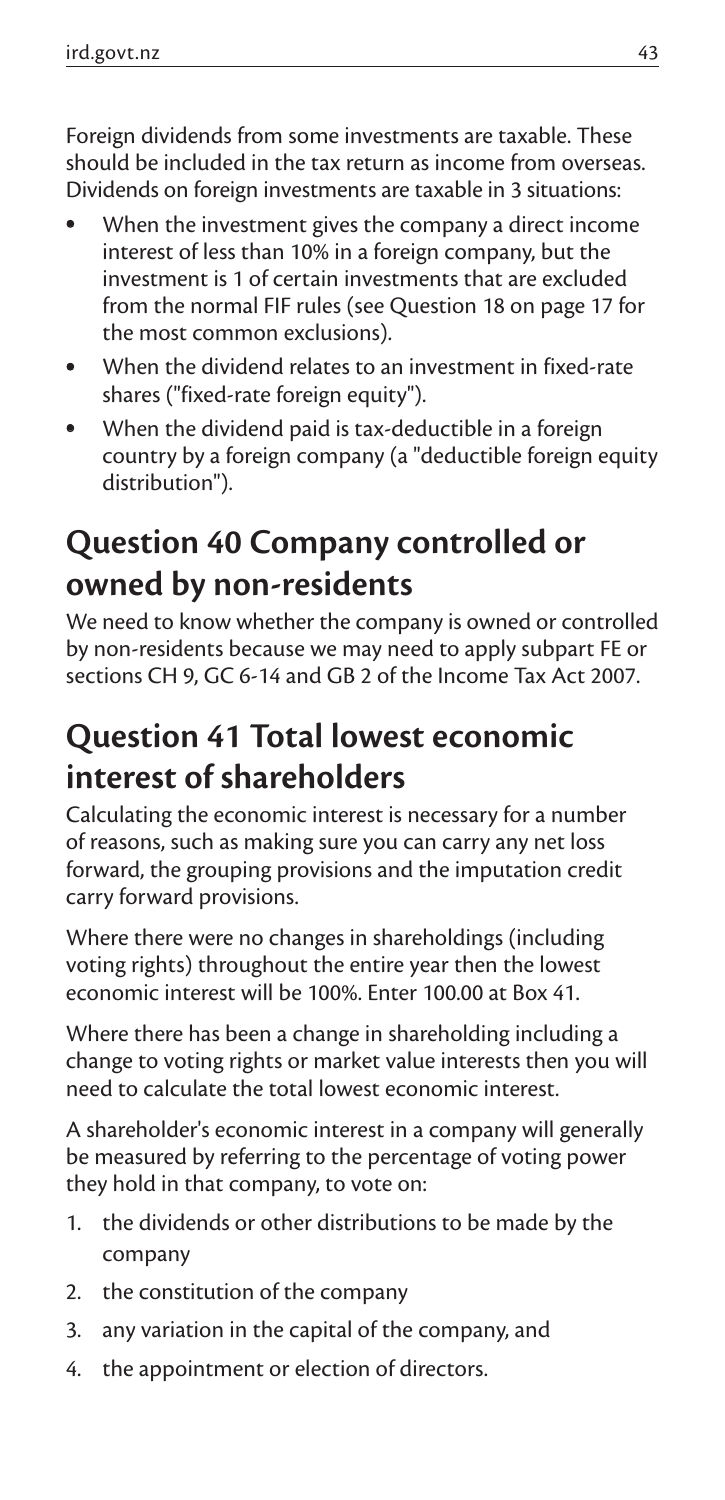#### *Example*

A company has two shareholders, Barbara and Maria. The company has two classes of shares:

- Class A shares carry a right to vote on (2) the constitution and (3) variations in capital
- Class B shares carry unrestricted voting rights, (1), (2), (3) and (4) on the previous page.

Barbara holds all 100 of the A shares in the company while Maria holds all 100 of the B shares.

Their percentage of voting interest in the company is measured as follows:

|         | Distributions Constitution |               |           |                  | Variation<br>in capital |               | <b>Directors</b>                      |                                      | Lowest  |
|---------|----------------------------|---------------|-----------|------------------|-------------------------|---------------|---------------------------------------|--------------------------------------|---------|
| Barbara | $\mathbf{0}$<br>100        | $+$           | 50<br>100 | $^{+}$<br>$^{+}$ | 100                     | $+$           | $\frac{50}{ }$ + $\frac{0}{ }$<br>100 | $=$ $\frac{100}{ }$ = 25%<br>$= 400$ |         |
| Maria   | 100<br>100                 | $^{+}$<br>$+$ | 50<br>100 | $+$<br>$+$       | $\frac{50}{100}$        | $+$<br>$^{+}$ | 100<br>100                            | $=$ $\frac{300}{400}$                | $= 75%$ |
| $\sim$  | $\sim$                     |               | .         |                  |                         |               |                                       |                                      |         |

Enter this total at Box 41 in the Return 100.00

If Barbara and Maria hold these proportions of shares for the entire income year, the "total lowest economic interest of shareholders" or the minimum continuity is 100%.

The following example shows a shareholding or voting interest change occurring during the year.

#### *Example*

On 1 September 2020 Barbara and Maria swapped shares and held these proportions to 31 March 2021, the company's balance date.

|                | 1 April 2020 | 1 Sep 2020 | 31 Mar 2021 | Lowest |
|----------------|--------------|------------|-------------|--------|
| <b>Barbara</b> | 25%          | 75%        | 75%         | 25%    |
| Maria          | 75%          | 25%        | 25%         | 25%    |

The lowest percentage of rights held by each shareholder during the income year is 25%. So, the total lowest economic interest of shareholders, or the minimum continuity, is 50%.

Enter this total at Box 41 in the Return as 50.00.

In certain circumstances the shareholders' economic interests in a company will also be determined by the market value interests in the company. This is where the voting interests do not reflect the true economic interests held in a company.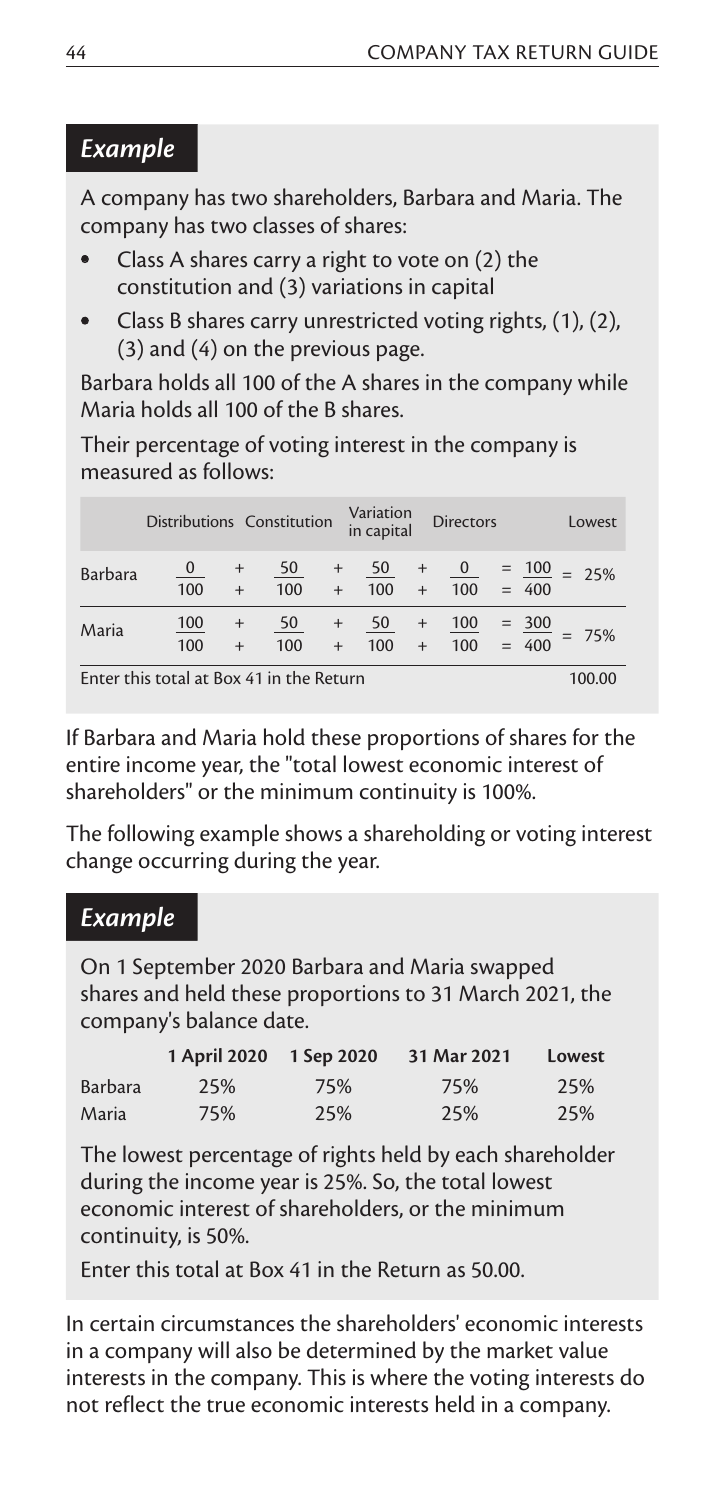A shareholder's market value interest is their share as a percentage of the total market value of shares (and options) in the company.

Specific factors that require a market value interest to be calculated are:

- the company has issued debentures to which sections FA 2 or FA 2B of the Income Tax Act 2007 apply
- the company has issued shares where payment of dividends is guaranteed by a third party
- there's an option to acquire shares in the company, and
- an arrangement exists for the purpose of defeating provisions that depends on measurement of voting and market value interests.

You will need to add together the lowest economic interest of each shareholder and print the total in Box 41. Write percentages in the following format, for example, show 50% as 50.00, and 100% as 100.00.

#### **Effect on the imputation credit account (ICA)**

If you keep an ICA and have had a change of shareholding of more than 34% you may need to make an adjustment on your annual imputation return at Box 45C ("Other debits") - see page 49.

# **Question 42 Shareholder details - see also the IR4S**

Complete Question 42 if shareholders, directors and relatives of shareholders received remuneration or a loan. Remuneration is liable for ACC levies.

#### **Shareholders' salaries**

Write all remuneration with no PAYE deducted that the company paid to that person in Box 42B.

For the company to claim a deduction for shareholder remuneration it must be paid either:

- during the income year, or
- within the time allowed for the company to complete its return.

If the remuneration is not paid in time, the deduction cannot be claimed until the following year.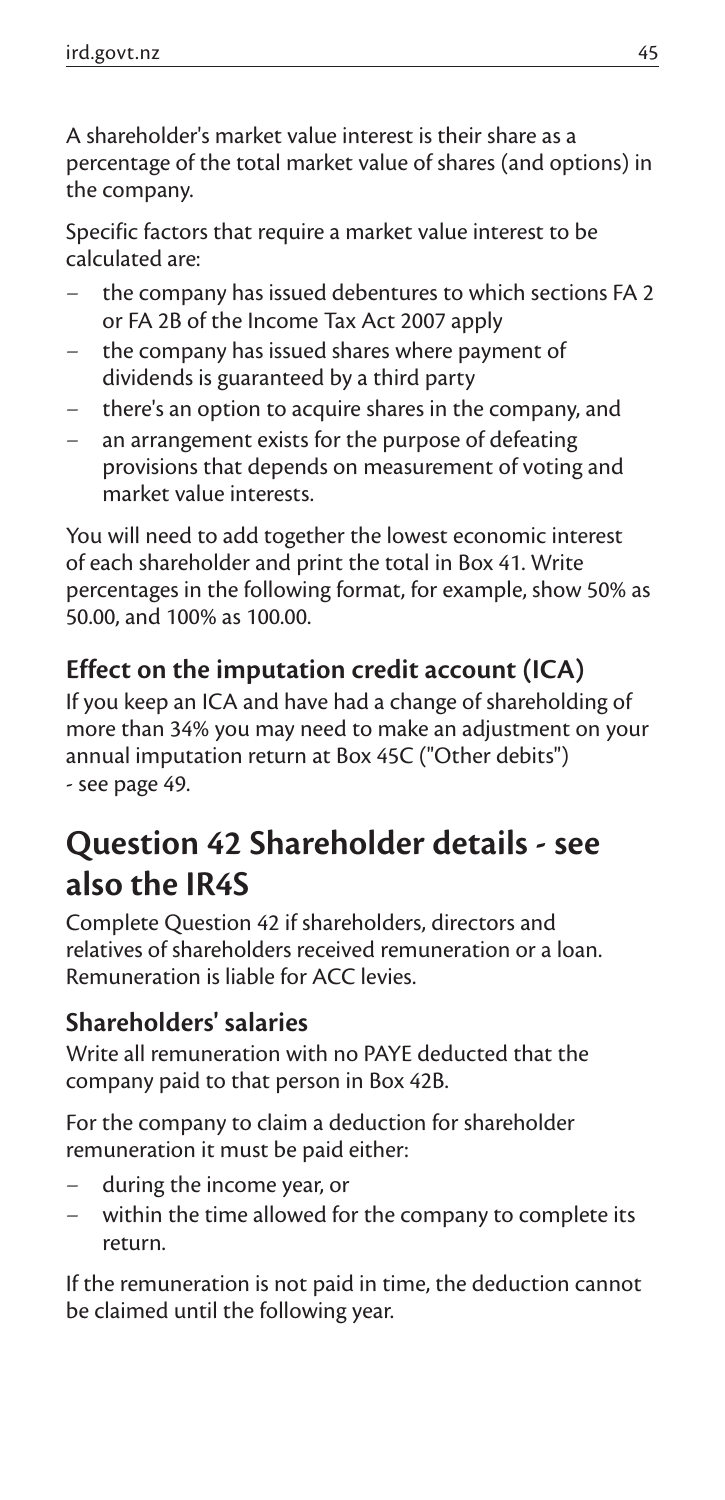Over-payments of AIM provisional tax that relate to shareholder employee salary accruals are allowed to be used to meet the shareholder's tax liability on that salary at the end of the income year. Record details of any AIM tax credits transferred to each shareholder at Box 42C.

#### **Loss offsets and subvention payments**

Record details of any losses claimed or transferred from or to each group member at Box 42F.

Record details of any subvention payments claimed or transferred from or to each group member at Box 42G.

The total of Boxes 42F must be recorded at Box 29. The total of Boxes 42G must be recorded at Box 29A.

#### **Current account balance**

If the shareholder's current account balance has been overdrawn, (that is, the shareholder owes the company money) then it is a debit balance.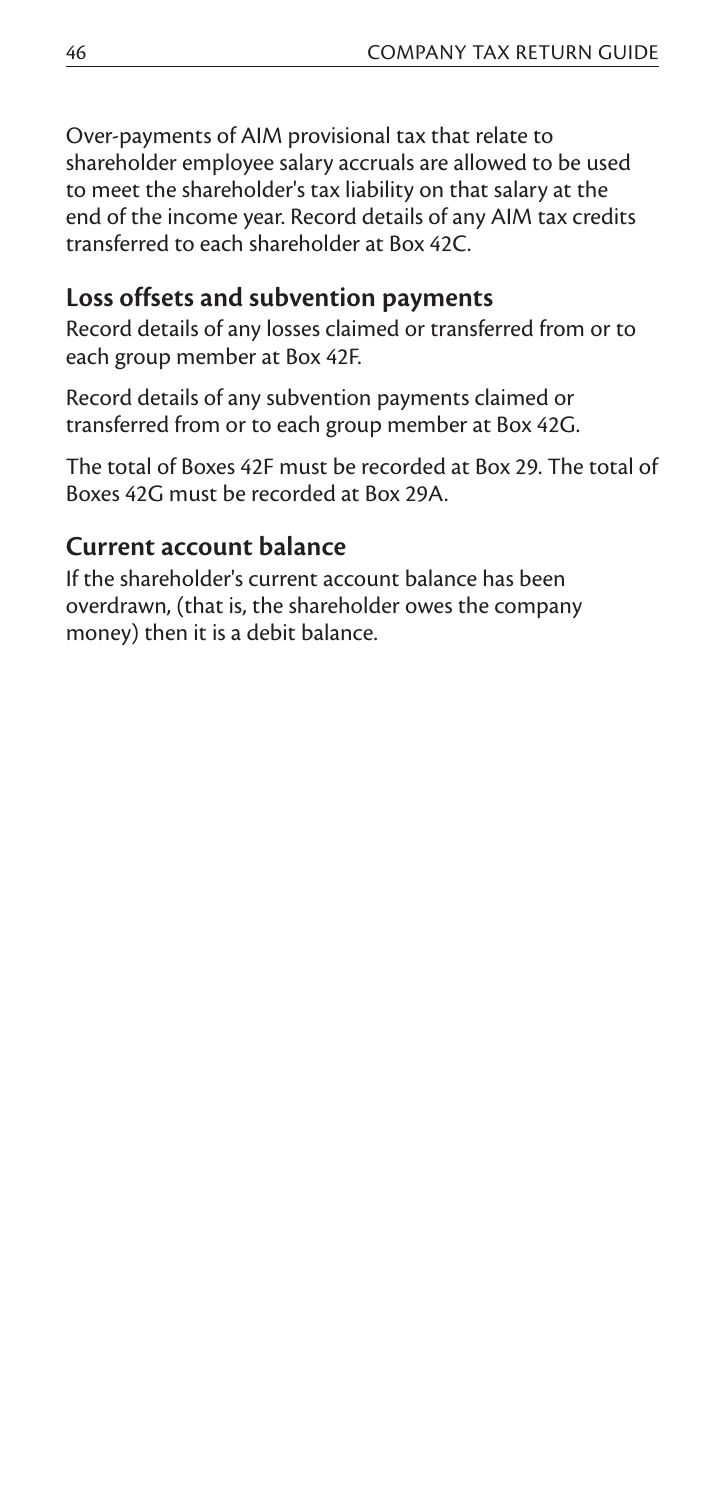# **Annual imputation return**

The annual imputation return must be completed for the period 1 April 2020 to 31 March 2021, regardless of your accounting year.

If you're a member of an imputation group, see page 7.

For more information read our guide **Imputation - IR274**.

# **Question 43 Opening balance**

This is the same as the closing balance at 31 March 2020. Tick either "Credit" or "Debit" below Box 43. New companies will not have a closing balance to bring forward. Write "0.00" in Box 43.

### **Question 44 Credits**

#### **Question 44A Income tax paid**

Include in Box 44A all payments of income tax and provisional tax made from 1 April 2020 to 31 March 2021 for 1989 and subsequent income years.

Do not include any FBT, ESCT, interest on tax, late payment penalties, imputation penalty tax or RWT.

#### **Question 44B RWT on interest received**

If the company received interest with RWT deducted between 1 April 2020 and 31 March 2021, print the total RWT in Box 44B.

#### **Question 44C Imputation credits attached to dividends received**

If the company received dividends with imputation credits attached between 1 April 2020 and 31 March 2021, print the total credits in Box 44C.

#### *Note*

This is the total imputation credits attached to dividends received. This amount is not limited to the tax payable on your dividends and is not necessarily the same amount as the imputation credits being claimed in Box 14.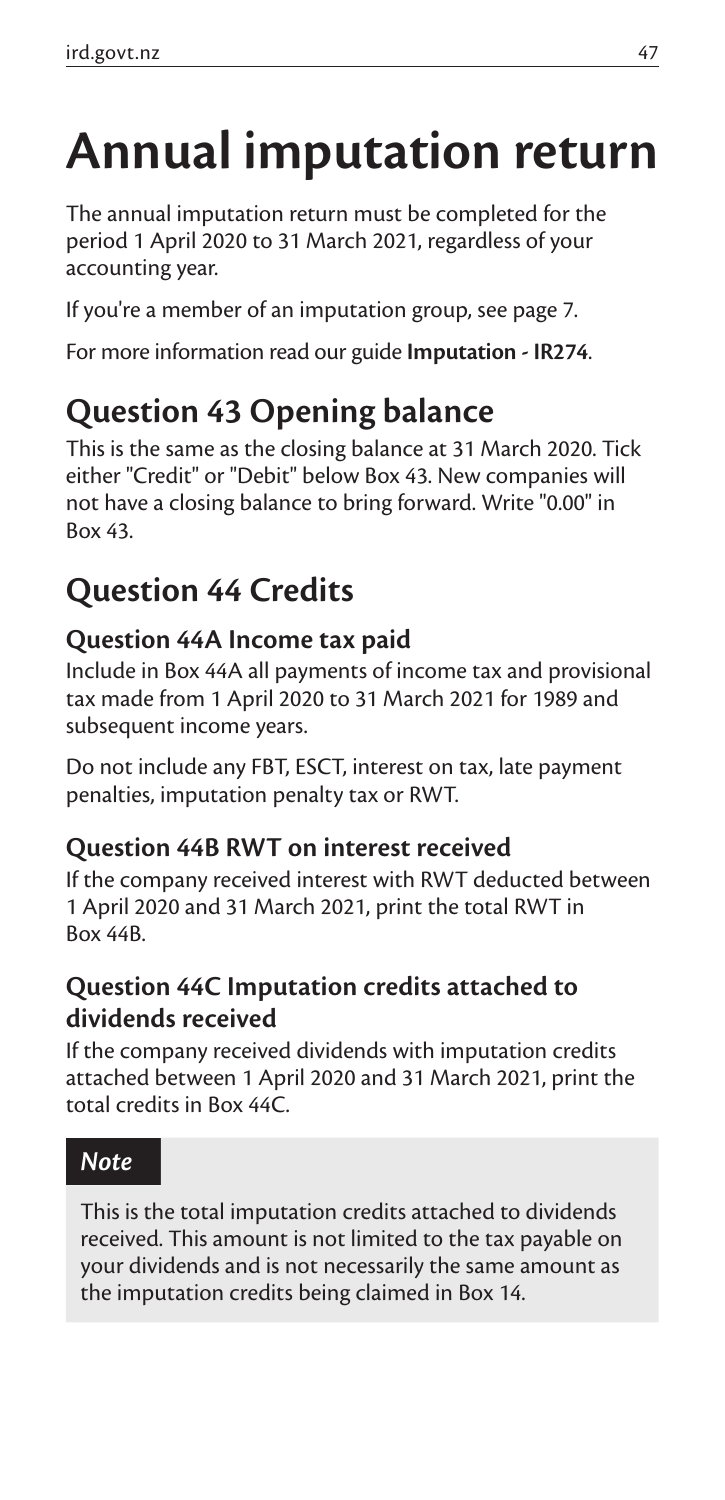#### **Question 44D Other credits**

List any other credits made to the ICA from 1 April 2020 to 31 March 2021. Use a separate sheet of paper if necessary. Attach it to the top of page 3 and print the total in Box 44D.

Other types of credits include:

- RWT on dividends received
- provisional tax allocated to the company by a company in the same wholly owned group that has overpaid its provisional tax
- residential land withholding tax (RLWT) credit deducted from the sale or transfer of residential land located in New Zealand during the income year, less any RLWT paid back to the company and/or transferred to outstanding amounts during the income year.

#### **Supplementary available subscribed capital account (SASCA)**

If you're a public unit trust or a group investment fund that maintains a SASCA and you're eligible to transfer credits from that account to the ICA, record the credits being transferred to the ICA in Box 44D (other credits).

All public unit trusts or group investment funds maintaining a SASCA should, by the due date for completing the 2021 IR4 or IR4J, send a copy of that memorandum account together with any written queries to:

Investment Desk Large Enterprises Inland Revenue PO Box 2871 Christchurch 8140

For more information on negative dividends and the SASCA rules, see our **Tax Information Bulletin (TIB) Vol 14, No 11 (November 2002)**.

#### **Qualifying company election tax (QCET) payments**

Include any QCET payments made after 17 May 2007 as a credit in the ICA when working out the balance. Use the account balance in the formula, when calculating the imputation credit to be attached to a dividend paid by the qualifying company.

See our **Tax Information Bulletins (TIBs) Vol 11, No 5 (May/June 1999)** and **Vol 20, No 3, page 127 (April 2008)**.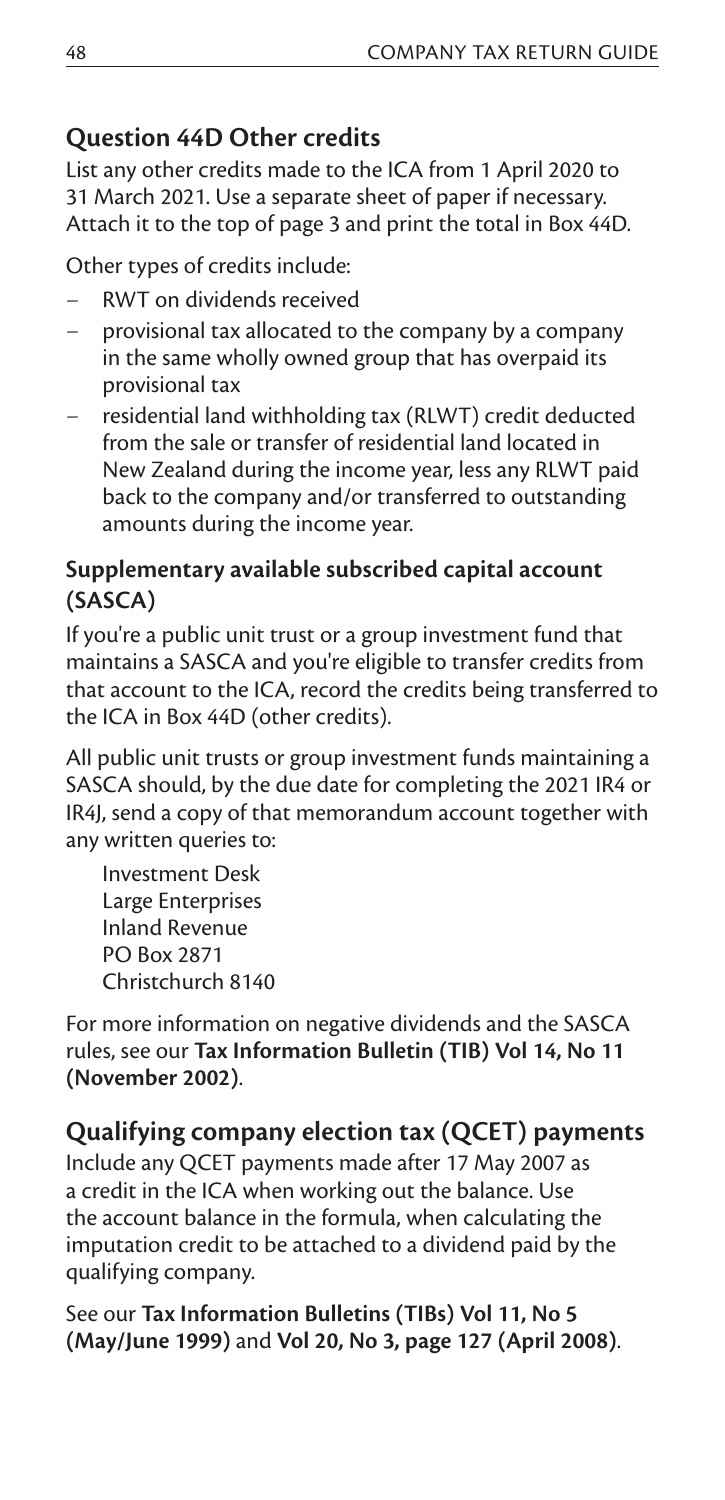# **Question 45 Debits**

#### **Question 45A Income tax refunded**

Print in Box 45A the company's total income tax refunds received from 1 April 2020 to 31 March 2021 for 1989 and subsequent income years. Do not include any interest on tax received or income tax refunded for any year before 1989.

#### **Question 45B Imputation credits attached to dividends paid**

If the company paid dividends from 1 April 2020 to 31 March 2021 with imputation credits attached, print the total credits in Box 45B.

#### **Question 45C Other debits**

List any other debits in the ICA and print the total in Box 45C. Examples of other types of debits are:

- any provisional tax allocated by the company to a company in the same wholly owned group that has underpaid its provisional tax
- an adjustment for a change of shareholding of more than 34% during the period 1 April 2020 to 31 March 2021, regardless of your accounting year
- an adjustment for a change in an imputation ratio, or
- tax payable by a company on any part of a distribution not sourced from the subscribed capital of the company, where that company repurchases a share on-market.

#### **Qualifying companies**

The 66% continuity of shareholding requirement does not apply to qualifying companies. There is no need to make an adjustment where there has been a change of shareholding, except in the year the company ceases to be a qualifying company.

# **Question 46A Adjustments to debit balance**

If a qualifying company received an income tax refund after 1 April 1995 that created a debit balance in the ICA, no further income tax is required to the extent of any refunds received.

If the qualifying company has a debit balance as a result of income tax refunded from 1 April 2020, please subtract the amount refunded at Box 46A.

If the closing balance is a credit, there is no tax to pay.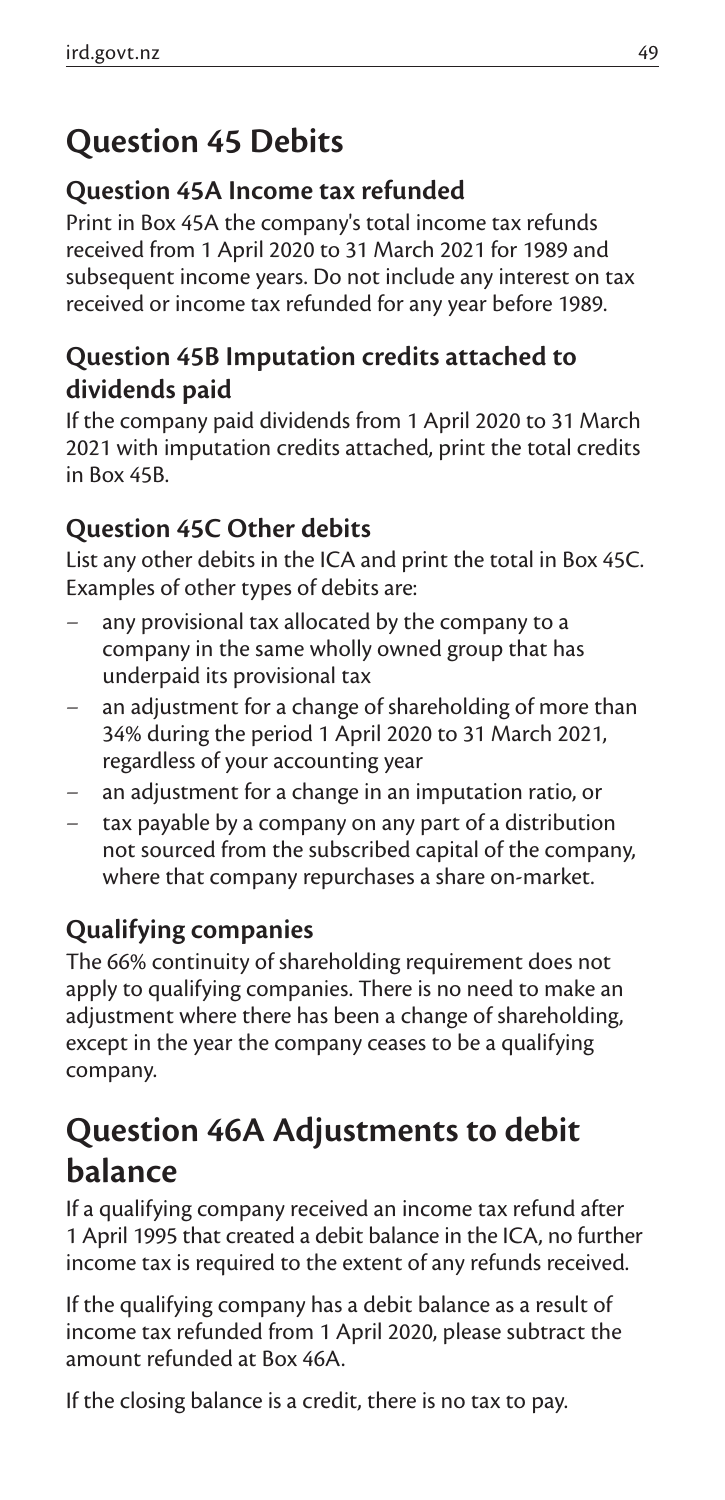If the closing balance at Box 46B is a debit, it must be paid by **20 June 2021**.

#### *Note*

There are 2 types of relief from payment of debit ICA balances. These are:

- the offsetting income tax payments
- same debit ICA balances reflected in successive years.

For more information see our **Tax Information Bulletin (TIB) Vol 16, No 1 (February 2004)**.

# **Question 47 Imputation penalty tax**

Imputation penalty tax of 10% of the debit closing balance is also payable by **20 June 2021**. Work out the 10% penalty in Box 47.

If the total in Box 47A exceeds \$100 and is not paid by the due date, late payment penalties and interest will apply - see page 41.

## **Limitations on tax refunds**

We may hold all or part of a refund if:

- the company is expecting an income tax refund, and
- the credit balance in the ICA at 31 March 2021 is less than the refund.

If there have been additional credits to the ICA since 31 March 2021, the company may complete an interim 2022 IR4J return in anticipation of an IR4 annual return being completed at a later date. We may then be able to release the refund.

We can apply non-refundable overpaid income tax to a company's previous years' income tax liabilities, where these debits exist, rather than transferring the credit forward to the next year's provisional tax.

This avoids further payments having to be made to meet backyear debts.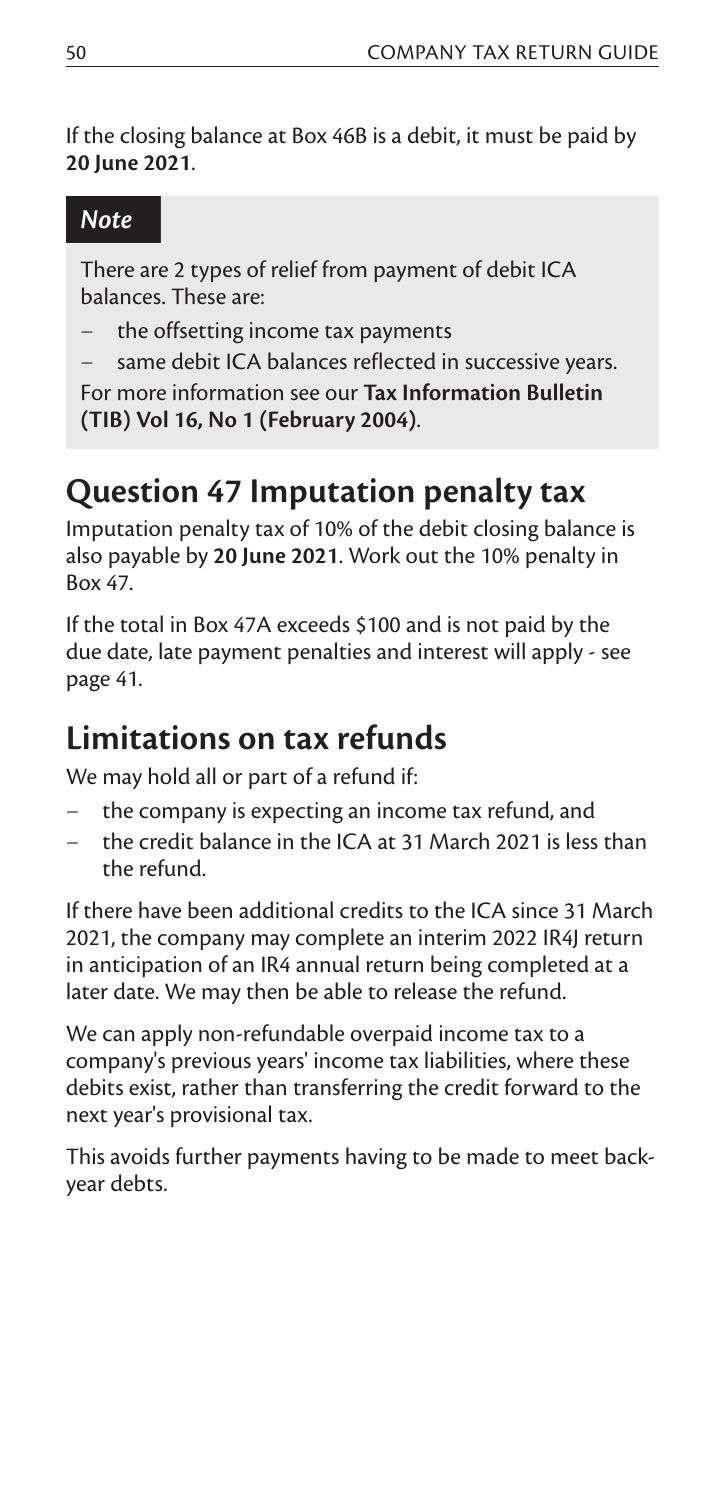### **Self-assessment by taxpayers**

Taxpayers have to assess their own liability as part of their return filing obligations. We may amend your assessment if a correction is required.

If you dispute our assessment please go to **ird.govt.nz/ disputes** for more information. The 4-month period for you to issue a notice of proposed adjustment (NOPA) to your selfassessment will start on the date Inland Revenue receives your return.

### **Accident Compensation Act 2001**

Under the Accident Compensation Act 2001, Inland Revenue is required to provide the earnings information at Box 42B from this return to the Accident Compensation Corporation (ACC). The information is used by ACC to invoice all ACC levies. ACC invoicing for close companies (including earners' levy for shareholder-employee earnings with no PAYE deducted) starts from September each year.

#### **Maximum earnings from multiple companies**

The maximum amount of earners' levy that can be collected from a shareholder-employee is \$1,819.66. A shareholderemployee may be due for a refund from ACC if the shareholder-employee's combined total remuneration from two or more companies is over \$130,911. Please call ACC on 0800 222 776 to find out about the refund process.

#### **ACC earners' levy**

Shareholder-employees' salaries or directors' fees without PAYE deducted are liable for ACC earners' levy. The company will be invoiced by ACC for this levy. For more information about refunds or levies, please go to **acc.co.nz** or call ACC on 0800 222 776.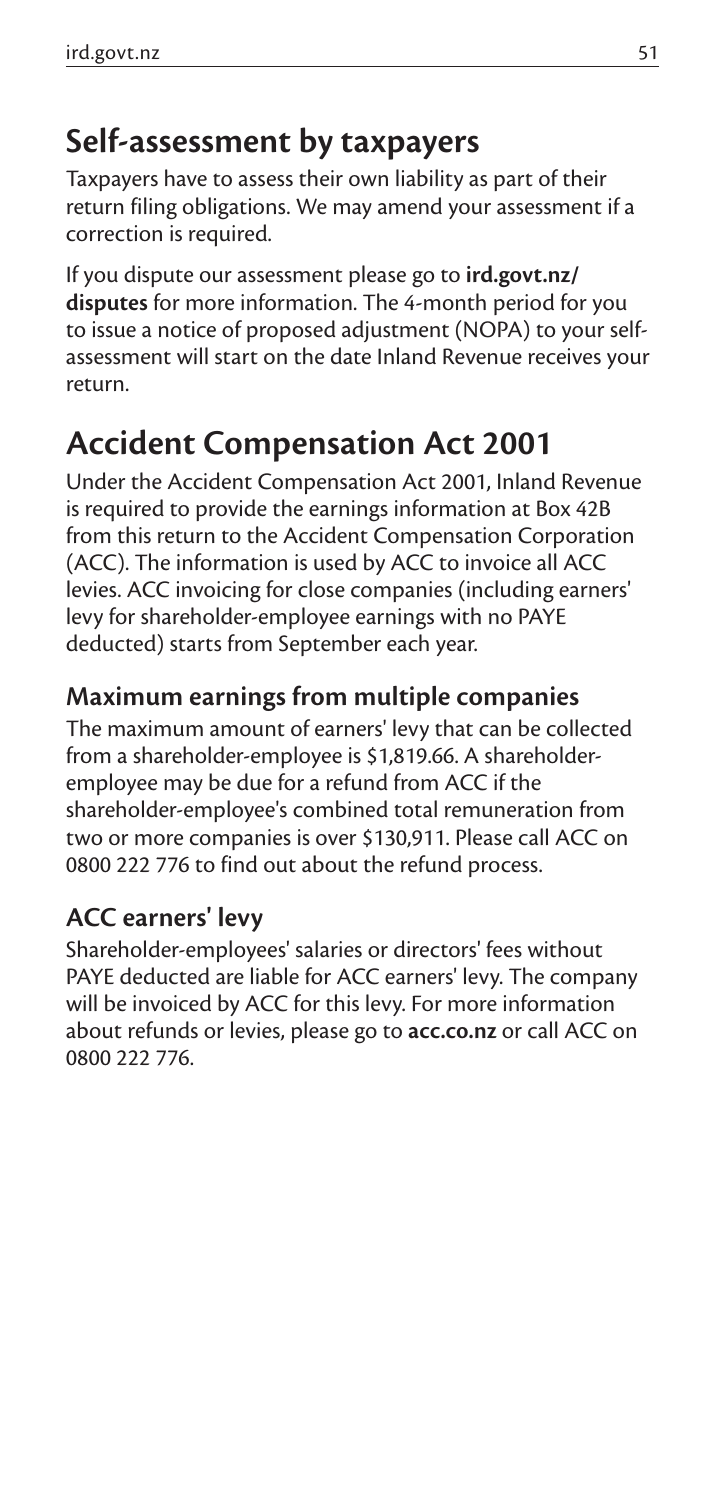# **Services you may need**

### **Need to speak with us?**

Have your IRD number ready and call us on one of these numbers:

| General tax, tax credits and refunds | 0800 775 247 |
|--------------------------------------|--------------|
| Employer enquiries                   | 0800 377 772 |
| General business tax                 | 0800 377 774 |
| Overdue returns and payments         | 0800 377 771 |
|                                      |              |

We're open 8am to 8pm Monday to Friday, and 9am to 1pm Saturday. We record all calls.

Our self-service lines are open 7 days a week - except between 5am and 6am each day. They offer a range of automated options, especially if you're enrolled with voice ID.

Find out more at **ird.govt.nz/contact-us**

### **0800 self-service numbers**

Our 0800 self-service numbers are open 7 days a week - except between 5am and 6am each day. Make sure you have your IRD number ready when you call.

For access to your account-specific information, you'll need to be enrolled with voice ID or have a PIN.

| Order forms, guides and returns | 0800 257 773 |
|---------------------------------|--------------|
| All other services              | 0800 257 777 |

When you call, confirm what you want from the options given. If you need to talk with us, we'll re-direct your call to someone who can help you.

### **Postal addresses**

| <b>Returns</b>                | General correspondence        |  |  |
|-------------------------------|-------------------------------|--|--|
| Inland Revenue                | Inland Revenue                |  |  |
| PO Box 39090                  | PO Box 39010                  |  |  |
| <b>Wellington Mail Centre</b> | <b>Wellington Mail Centre</b> |  |  |
| Lower Hutt 5045               | Lower Hutt 5045               |  |  |

For a full list of addresses go to **ird.govt.nz/contact-us** and select the post option.